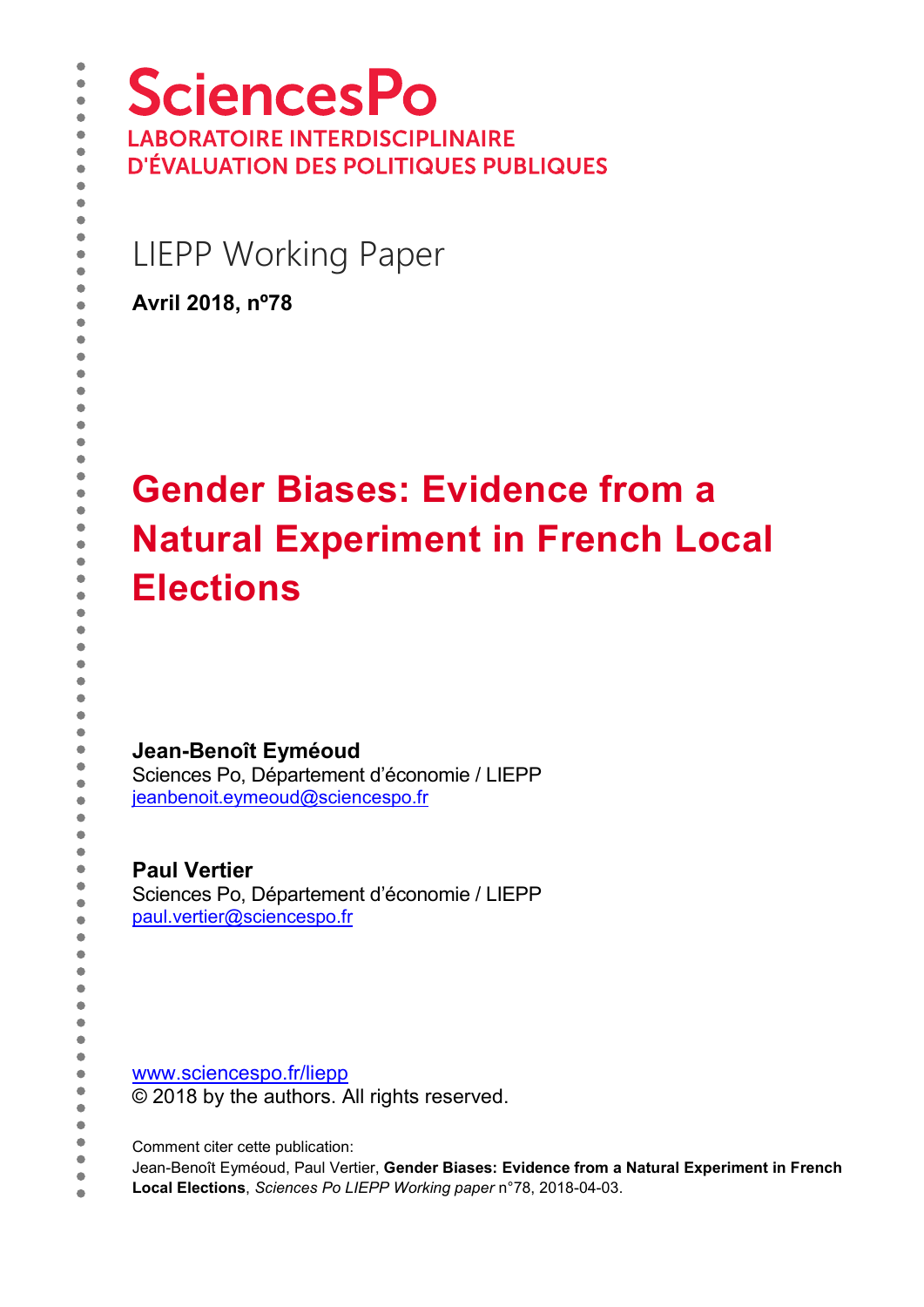# Gender Biases: Evidence from a Natural Experiment in

# French Local Elections

Jean-Benoît Eyméoud\* Paul Vertier†

This version: May 22, 2020 First version: February 8, 2017

#### **Abstract**

Women are under-represented in politics. In this paper, we test one of the potential explanations for this situation: gender-bias from voters. We use a natural experiment during French local elections in 2015: for the first time in this country, candidates had to run by pairs, which had to be gender-balanced. We argue that this reform confused some voters, who might have assumed that the first name on the ballot represented the "main" candidate. Since the order of the candidates on the ballot was determined by alphabetical order, the order of appearance of male and female candidates is as-good-as-random, and this setting allows us to isolate gender biases from selection effects. Our main result is that there exists a negative gender bias affecting right-wing candidates, who receive about 1.5 points lower shares of vote when the female candidate appears first on the ballot. The missing votes prevented some pairs of candidates from being elected. Using the fact that the candidates can (but do not have to) report additional information about themselves on the ballot, we show that this discrimination is likely to be statistical, since the most affected women are those running in pairs which do not report any information.

**Keywords:** Political Economy; Gender Discrimination; Voting Behavior

**JEL Classifications:** P16; J16; D72

<sup>\*</sup>Sciences Po (Department of Economics, LIEPP), 28 rue des Saints-Pères, 75007 Paris, France; [jean](jeanbenoit.eymeoud@sciencespo.fr)[benoit.eymeoud@sciencespo.fr](jeanbenoit.eymeoud@sciencespo.fr)

<sup>†</sup> Sciences Po (Department of Economics, LIEPP), 28 rue des Saints-Pères, 75007 Paris, France; <paul.vertier@sciencespo.fr>

 $^0$ This work is supported by a public grant overseen by the French National Research Agency (ANR) as part of the "Investissements d'Avenir" program LIEPP (ANR-11-LABX-0091, ANR-11-IDEX-0005-02). We thank Yann Algan, Joseph Altonji, Susan Athey, Ned Augenblick, Anne Boring, Julia Cagé, Guillaume Chapelle, Stefano DellaVigna, Quoc-Ahn Do, Roberto Galbiati, Matthew Gentzkow, Sergei Guriev, Emeric Henry, Elise Huillery, Jennifer Hunt, Rachel Kranton, Paul Seabright, Etienne Wasmer, Simon Weber and Ekaterina Zhuravskaya. We especially thank Odile Gaultier-Voituriez for sharing her knowledge of political data as well as participants to the PSPE Doctoral Workshop at LSE, the LIEPP Graduate Student Seminar, the Sciences Po Lunch Seminar and the AFSE International Conference for useful comments.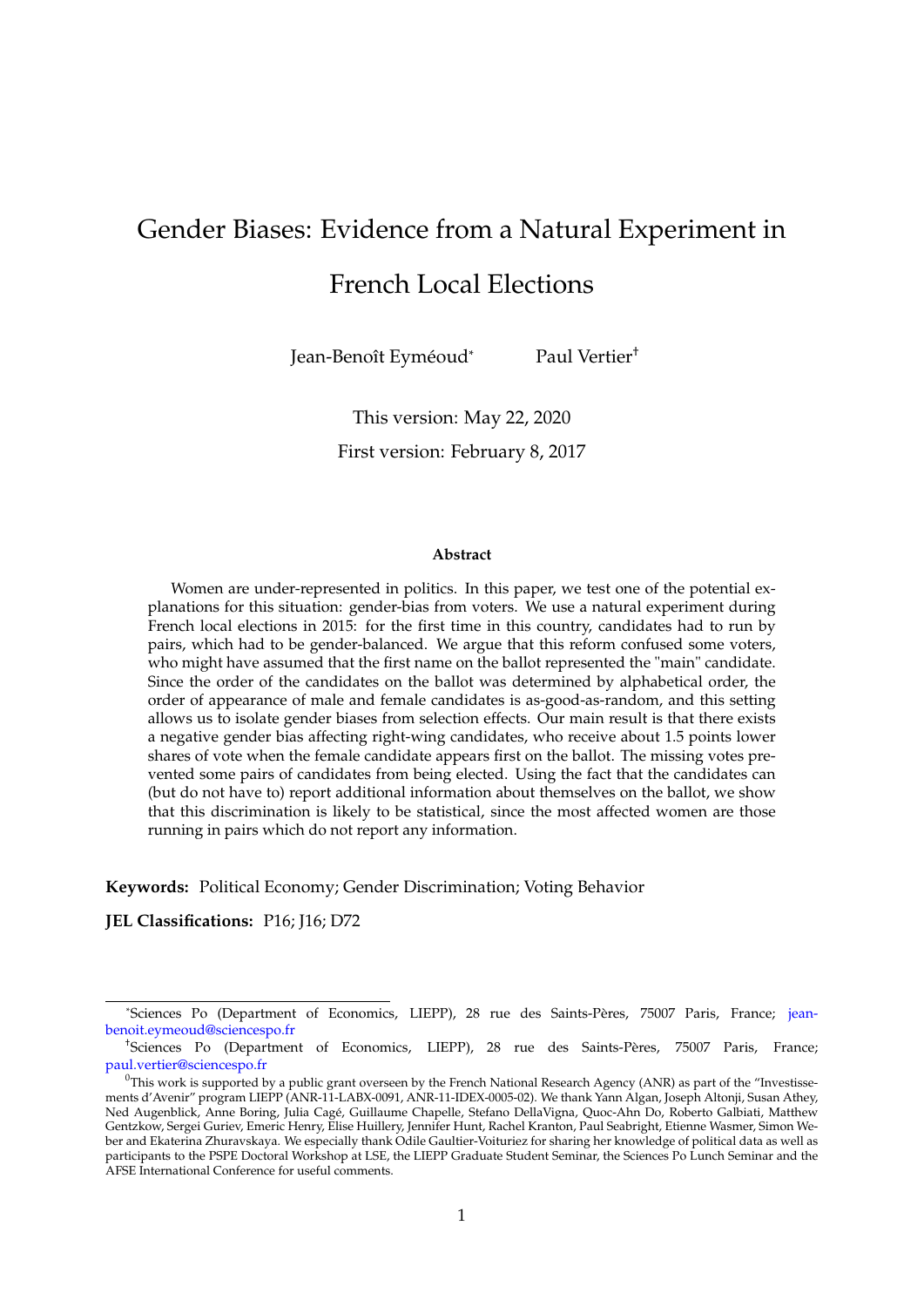## **1 Introduction**

Are women discriminated against in politics ? While decades of research have investigated the reasons behind the under-representation of women in politics, uncovering discriminatory behaviors of voters proved being a difficult task, because of the numerous selection effects which affect the observed and unobserved characteristics of women present in the political arena.

In this paper, we provide causal evidence of discrimination against women in politics. To do so, we use a unique feature of the French *Départementales* [1](#page-2-0) elections of 2015, which allows us to unambiguously disentangle selection effects from preferences over female candidates in a realworld setting. For the first time in the history of French elections, candidates ran by pairs, which necessarily had to be gender-balanced. Therefore, each pair of candidates included a man and a woman (each with a substitute of the same gender). Upon casting their ballot, voters could only opt for one of the different pairs of candidates, so that for every pair, each male and female candidate received exactly the same number of votes. If a pair was elected, both candidates were appointed to the same seat in the *Conseil Départemental* (the *Département* assembly where the elected candidates are seating), so that their fates were completely tied.

Crucially, within each pair, the order of appearance of the candidates on the ballot was determined by alphabetical order: this order determined only the place of the candidate's name on the ballot. As we argue, such a setting yields an as-good-as-random allocation of the order of gender on the ballot, and allows us to explore whether pairs where the woman appears first on the ballot have different electoral outcomes than pairs where the man appears first.

The rationale behind this test is that, although the order of appearance of the candidates on the ballot does not have any impact on the subsequent prerogatives attributed to the candidates, some voters may mistakenly have thought that the first candidate would be the "main" candidate. Indeed, since voters were typically used to voting for a single candidate and a substitute, the new rules are unlikely to have been fully understood by everyone. As the French statistical institute IFOP acknowledged some weeks before the election: "These elections were characterized by insufficient information", and "the introduction of pairs of candidates unsettled longestablished landmarks" in the mind of voters [\(IFOP](#page-44-0) [\(2015\)](#page-44-0)). Therefore, any observed difference

<span id="page-2-0"></span><sup>&</sup>lt;sup>1</sup>The *Département* is a French territorial unit gathering numerous competences in terms of schooling, public infrastructures, culture, sports.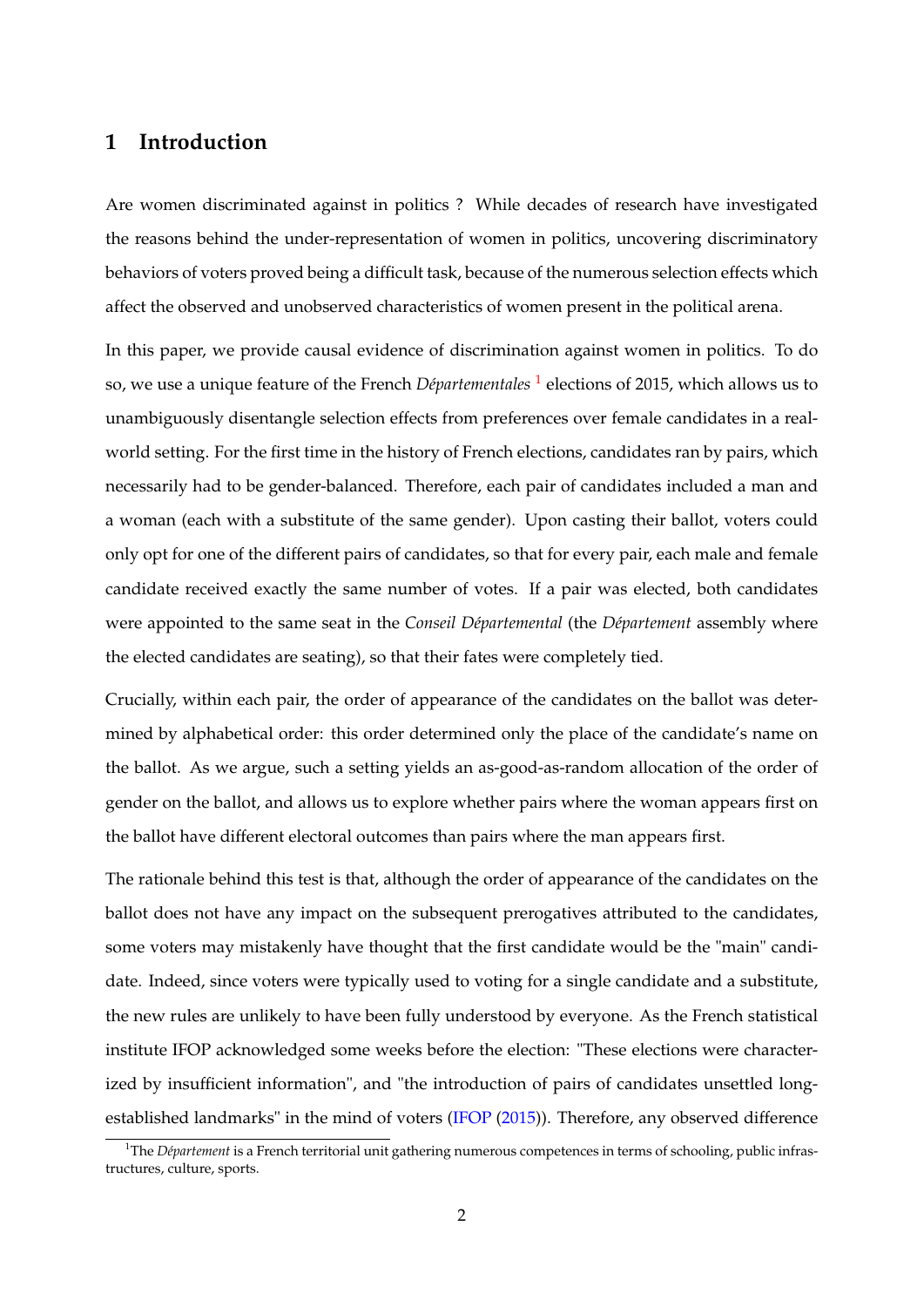between pairs with a male or female candidate listed on the first position would mean that we observe two phenomena. First, limited attention from some voters, as defined by [DellaVigna](#page-43-0) [\(2009\)](#page-43-0). Indeed, because the fates of both candidates on a ballot are tied, if all voters knew perfectly the rules of the elections, we would not find any treatment effect. Secondly, a pure gender bias from these voters.

The identification of this bias comes from several particularly interesting features of our setting. First, the number of male and female candidates are exactly identical - in order to enforce strict parity in local councils. Secondly, while the characteristics of male and female candidates are on average different, candidates characteristics do not predict whether the male or the female candidate appears first on the ballot. The effect we measure is therefore unlikely to be affected by selection biases, since it consists in comparing whether identical pairs on average perform differently when the male or the female candidate is first on the ballot. Furthermore, our identification strategy is strengthened by the fact that parties did not seem to strategically match male and female candidates based on their surname in order, for example, to place the male candidate at the top of the ballot: indeed, the distribution of the first letter of male and female surnames are identical.

Comparing treated and untreated pairs of candidates of identical political affiliations across precincts, we show that right-wing pairs where the female candidate appeared first lost about 1.5 percentage points in shares of vote during the first round, while on average this was not the case of pairs from other parties. These effects substantially affected the outcome of the election: indeed, the affected pairs were 4 points less likely to go to the second round or to win the election.

This setting not only allows to identify pure discrimination, but also to characterize the type of discrimination at stake. Discrimination is often viewed as being either taste-based or statistical. In the first case, voters dislike voting for female candidates whatever their characteristics or the information they have about them. In the second case, voters apply stereotypes on women candidates because of a lack of information about the characteristics of the candidates. We argue that, in our setting, our treatment effect reflects statistical rather than taste-based discrimination against female candidates. To identify it, we follow a methodology similar to the one developed by [Altonji and Pierret](#page-41-0) [\(2001\)](#page-41-0) and exploit a unique feature of the French electoral law, which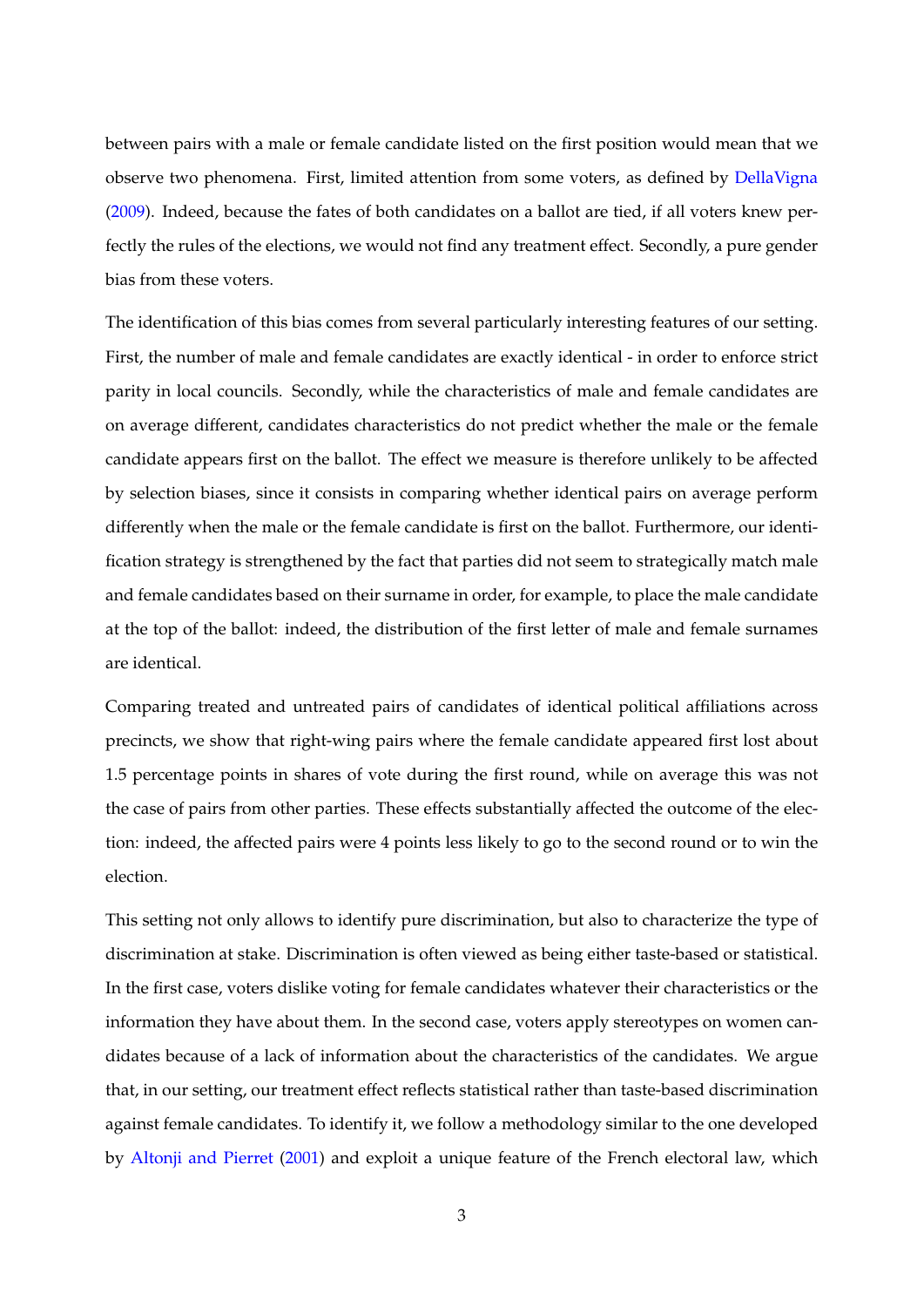states that the candidates can report additional information about themselves on the ballot such as their political experience, age, occupation, or picture. Comparing treatment effects between ballots with reported information and ballots without any information, we show that, for the right-wing pairs, discrimination disappears when information about the candidates is displayed.

We show that these missing votes do not reflect differential abstention, and did not translate into blank and null votes; instead they translated into higher shares of votes for the competing candidates. However, the competing pairs with a female candidate listed first did not receive more votes than others. Such a result stacks the desk against our interpretation of the results as reflecting statistical rather than taste-based discrimination. Indeed, if our result was driven by taste-based discrimination, we should have observed that pairs of candidates with a male candidate listed first benefited more from the discrimination against right-wing women.

Finally, we explore two different types of heterogeneity. First, we show that discrimination does not depend directly on the incumbency status of the candidates. Assuming that these characteristics are a proxy for candidates' quality, this alleviates the concern that the results are directly driven by differences of quality between male and female candidates. Secondly, we test whether discrimination depends on the characteristics of the precincts. We show that, while electoral discrimination does not vary with the age, unemployment rate and level of education of the population, it is greater in areas with high gender discrimination on the labor market, as measured by the unexplained component of a Oaxaca-Blinder decomposition of wage gaps at the local level<sup>[2](#page-4-0)</sup>.

These results bear important implications for the public debate around electoral discrimination. First of all, while our results show discrimination against right-wing female candidates, it does not imply that right-wing voters are more prejudiced against women than voters from other parties. Indeed, the presence of limited attention is necessary for the identification of discrimination. Not observing discrimination against the female candidates of other parties can simply indicate that they are less subject to the limited attention bias. Secondly, since the amount of information available about the candidates on the ballot seems to play an important role on the

<span id="page-4-0"></span><sup>&</sup>lt;sup>2</sup>Our results therefore reach a conclusion close to [Le Barbanchon and Sauvagnat](#page-44-1) [\(2018\)](#page-44-1) using a different methodology and a different set of election.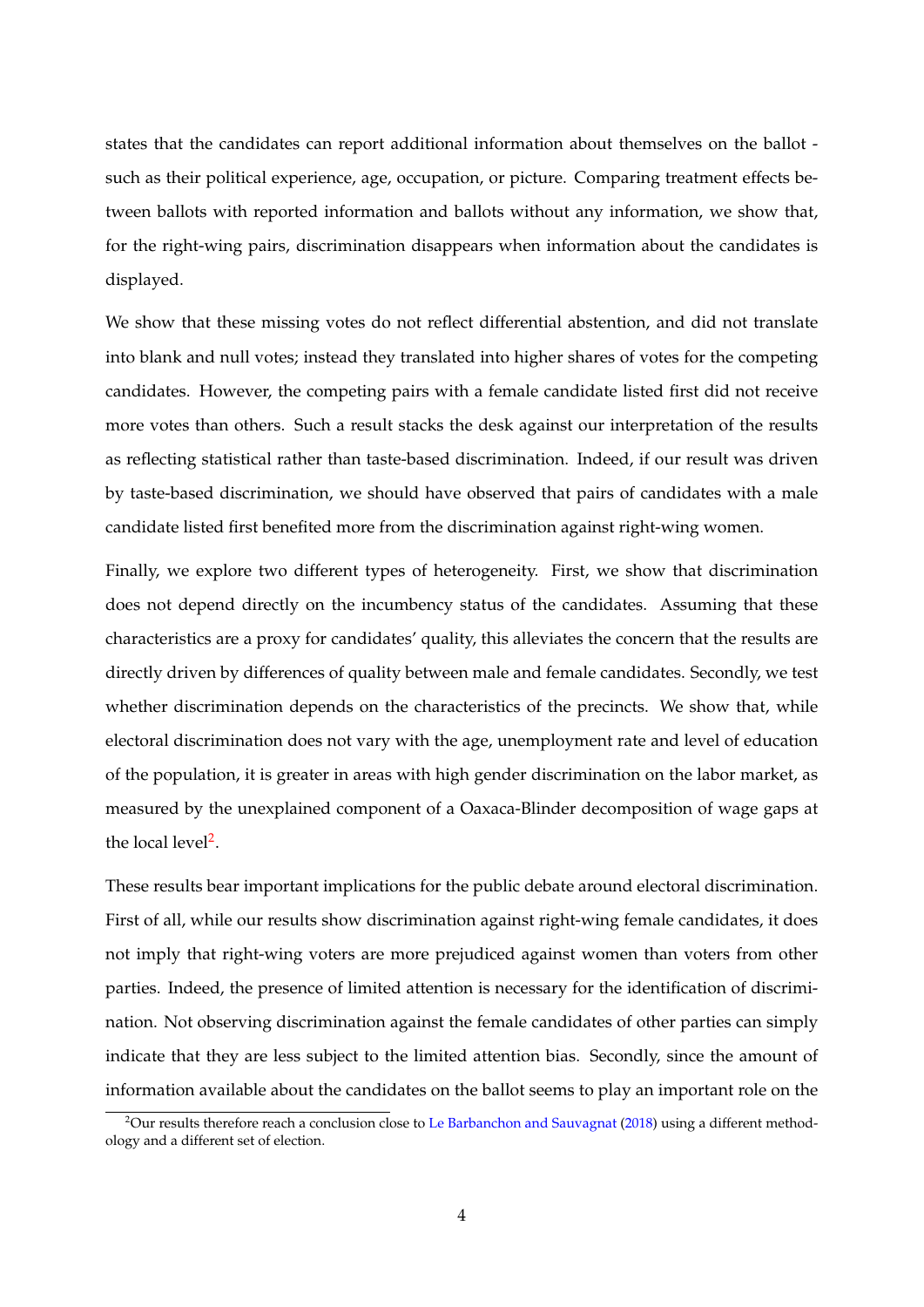outcome of the election, it calls for a more general reflexion about a potential standardization of the ballots' layout. Finally, since electoral discrimination seems to be higher in places with a greater gender discrimination on the labor market, policies aiming at reducing gender biases in politics are likely to be more effective if coordinated with policies on other markets.

Our contribution to the literature is threefold. First, we contribute to the debate about the reasons why women are underrepresented in politics. Many studies analyzed the selection processes faced by women upon entering in politics. Women might select themselves less into politics because of a lack of self-confidence [\(Hayes and Lawless](#page-44-2) [\(2016\)](#page-44-2)) or differential returns from politics [\(Júlio and Tavares](#page-44-3) [\(2017\)](#page-44-3)). More generally, women face tradeoffs between family balance and competitive professional environments [\(Bertrand et al.](#page-42-0) [\(2010\)](#page-42-0)). Conditional on entering politics, the evidence are mixed about the hurdles faced by women : while some studies suggest that parties might fail at promoting women to high positions and at fielding them in winnable races, thus undermining the quality of elected politicians [\(Baltrunaite et al.](#page-41-1) [\(2014\)](#page-41-1), [Besley et al.](#page-42-1) [\(2017b\)](#page-42-1), [Sanbonmatsu](#page-45-0) [\(2010\)](#page-45-0), [Thomas and Bodet](#page-46-0) [\(2013\)](#page-46-0), [Esteve-Volart and Bagues](#page-43-1) [\(2012\)](#page-43-1), [Casas-Arce and Saiz](#page-43-2) [\(2015\)](#page-43-2)), other studies mitigate these findings [\(Campa et al.](#page-42-2) [\(2017\)](#page-42-2), [Bagues and Campa](#page-41-2) [\(2017\)](#page-41-2), [Lippmann](#page-45-1) [\(2018\)](#page-45-1)). Similarly, evidence on the last hurdle potentially faced by women in politics (namely, discrimination from voters) are mixed : they appear to depend on the features of the electoral system [\(Gonzalez-Eiras and Sanz](#page-44-4) [\(2018\)](#page-44-4), [Baltrunaite et al.](#page-41-3) [\(2017\)](#page-41-3)) and on the prevalence of discrimination in other social and economic settings (such as the labor market [Le Barbanchon and Sauvagnat](#page-44-1) [\(2018\)](#page-44-1)) $^3$  $^3$ .

Secondly, our study is among a small group of studies causally identifying statistical discrimination in politics in a real-world setting. Understanding the determinants of gender discrimination is of particular importance since women in office are likely to behave differently than men in office [\(Chattopadhyay and Duflo](#page-43-3) [\(2004\)](#page-43-3), [Ferreira and Gyourko](#page-43-4) [\(2014\)](#page-43-4), [Brollo and Troiano](#page-42-3) [\(2016\)](#page-42-3)). The debate over whether discrimination involves discriminatory tastes [\(Becker](#page-41-4) [\(1957\)](#page-41-4)) or im-

<span id="page-5-0"></span> ${}^{3}$ In fact, a large stream of literature using various methodological tools finds weak evidence of gender discrimination from voters : analyses of aggregate votes generally found that male and female candidates have equal success rates in elections, thus arguing that voters do not have gender biases [\(Darcy and Schramm](#page-43-5) [\(1977\)](#page-43-5), [Seltzer et al.](#page-45-2) [\(1997\)](#page-45-2), [McElroy and Marsh](#page-45-3) [\(2009\)](#page-45-3)). Some studies even argue that women might have an electoral advantage compared to men [\(Black and Erickson](#page-42-4) [\(2003\)](#page-42-4), [Borisyuk et al.](#page-42-5) [\(2007\)](#page-42-5)), and that after their first election, they are at least as likely to be reelected as men [\(Shair-Rosenfield and Hinojosa](#page-45-4) [\(2014\)](#page-45-4)). [Milyo and Schosberg](#page-45-5) [\(2000\)](#page-45-5) even argue that the barriers to entry faced by women makes female incumbents of higher quality than male incumbents, resulting in an advantage for female incumbents. On the other hand, several studies argue that voter biases are marginal compared to partisan preferences [\(Dolan](#page-43-6) [\(2004\)](#page-43-6), [Dolan](#page-43-7) [\(2014\)](#page-43-7), [Hayes and Lawless](#page-44-2) [\(2016\)](#page-44-2)).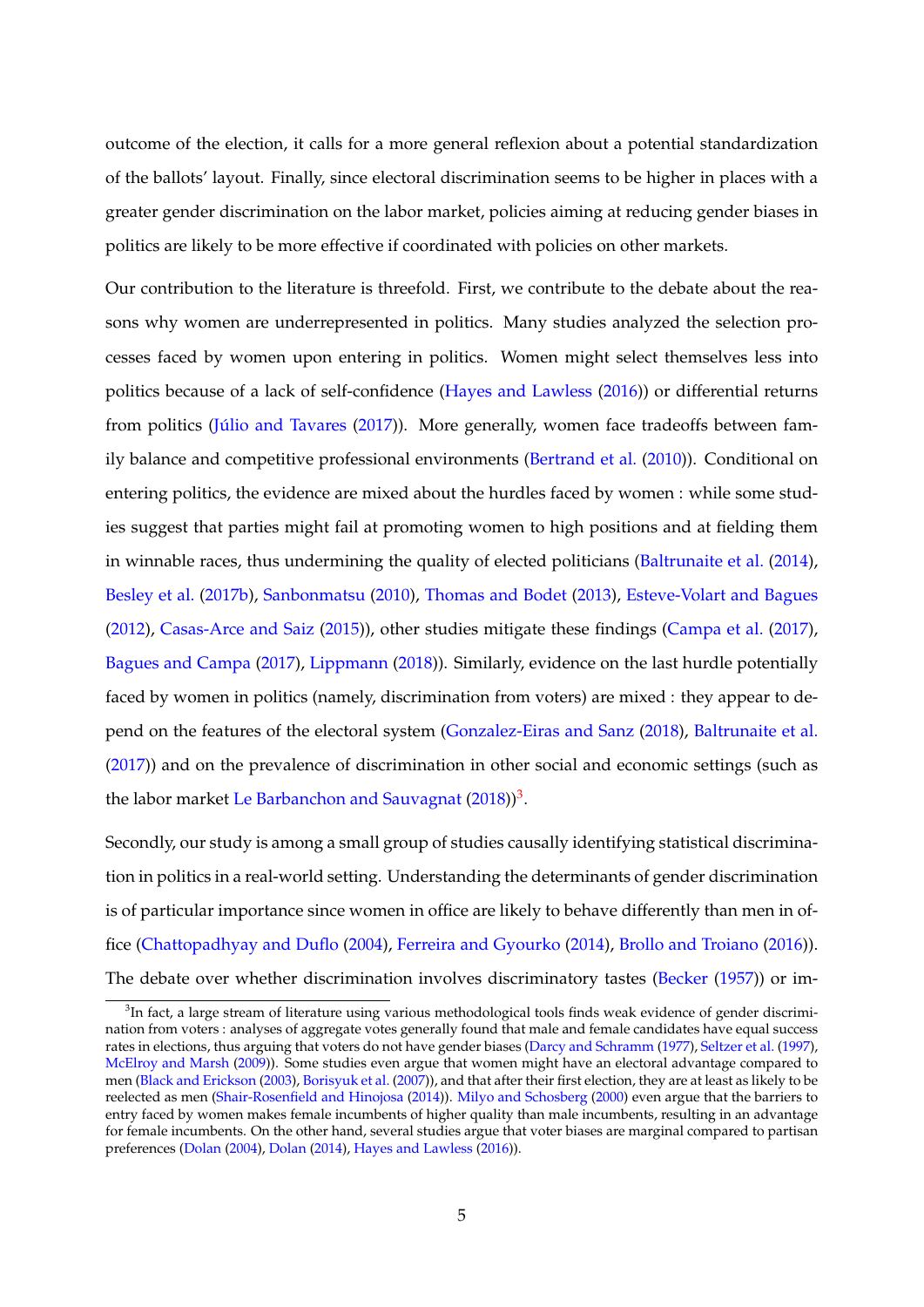perfect information [\(Phelps](#page-45-6) [\(1972\)](#page-45-6), [Arrow et al.](#page-41-5) [\(1973\)](#page-41-5)) is a long-standing one. Current evidence on gender-discrimination in politics vastly points towards the existence of statistical discrimination. Numerous survey studies show that different types of individuals have different pref-erences over female politicians: [McDermott](#page-45-7) [\(1998\)](#page-45-7) and [Burrell](#page-42-6) [\(1995\)](#page-42-6) find that women are more likely to prefer female candidates, while [Dolan](#page-43-8) [\(1998\)](#page-43-8) finds that minorities and elderly are more likely to vote for women. [McDermott](#page-45-8) [\(1997\)](#page-45-8) argues that liberal voters are more likely to prefer female candidates. Such preferences are likely to be driven by gender stereotypes [\(Koch](#page-44-5) [\(2002\)](#page-44-5)). In particular, in a context of low information, the gender of the candidate can be interpreted by the voters as signals about the ideology of the candidates: [McDermott](#page-45-7) [\(1998\)](#page-45-7) shows that female candidates are typically perceived as more liberal and more dedicated to honest government. Evidence from lab experiments also tend to point the existence of different mechanisms leading to statistical discrimination. [Leeper](#page-45-9) [\(1991\)](#page-45-9) shows that even when women candidates emit "masculine" message, voters attribute them "feminine" characteristics. [Huddy and Terkildsen](#page-44-6) [\(1993\)](#page-44-6) show that gender-based expectations over policies were more related to gender-traits stereotypes than to gender-beliefs stereotypes. [King and Matland](#page-44-7) [\(2003\)](#page-44-7) show that biases against women are likely to depend on partisan preferences, while [Mo](#page-45-10) [\(2015\)](#page-45-10) shows that both explicit and implicit attitudes against women shape the probability of voting for female candidates.

However, very few studies managed to propose causal identifications of discrimination in politics using natural experiments. Most of the studies on gender in politics rely primarily on aggregate data, surveys or laboratory experiments, which are problematic for several reasons. Raw comparisons of aggregate data are unlikely to fully control for the selection process leading to the observed political competition. This is especially true if male and female candidates are likely to differ in unobserved characteristics which might drive both their probabilities of running as a candidate and of winning the election. Respondents' answers in surveys might be affected by characteristics of the interviewer, such as her gender [\(Huddy et al.](#page-44-8) [\(1997\)](#page-44-8), [Flores-](#page-44-9)[Macias and Lawson](#page-44-9) [\(2008\)](#page-44-9), [Pino](#page-45-11) [\(2017\)](#page-45-11), [Benstead](#page-41-6) [\(2013\)](#page-41-6)), religion [\(Blaydes and Gillum](#page-42-7) [\(2013\)](#page-42-7)) or language [\(Lee and Pérez](#page-45-12) [\(2014\)](#page-45-12)). Finally, while laboratory experiments allow to disentangle more accurately the mechanisms leading to potential gender-biases, they are hardly likely to represent real-world election settings.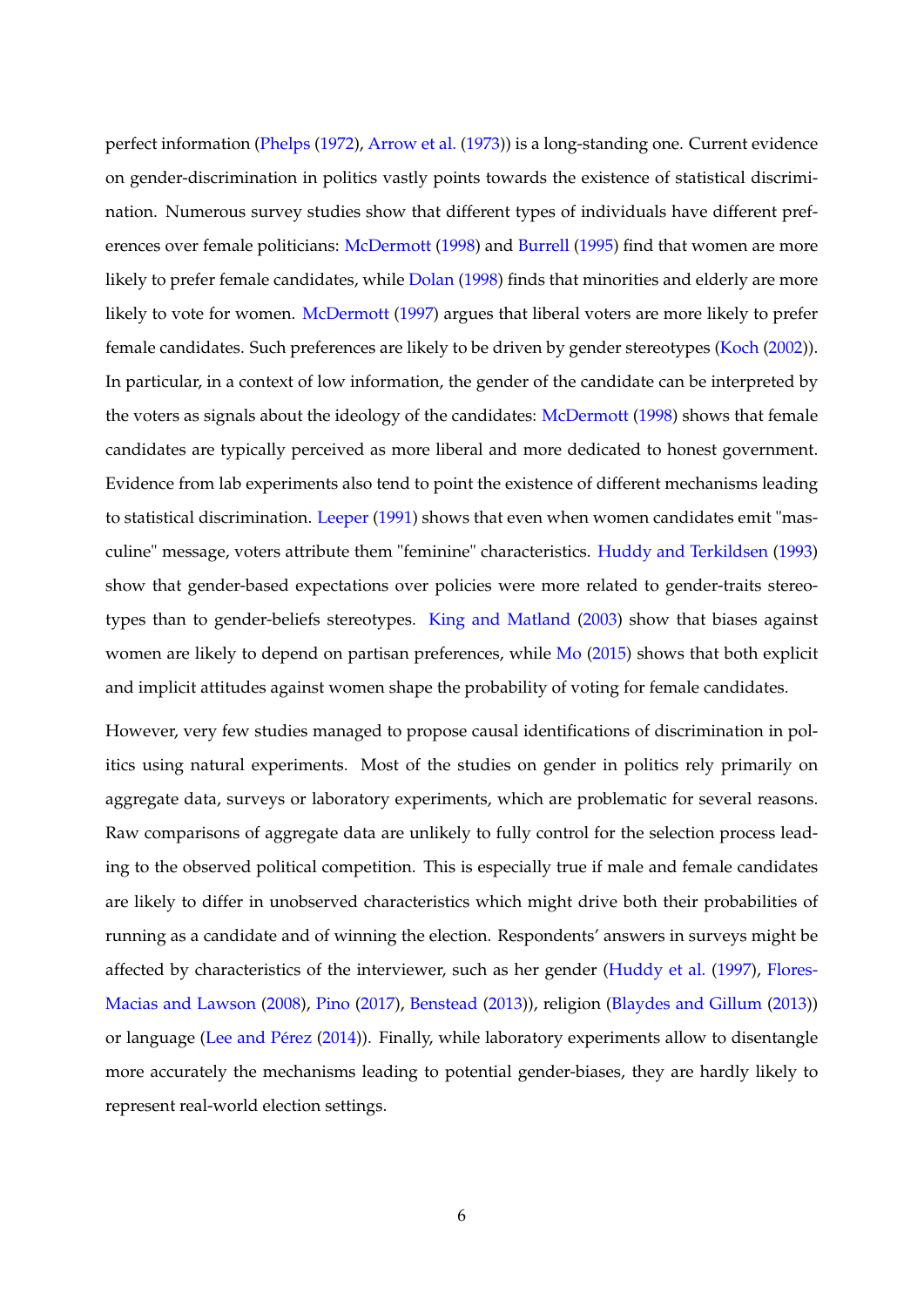By overcoming these issues, natural experiments are particularly appealing. Discrimination on the labor market has been plausibly identified through a vast range of field and natural experiments, involving audit and correspondence studies, and the precise mechanisms behind observed discrimination have been extensively discussed (see, among others, [Bertrand and Mul](#page-42-8)[lainathan](#page-42-8) [\(2004\)](#page-42-8), [Bertrand et al.](#page-41-7) [\(2005\)](#page-41-7), [Charles and Guryan](#page-43-9) [\(2008\)](#page-43-9) , and [Bertrand and Duflo](#page-42-9) [\(2017\)](#page-42-9) for a survey). Recent developments of big data also have allowed to plausibly identify statistical discrimination on the housing market [\(Laouénan and Rathelot](#page-44-10) [\(2017\)](#page-44-10)). However, field experiments are hardly applicable in the political arena - in particular since the secrecy of the vote prevents from fully understanding voters' motives - and natural experiments remain rare. However, recent studies managed to exploit natural experiments and to causally identified discrimination from voters - mostly in a statistical way. [Bhavnani](#page-42-10) [\(2009\)](#page-42-10), [Beaman et al.](#page-41-8) [\(2009\)](#page-41-8) and [De Paola et al.](#page-43-10) [\(2010\)](#page-43-10) suggest that reserved seats for women in office is an efficient way of reducing gender stereotypes and statistical discrimination. Relatedly [Pino](#page-45-11) [\(2017\)](#page-45-11) shows that women living in environments emphasizing traditional gender roles are less likely to vote for women $^4$  $^4$ .

Finally, our analysis provides evidence of limited attention from voters. Since the seminal work of [Simon](#page-45-13) [\(1955\)](#page-45-13), various pieces of research - coming especially from laboratory experiments suggested that attention is a scarce resource and that individuals make decisions using only part of the available information (see [DellaVigna](#page-43-0) [\(2009\)](#page-43-0) for a survey). Voters might themselves be myopic, punishing or rewarding incumbents for what happens shortly before the election [\(Achen and Bartels](#page-41-9) [\(2004\)](#page-41-9)), and replacing information about a whole electoral term (which might be more difficult to access) by easy-to-grasp information about the last year in office [\(Healy and](#page-44-11) [Lenz](#page-44-11) [\(2014\)](#page-44-11)). However, to the best of our knowledge, few studies provided evidence as regard to whether individuals actually know the rules of the election when they cast their ballot. By focusing on a type of discrimination which is possible only because of limited attention of the voters, we therefore show that a non-negligible part of them were subject to limited attention concerning the rules of the election <sup>[5](#page-7-1)</sup>. We therefore also contribute to a recent stream of research showing how ballot layout can influence voters' decision. Recent evidence showed that minor

<span id="page-7-0"></span><sup>&</sup>lt;sup>4</sup>To the best of our knowledge, only one study identified taste-based discrimination in an electoral setting [\(Broock](#page-42-11)[man and Soltas](#page-42-11) [\(2017\)](#page-42-11), on racial discrimination in Republican primary elections in the United States. Another field where gender-biases have been explored through the lens of natural experiments is the field of academic recruitment - see [Bagues et al.](#page-41-10) [\(2016\)](#page-41-10) for example.

<span id="page-7-1"></span> $5$ Whether this limited attention is due to differential costs of acquiring electoral information regarding the electoral rules is left for further research.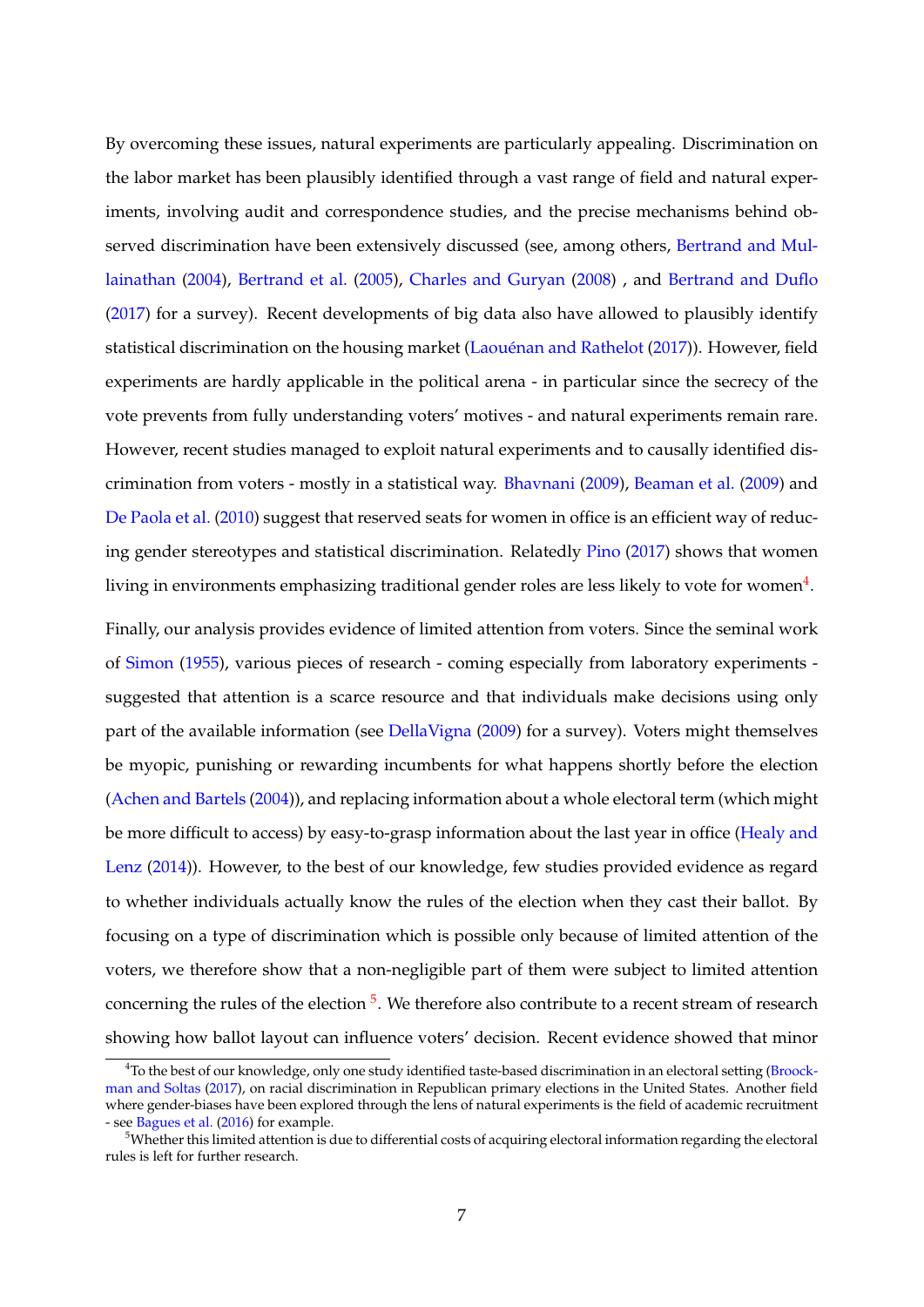candidates are likely to perform better when their name is located close to the name of a major candidate [\(Shue and Luttmer](#page-45-14) [\(2009\)](#page-45-14)), or when it is listed at the top of the ballot [\(Ho and Imai](#page-44-12) [\(2006\)](#page-44-12), [Ho and Imai](#page-44-13) [\(2008\)](#page-44-13) among others). Relatedly, the number of decisions to make on a ballot can induce "choice fatigue", which substantially affects abstention [\(Augenblick and Nicholson](#page-41-11) [\(2015\)](#page-41-11)). Because our identification relies upon ballot order effects, it therefore reasserts that limited attention concerning the rules of an election can play a key role on aggregate outcomes. From this standpoint, this paper is to the best of our knowledge among the first to highlight the link between limited attention and discrimination in politics $^6$  $^6$ .

The remainder of the paper is structured as follows. Section 2 describes the institutional setting and the data we use. We provide descriptive statistics and various balance-checks showing that selection into the treatment is unlikely. Section 3 describes our estimation strategy. Section 4 gathers our main empirical results. Section 5 studies potential channels for our results and Section 6 concludes.

## **2 Institutional Framework and Data**

## **2.1 Institutional Framework**

This study relies on data from the 2015 French departmental elections, which took place on March 22nd and March 29th. Departmental councellors were elected in 2,054 *cantons* (subdivisions of the *départements*). In each of these precincts, lists ran by pairs which necessarily had to be gender-balanced. Each candidate of a pair had to have a substitute of the same sex as her. Overall, 9,097 pairs of candidates ran for office.

Within each list, the order of the candidates on the ballot was determined by alphabetical order. Such a requirement is imposed by the article L.191 of the French electoral legislation. The rules for printing electoral ballots are also stringent: it must be printed in only one color on a blank sheet of format 105x148 mm, weigh between 60 and 80 grams per square meter and be in landscape format. For each candidate, the name of its substitute must be written right after its

<span id="page-8-0"></span><sup>6</sup>A recent contribution from [Bartoš et al.](#page-41-12) [\(2016\)](#page-41-12) shows that in contexts of complete information, discrimination can occur if processing all the available information is costly. In such a case, agents might focus only on a subset of information, thus triggering statistical discrimination. As we argue later, such a setting is unlikely to apply to our context, since the amount of information to process by default in our setting is minimal.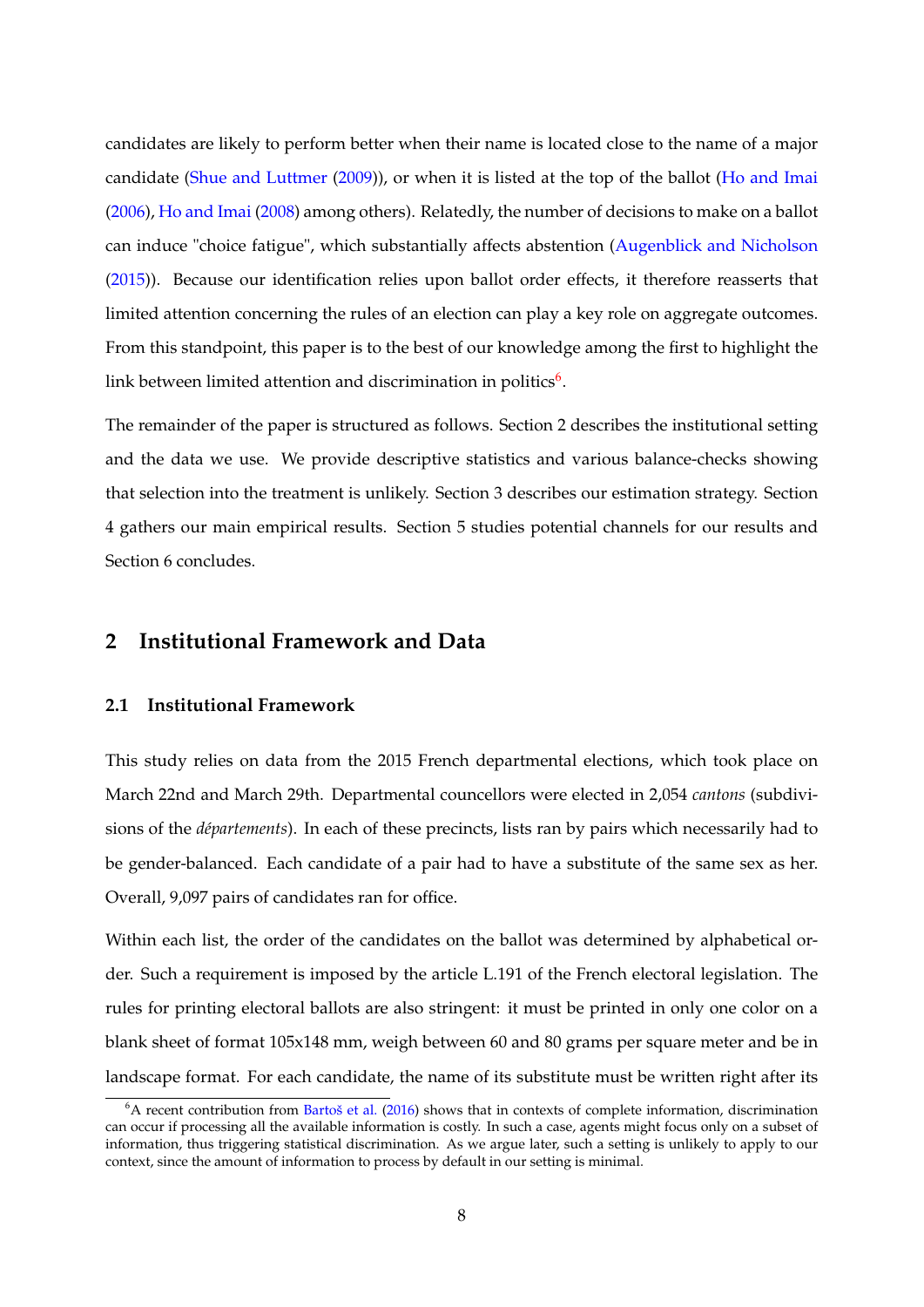name, using a smaller font. According to the articles L.66, L.191, R.66-2, R.110 and R.111 of the electoral code, any ballot not respecting these requirement is considered as null. Figure [1](#page-9-0) shows examples of compliant ballots, as communicated by the Ministry of Interior. The ballots on the day of the election are the only ones to be subject to these requirements, which do not affect campaign advertisement leaflets or electoral posters.

Figure 1: Examples of valid ballots

<span id="page-9-0"></span>**Jeanne Dupont** Remplaçante : Marie Martin

Paul Lapierre Remplaçant : Henri Blanc

| Jeanne<br>Dupont |
|------------------|
| Paul<br>Lapierre |

Remplacante: Marie Martin Remplaçant : Henri Blanc

Jeanne Dupont

> Remplaçante : Marie Martin

Remplaçant: Henri Blanc

Paul

Lapierre

## **2.2 Data and Descriptive Statistics**

For this analysis, we retrieved information about all the pairs of candidates from the Ministry of Interior. Our database includes information on age, gender, incumbency status, political affiliation and socioprofessional categories of each of these candidates. We matched these information with the *Répertoire National des Elus*, to know whether the candidates also had other political experience at the municipal, regional or parliamentary level. Finally, we also matched these information with sociodemographic information at the precinct-level, retrieved from the 2013 Census.

In order to carry on our analysis, we classified candidates into different partisan groups. We classified as extreme-left the lists labeled as *Communists, Extreme-Left, Front de Gauche* and *Parti de Gauche*. We classified as left-wing the lists labeled as *Parti Socialiste, Union de la Gauche, Radicaux de Gauche* and *Divers Gauche*. We classified as right-wing the lists labeled as *MoDem, Union du Centre, Union des Démocrates et des Indépendants, Debout La France, Divers-Droite, Union des Droites, UMP*. Finally we classified as extreme-right the lists labeled as *Front National* and *Extreme Droite*[7](#page-9-1) . We first begin by documenting the differences between candidates of different partisan groups

in Table [1.](#page-11-0) Overall, 28% of candidates were left-wing, a number which is comparable to the

<span id="page-9-1"></span><sup>7</sup>By an abuse of language, we hereafter call "parties" the broad categorizations of *extreme-left, left-wing, right-wing and extreme-right* candidates, described above.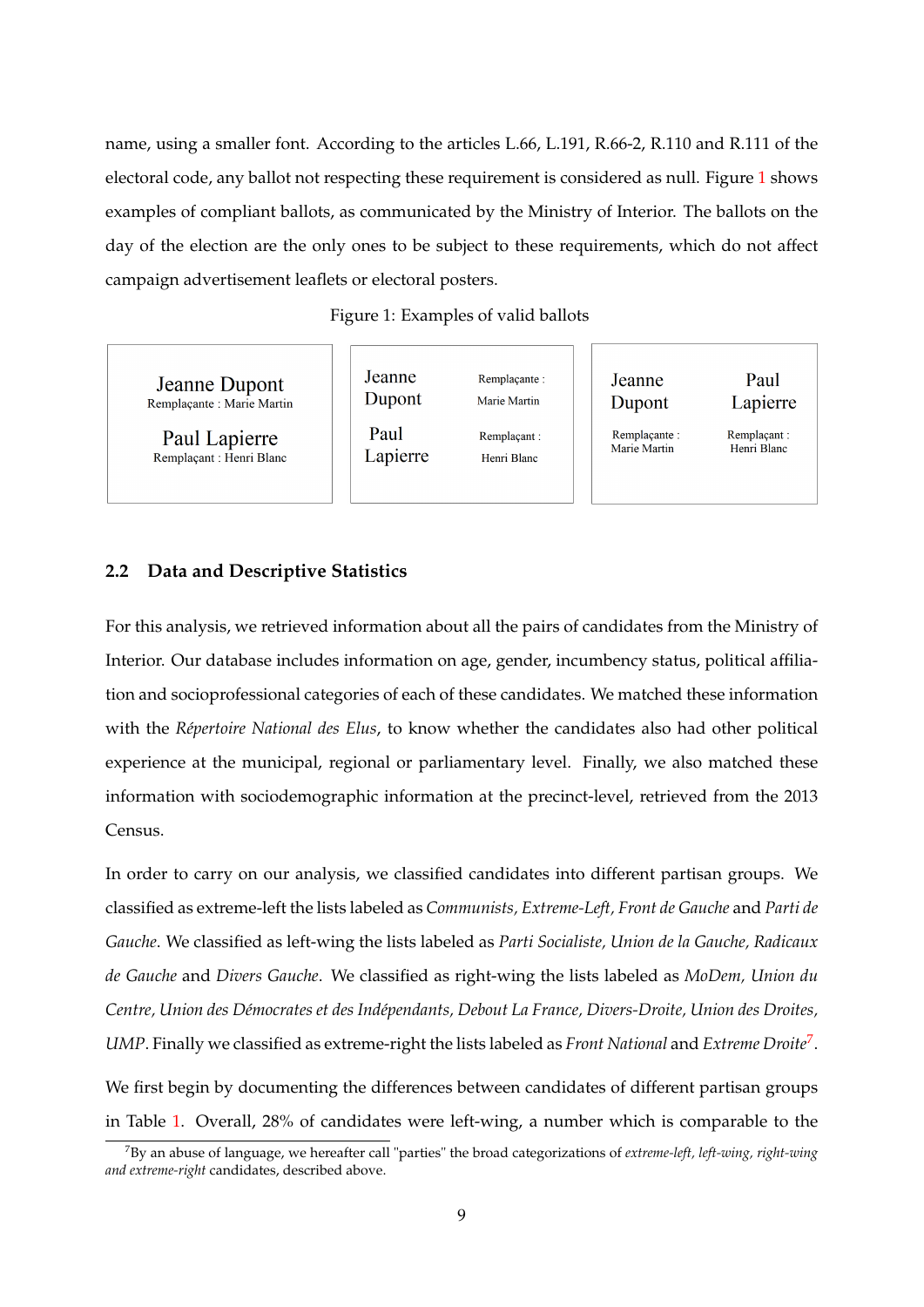share of right-wing candidates. 14% of candidates were classified as extreme-left, while 22% were classified as extreme-right. Concerning political experience we categorized a candidate as having previous political experience if she was, at the time of election, either an incumbent, a municipal councellor in a municipality belonging to the precinct, a regional councellor, or a member of parliament.

For all parties, the share of male candidates with political experience is greater than the share of female candidates with political experience. Incumbents were slightly more numerous among right-wing candidates (69% of men and 53% of women) than among left-wing candidates (63% of men an 46% of women). Only 29% of men and 19% of women were previously elected among extreme-left candidates. These proportions shrink to respectively 15% and 9% among extreme right candidates. Except for extreme-right candidates, the candidates of all parties were on average between 52 and 54 years old, and the male candidates are older than the female candidates. Extreme-right candidates are younger (around 50 years old), and among them, female candidates are older than male candidates. Finally, a majority of male and female candidates came from the private sector or were retired. Civil servants and teachers were over-represented among left-wing and extreme-left candidates, while intermediary professions were over-represented among the right-wing candidates. Finally, we find that within each party, half of the pairs of candidates had the female candidate listed first.

#### **2.2.1 Balance checks**

In this section, we test the as-good-as-random nature of the order of appearance of female candidates on the ballots. Namely, we check whether the pairs where the female candidate is listed first differ on observable characteristics compared to pairs where the male candidate is listed first. For sake of brevity, we focus both on the full population of candidates, and on the subsamples that we will use later in our analysis.

As we argue in the next section, in order to identify causal effects of the treatment, our estimation needs to satisfy the *Stable Unit Treatment Value Assumption* (SUTVA), which states that the potential outcomes of a unit are not affected by the treatment status of another unit. This hypothesis is likely to be violated if we consider altogether several candidates from a same precinct. Indeed,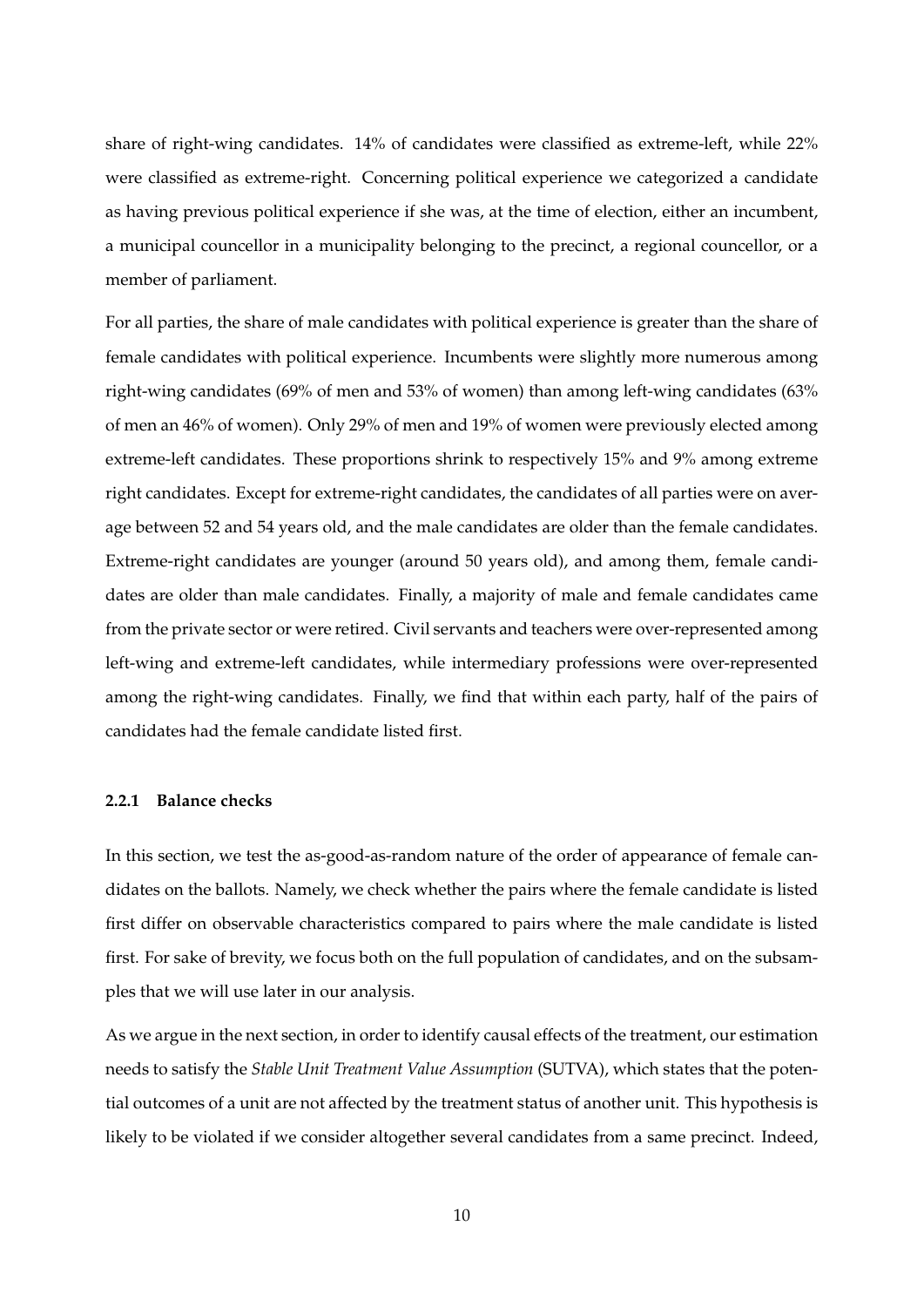<span id="page-11-0"></span>

|                             |        | All    |        | <b>Extreme Left</b> |        | Left   |        | Right     |        | Extreme Right |
|-----------------------------|--------|--------|--------|---------------------|--------|--------|--------|-----------|--------|---------------|
|                             | Mean   | SD     | Mean   | SD                  | Mean   | SD     | Mean   | <b>SD</b> | Mean   | SD            |
| Previous Political Exp. (W) | 0.344  | 0.475  | 0.194  | 0.395               | 0.462  | 0.499  | 0.526  | 0.499     | 0.094  | 0.292         |
| Previous Political Exp. (M) | 0.470  | 0.499  | 0.293  | 0.455               | 0.631  | 0.483  | 0.685  | 0.465     | 0.153  | 0.361         |
| Age $(W)$                   | 51.410 | 12.061 | 53.273 | 11.714              | 51.651 | 10.789 | 51.528 | 10.878    | 50.739 | 14.750        |
| Age $(M)$                   | 52.533 | 12.927 | 53.718 | 12.774              | 54.022 | 11.602 | 53.226 | 12.128    | 49.741 | 15.260        |
| Farmer (W)                  | 0.019  | 0.136  | 0.015  | 0.122               | 0.012  | 0.107  | 0.032  | 0.177     | 0.009  | 0.096         |
| Intermediary Profession (W) | 0.057  | 0.233  | 0.016  | 0.126               | 0.028  | 0.164  | 0.085  | 0.279     | 0.086  | 0.281         |
| Private Sector Employee (W) | 0.279  | 0.449  | 0.226  | 0.418               | 0.253  | 0.435  | 0.286  | 0.452     | 0.347  | 0.476         |
| Liberal Occupation (W)      | 0.068  | 0.252  | 0.038  | 0.192               | 0.073  | 0.260  | 0.091  | 0.288     | 0.035  | 0.183         |
| Education Occupation (W)    | 0.115  | 0.319  | 0.147  | 0.354               | 0.154  | 0.361  | 0.095  | 0.294     | 0.052  | 0.222         |
| Civil Servant(W)            | 0.117  | 0.321  | 0.162  | 0.368               | 0.163  | 0.370  | 0.106  | 0.308     | 0.047  | 0.212         |
| Public Firm Worker (W)      | 0.039  | 0.194  | 0.063  | 0.243               | 0.045  | 0.207  | 0.035  | 0.183     | 0.021  | 0.143         |
| Other Occupation(W)         | 0.099  | 0.299  | 0.050  | 0.219               | 0.077  | 0.266  | 0.108  | 0.311     | 0.152  | 0.359         |
| Retired (W)                 | 0.206  | 0.404  | 0.282  | 0.450               | 0.196  | 0.397  | 0.161  | 0.367     | 0.250  | 0.433         |
| Farmer (M)                  | 0.034  | 0.181  | 0.014  | 0.116               | 0.028  | 0.164  | 0.059  | 0.236     | 0.022  | 0.146         |
| Intermediary Profession (M) | 0.096  | 0.294  | 0.017  | 0.129               | 0.056  | 0.229  | 0.135  | 0.342     | 0.143  | 0.350         |
| Private Sector Employee (M) | 0.235  | 0.424  | 0.232  | 0.422               | 0.188  | 0.391  | 0.214  | 0.410     | 0.316  | 0.465         |
| Liberal Occupation (M)      | 0.079  | 0.269  | 0.030  | 0.170               | 0.072  | 0.259  | 0.127  | 0.333     | 0.046  | 0.209         |
| Education Occupation (M)    | 0.104  | 0.306  | 0.147  | 0.355               | 0.133  | 0.339  | 0.070  | 0.255     | 0.069  | 0.254         |
| Civil Servant(M)            | 0.101  | 0.301  | 0.118  | 0.322               | 0.147  | 0.354  | 0.082  | 0.274     | 0.056  | 0.231         |
| Public Firm Worker (M)      | 0.039  | 0.194  | 0.063  | 0.244               | 0.052  | 0.221  | 0.034  | 0.181     | 0.015  | 0.120         |
| Other Occupation(M)         | 0.054  | 0.226  | 0.044  | 0.205               | 0.046  | 0.209  | 0.055  | 0.229     | 0.061  | 0.239         |
| Retired (M)                 | 0.259  | 0.438  | 0.335  | 0.472               | 0.280  | 0.449  | 0.224  | 0.417     | 0.271  | 0.445         |
| Woman First                 | 0.506  | 0.500  | 0.502  | 0.500               | 0.496  | 0.500  | 0.524  | 0.500     | 0.502  | 0.500         |
| Observations                |        | 9097   |        | 1250                |        | 2507   |        | 2714      |        | 1929          |

Table 1: Characteristics of male and female candidates by partisan affiliation

This table presents the mean and standard deviation of the characteristics of the candidates. Columns 1 and 2 report information for the full population of candidates, while the remaining columns reported the mean and standard deviation by party.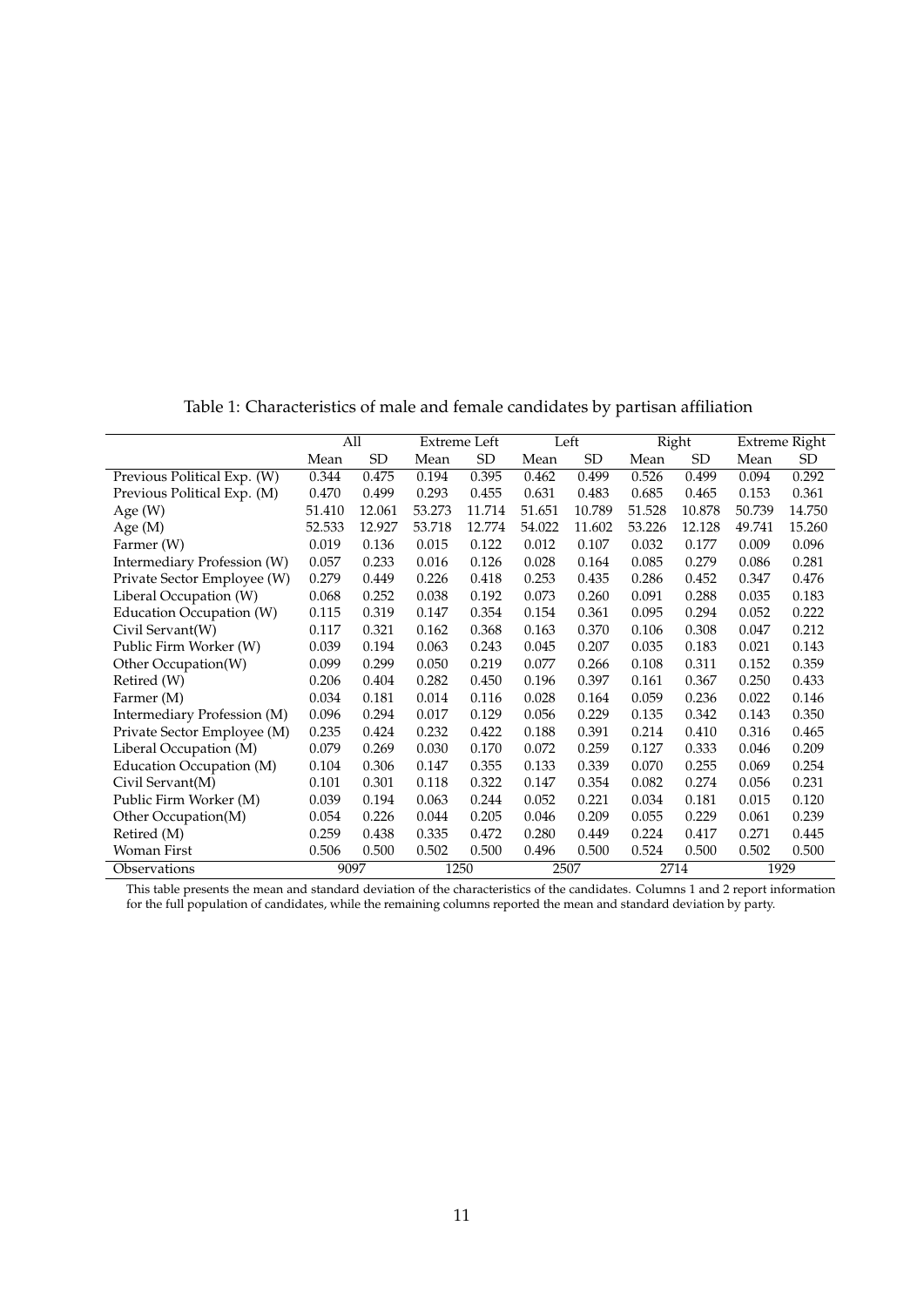let us assume that the treatment affects negatively a given pair of candidates. One can therefore imagine that the votes they lost positively affected another pair of candidates from the same precinct (especially if the voters reacting to the treatment are non-partisan).

In order to avoid such a scenario, we run an analysis on different samples of pairs of candidates having the same partisan affiliation, and being the sole pair of candidates of their party in their precinct. Such subsamples meet the *SUTVA* assumption: while it is possible that these candidates are affected by the treatment status of candidates of other parties, they cannot be affected by the treatment status of other units in the sample.

In Table [2,](#page-13-0) we systematically test for imbalances, both on the whole population of candidates and on the subsamples of interest. To do so, using a logistic model, we regress the dummy variable indicating whether the female candidate is listed first on the whole set of individual characteristics. Overall, whether we consider the full population of candidates or the restricted subsamples, even though some variables appear to have a significant effect. the characteristics of the candidates explain very few (if any) of the variance of the treatment variable, and they are not jointly significant. No imbalances are found for extreme-left and right-wing candidates candidates. Among left-wing pairs, women are more likely to be listed first on the ballot if they work in intermediary professions or are retired, and if the male candidate is an retired. Finally, among extreme-right candidates, younger female candidates are more likely to be on the top of the ballot. So do female candidates who are retired or working in liberal occupation. Women paired with male candidates working in intermediary professions and in the education sector are less likely to be at the top of the ballot. Yet, overall, the absence of joint significance suggests that if any selection into the treatment based on the characteristics of the candidates exists, it is of low magnitude.

#### **2.3 Manipulation of the treatment**

An important related question is whether parties selected male and female candidates in order to have male candidates at the top of the ballot. In this case, we should observe that the distribution of first letters of surnames are different across gender. In Figure [2,](#page-15-0) we plot the frequency of the first letter of surnames for male and female candidates, both on the total population of can-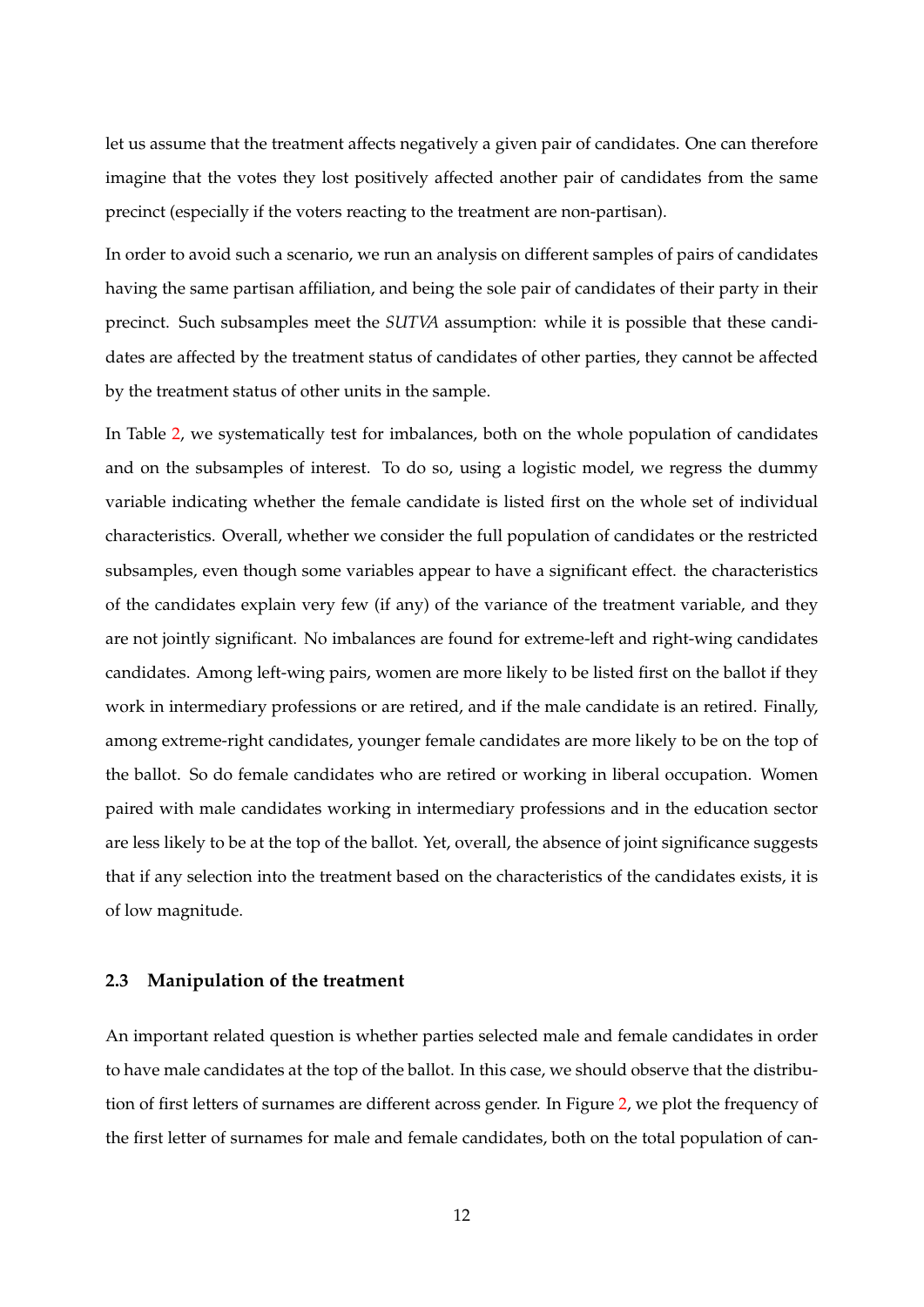|                                      |                       |                     | <b>Restricted Samples</b> |                     |                         |
|--------------------------------------|-----------------------|---------------------|---------------------------|---------------------|-------------------------|
| <b>Woman First</b>                   | All                   | Extreme Left        | Left                      | Right               | <b>Extreme Right</b>    |
| Previous Political Exp. (W)          | 0.078                 | 0.070               | 0.019                     | 0.102               | 0.134                   |
|                                      | (0.050)               | (0.151)             | (0.115)                   | (0.117)             | (0.171)                 |
| Previous Political Exp. (M)          | $-0.016$<br>(0.051)   | 0.120<br>(0.133)    | 0.044<br>(0.130)          | $-0.228$<br>(0.142) | $-0.197$<br>(0.136)     |
| Age $(W)$                            | $-0.001$              | $-0.004$            | $-0.005$                  | 0.005               | $-0.009$                |
|                                      | (0.002)               | (0.007)             | (0.007)                   | (0.006)             | $(0.004)$ **            |
| Age $(M)$                            | $-0.001$              | 0.007               | 0.001                     | $-0.008$            | $-0.001$                |
|                                      | (0.002)               | (0.006)             | (0.006)                   | (0.006)             | (0.004)                 |
| Intermediary Profession (W)          | 0.260<br>$(0.105)$ ** | $-0.040$<br>(0.501) | 0.712<br>$(0.403)^*$      | 0.381<br>(0.238)    | 0.319<br>(0.198)        |
| Private Sector Employee (W)          | 0.148                 | 0.173               | 0.335                     | 0.155               | 0.184                   |
|                                      | $(0.072)$ **          | (0.257)             | (0.227)                   | (0.180)             | (0.141)                 |
| Liberal Occupation (W)               | 0.369                 | 0.187               | 0.458                     | 0.370               | 0.670                   |
|                                      | $(0.106)$ ***         | (0.373)             | (0.288)                   | (0.227)             | $(0.286)$ **            |
| Education Occupation (W)             | 0.103<br>(0.088)      | 0.112<br>(0.274)    | 0.377<br>(0.241)          | $-0.059$<br>(0.245) | 0.100<br>(0.243)        |
| Civil Servant(W)                     | 0.103                 | 0.058               | 0.319                     | $-0.030$            | 0.389                   |
|                                      | (0.088)               | (0.270)             | (0.240)                   | (0.225)             | (0.244)                 |
| Public Firm Worker (W)               | 0.098                 | 0.200               | 0.274                     | 0.053               | $-0.304$                |
| Retired (W)                          | (0.121)<br>0.076      | (0.329)<br>$-0.228$ | (0.339)<br>0.486          | (0.322)<br>$-0.064$ | (0.349)<br>0.531        |
|                                      | (0.086)               | (0.271)             | $(0.256)^*$               | (0.216)             | $(0.177)$ ***           |
| Intermediary Profession (M)          | 0.019<br>(0.100)      | 0.379<br>(0.553)    | 0.681<br>$(0.327)$ **     | 0.055<br>(0.226)    | $-0.390$<br>$(0.207)^*$ |
| Private Sector Employee (M)          | 0.045                 | 0.209               | 0.106                     | 0.042               | $-0.292$                |
|                                      | (0.085)               | (0.276)             | (0.241)                   | (0.197)             | (0.186)                 |
| Liberal Occupation (M)               | 0.057<br>(0.104)      | 0.136<br>(0.421)    | 0.290<br>(0.290)          | $-0.036$<br>(0.215) | $-0.088$<br>(0.276)     |
| Education Occupation (M)             | $-0.036$              | 0.046               | 0.398                     | $-0.157$            | $-0.432$                |
|                                      | (0.100)               | (0.294)             | (0.251)                   | (0.260)             | $(0.250)^{*}$           |
| Civil Servant(M)                     | $-0.077$              | $-0.174$            | 0.259                     | $-0.199$            | $-0.317$                |
|                                      | (0.099)               | (0.301)             | (0.245)                   | (0.246)             | (0.256)                 |
| Public Firm Worker (M)               | $-0.043$<br>(0.128)   | $-0.195$<br>(0.343) | 0.202<br>(0.316)          | $-0.249$<br>(0.331) | $-0.553$<br>(0.430)     |
| Retired (M)                          | 0.028                 | $-0.098$            | 0.207                     | 0.187               | $-0.264$                |
|                                      | (0.092)               | (0.288)             | (0.240)                   | (0.207)             | (0.206)                 |
| <b>XLeft</b>                         | 0.089<br>(0.095)      |                     |                           |                     |                         |
| Left                                 | 0.035<br>(0.089)      |                     |                           |                     |                         |
| Right                                | 0.119                 |                     |                           |                     |                         |
|                                      | (0.089)               |                     |                           |                     |                         |
| <b>XRight</b>                        | 0.060<br>(0.090)      |                     |                           |                     |                         |
| Pseudo R2                            | 0.00                  | 0.01                | 0.01                      | 0.01                | 0.01                    |
| Chi <sub>2</sub><br>$\boldsymbol{N}$ | 29.35<br>9,081        | 18.43<br>1,187      | 11.83<br>1,341            | 16.72<br>1,389      | 22.13<br>1,883          |

<span id="page-13-0"></span>Table 2: Determinants of the treatment (Total population of candidates and restricted samples)

Logistic Regressions. Column 1 considers all candidates. In columns 2 to 5 each subsample considers only the candidates who are the only ones of the considered party in the precinct where they run. The outcome is a variable equal to one if the female candidate is first on the ballot and zero otherwise. The coefficients on male and female candidates' occupations are expressed considering farmers and other occupations as the reference modality. Standard errors in parentheses are clustered at the precinct level in column 1, and robust in columns 2 to 5.<br>\*  $p < 0.1$ ; \*\*  $p < 0.05$ ; \*\*\*  $p < 0.01$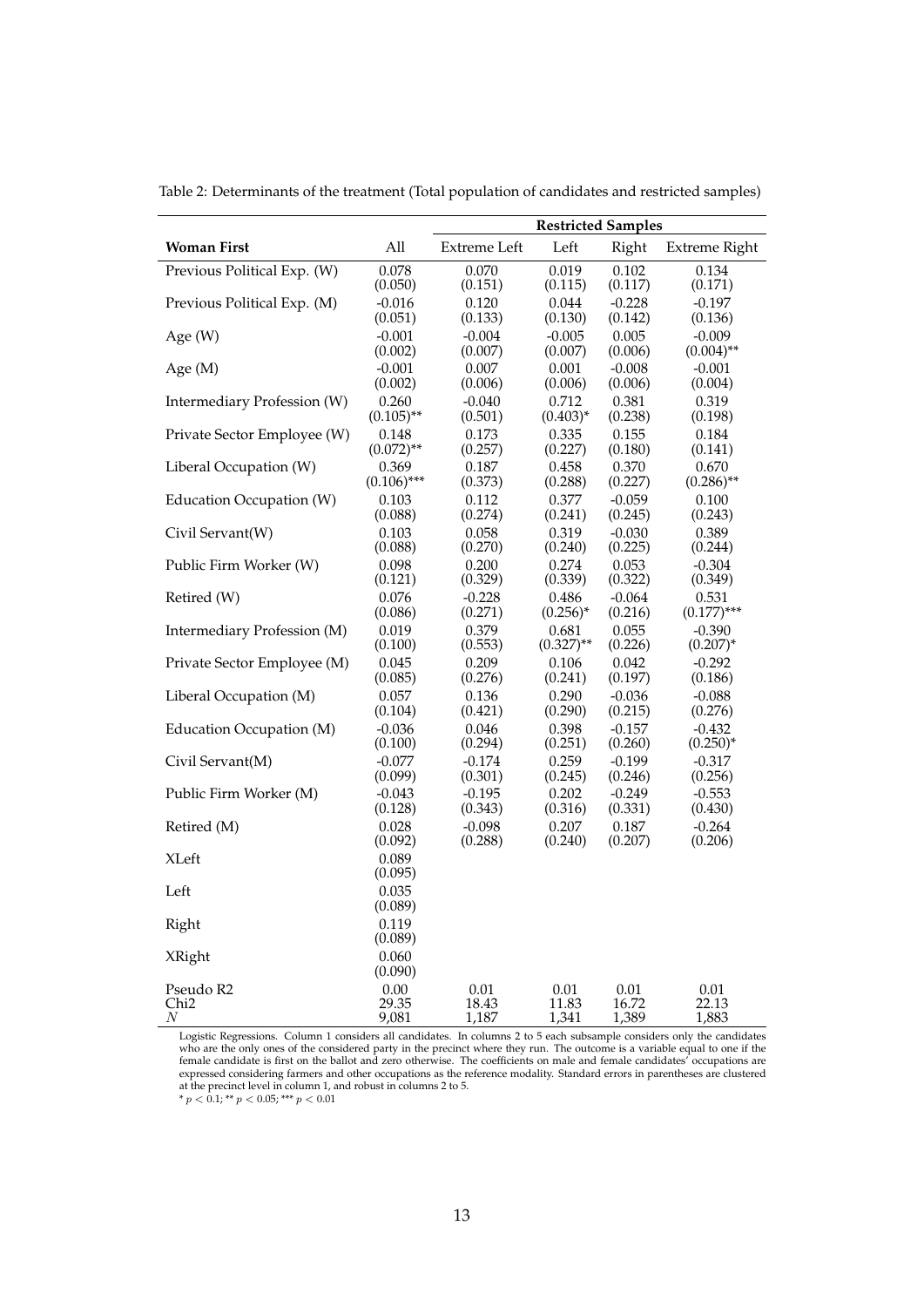<span id="page-14-0"></span>

|            |       |              | <b>Restricted samples</b> |       |                     |
|------------|-------|--------------|---------------------------|-------|---------------------|
| P-Value    | All   | Extreme-Left | Left                      |       | Right Extreme-Right |
| KS.        | 0.211 | 0.782        | $0.094*$                  | 0.855 | 0.377               |
| Median     | 0.320 | 0.774        | 0.132                     | 0.622 | 0.474               |
| <b>MWW</b> | 0.385 | 0.652        | $0.0546*$                 | 0.583 | 0.372               |

Table 3: Tests of equal distributions of surnames initials

The table presents the P-values of three tests of equal distributions: Kolmogorov-Smirnov (KS), non-parametric test of equality of medians (Median), and Mann-Whitney-Wilcoxon rank-sum test (MWW). The null hypothesis is that the distributions of first letters in the surnames is the same across male and female candidates. Column 1 considers all candidates. In columns 2 to 5, each subsample considers only the candidates who are the only ones of the considered party in the precinct where they run. \*  $p < 0.1$ ; \*\*  $p < 0.05$ ; \*\*\*  $p < 0.01$ 

didates and on our subsamples of interest: in all cases, the distributions are strikingly similar. In Table [3,](#page-14-0) we formalize this graphical intuition by performing different tests of equal distributions. Namely, we perform the tests of Kolmogorov-Smirnov, of equality of medians, and of Mann-Whitney-Wilcoxon. Overall, for all the tests and all the samples of interest, we cannot reject the null hypothesis that the distributions are identical. The only exception is for the restricted subsamples of left-wing candidates, where the distributions seem slightly different : the Kolmogorov Test and the Mann-Whitney-Wilcoxon test reject the hypothesis of equal distributions at the 10% level. But as Figure [2c](#page-15-0) shows, this difference seems mainly driven by an over-representation of women with names beginning by the letter B, and is unlikely to represent a more general manipulation of the treatment. This suggests that parties did not strategically chose to match candidates based on their surnames. Finally, as additional checks for the absence of manipulation of the treatment, we report in Annex the share of votes received by candidates in the first round depending on the first letter of the candidates' surnames: we find that, for each first letter of the candidates' surnames, the share of votes is very close to the sample average.

### **2.4 Data on ballot layout**

An important feature of the French electoral law is that it allows candidates to add additional information about themselves on the ballot, so long as it does not confuse the voter about their identity. In order to account for this specificity, we manually collected data on the electoral ballots that were used for these elections. While there does not exist a systematic recording of electoral ballots for the local elections in France, we could access a sample corresponding to about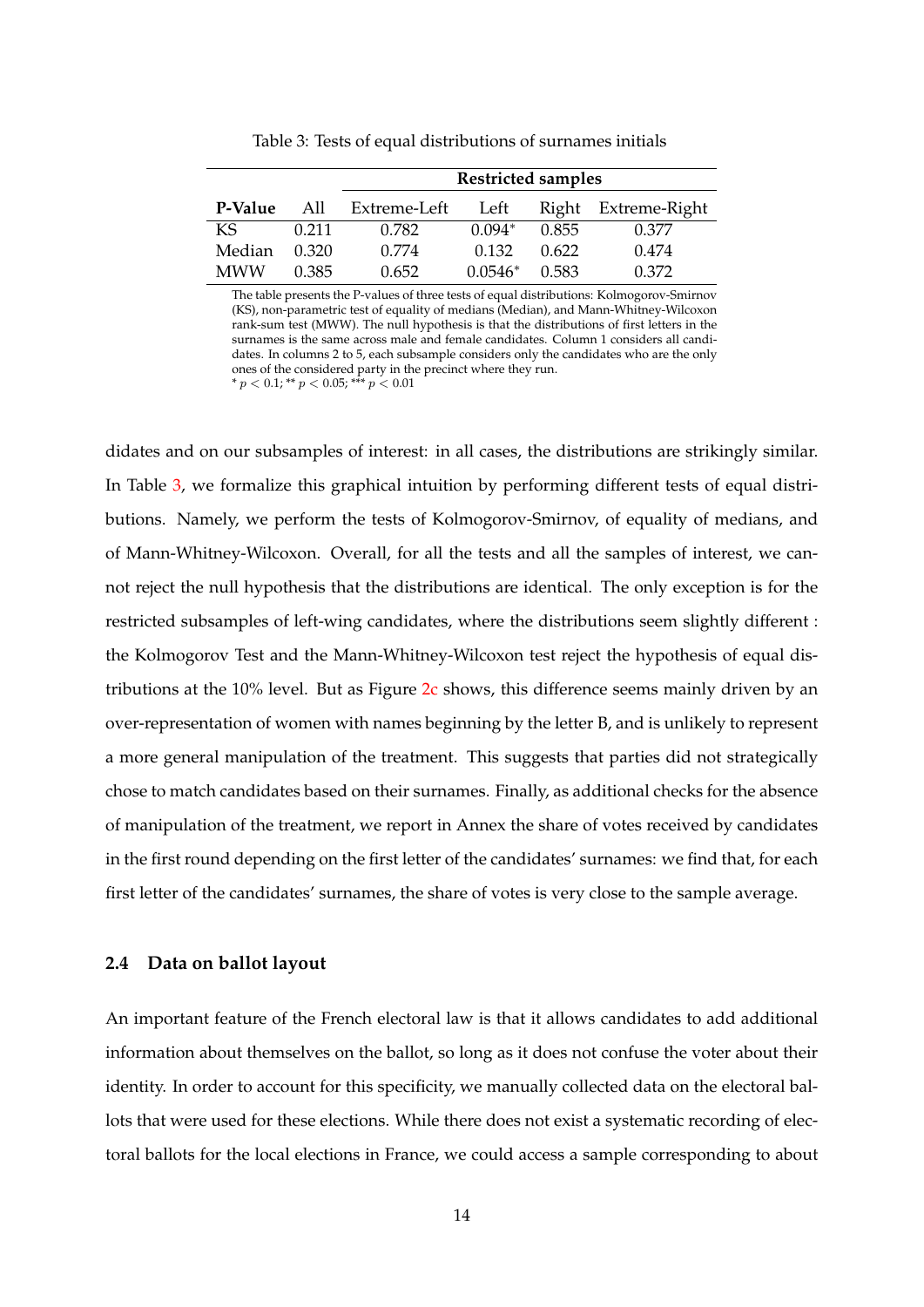

<span id="page-15-0"></span>Figure 2: Distribution of surname initials across gender and parties

(a) Total population of candidates



(b) Restricted Sample: Extreme Left (c) Restricted Sample: Left



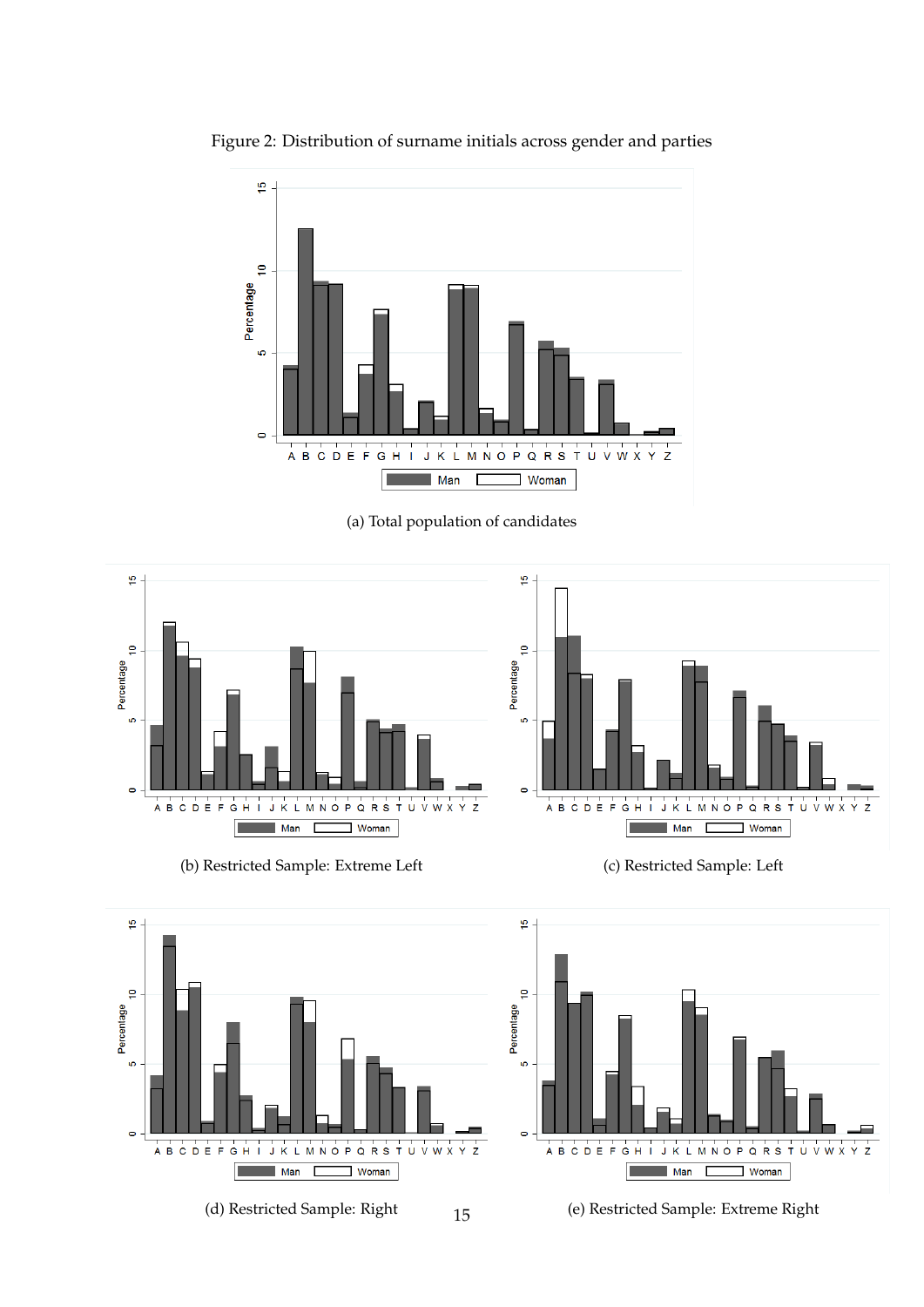12% of the electoral ballots of the considered elections. To do so, we used three types of data. First, the Centre for Political Research of SciencesPo (CEVIPOF) provided 780 ballots. Secondly, exploiting the fact that some departments recorded a numeric version of the ballots (namely the departments of Allier, Aude, Ille-et-Villaine, Loire-Atlantique and Savoie), we systematically contacted the administrative centers in charge of the election. We managed to recover 168 ballots from the *Loire-Atlantique* department. Finally, we systematically looked up for pictures of ballots on the Internet*,* using Google, Twitter and Facebook keywords<sup>[8](#page-16-0)</sup>. Using this methodology, we managed to recover 191 full ballots.

To the best of our knowledge, this represents the first effort to collect and analyze ballot layouts in a systematic way. Yet, because our dataset is not complete, it might be subject to biases. In particular, because the data collected by the Centre for Political Research of Sciences Po are based on voluntary contributions of voters, it tends to over represent precincts located in urban areas. Secondly, online data might over-represent famous candidates, who might be more likely to campaign online. On the other hand, it might also allow candidates without a strong visibility to get a wider audience. In Table [4,](#page-17-0) we regress the availability of the ballot on the main characteristics of the candidates for each of the subsamples of interest, using a logistic regression.

Overall, we find differences in terms of age and socio professional categories. The ballots we analyze are indeed those of slightly younger candidates, especially among left-wing candidates. At the extreme-left, we observe more ballots when the female candidate has a liberal occupation, and when the male candidate is working in the private sector. Among right-wing candidates, ballots are more likely to be observed if the female candidate is working in the private sector or as a civil servant, or is retired. Finally, among extreme-right candidates, imbalances are found on most of male occupations (except for public firm workers). Nevertheless, three important comments need to be made. First and foremost, the position of the female candidate is not predictive of the availability of the ballot. Second, while some differences are significant, they explain a small share of ballot availability, and we cannot reject the null hypothesis of joint nullity of the estimates for the restricted samples of right-wing and extreme-right candidates. Finally, no party seems to be over-represented in the sample.

<span id="page-16-0"></span><sup>8</sup>Using in particular requests such as "Bulletins de vote élections départementales 2015", or other versions of it.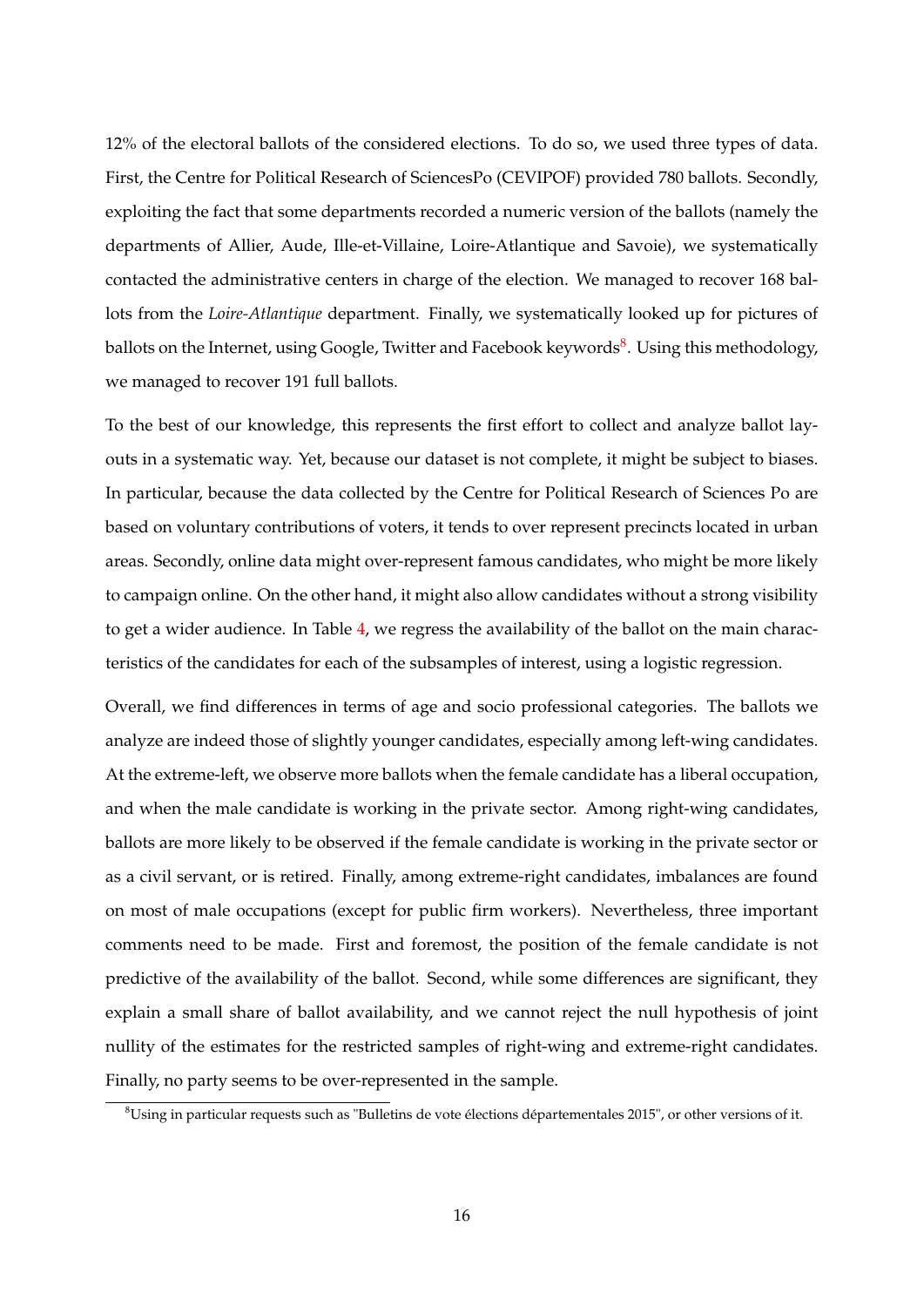<span id="page-17-0"></span>

|                             |                                |                                |                                          | <b>Restricted Samples</b>      |                             |
|-----------------------------|--------------------------------|--------------------------------|------------------------------------------|--------------------------------|-----------------------------|
| <b>Ballot Availability</b>  | All                            | <b>Extreme Left</b>            | Left                                     | Right                          | Extreme Right               |
| Woman First                 | $-0.056$                       | $-0.057$                       | $-0.085$                                 | $-0.172$                       | $-0.014$                    |
| Previous Political Exp. (W) | (0.064)                        | (0.190)                        | (0.172)                                  | (0.169)                        | (0.145)                     |
|                             | $-0.119$                       | 0.128                          | $-0.088$                                 | $-0.104$                       | 0.092                       |
| Previous Political Exp. (M) | (0.076)                        | (0.236)                        | (0.175)                                  | (0.176)                        | (0.259)                     |
|                             | $-0.084$                       | $-0.114$                       | $-0.140$                                 | 0.067                          | 0.024                       |
| Age (W)                     | (0.075)<br>$-0.004$<br>(0.003) | (0.213)<br>$-0.012$            | (0.184)<br>$-0.019$                      | (0.215)<br>$-0.002$            | (0.209)<br>0.004            |
| Age $(M)$                   | $-0.009$<br>$(0.003)$ ***      | (0.010)<br>$-0.009$<br>(0.010) | $(0.010)^*$<br>$-0.029$<br>$(0.009)$ *** | (0.010)<br>$-0.006$<br>(0.009) | (0.007)<br>0.002<br>(0.006) |
| Intermediary Profession (W) | $-0.186$                       | $-1.194$                       | $-0.712$                                 | $-0.169$                       | $-0.282$                    |
|                             | (0.178)                        | (1.086)                        | (0.804)                                  | (0.339)                        | (0.322)                     |
| Private Sector Employee (W) | 0.150                          | $-0.453$                       | $-0.113$                                 | $-0.549$                       | 0.048                       |
|                             | (0.113)                        | (0.381)                        | (0.366)                                  | $(0.262)$ **                   | (0.217)                     |
| Liberal Occupation (W)      | 0.312                          | 0.797                          | $-0.013$                                 | 0.010                          | 0.196                       |
|                             | $(0.150)$ **                   | $(0.474)^*$                    | (0.470)                                  | (0.309)                        | (0.413)                     |
| Education Occupation (W)    | 0.289                          | $-0.219$                       | 0.416                                    | 0.070                          | 0.299                       |
|                             | $(0.131)$ **                   | (0.391)                        | (0.372)                                  | (0.331)                        | (0.352)                     |
| Civil Servant(W)            | 0.031                          | $-0.238$                       | 0.475                                    | $-0.597$                       | $-0.219$                    |
|                             | (0.137)                        | (0.388)                        | (0.366)                                  | $(0.352)^*$                    | (0.397)                     |
| Public Firm Worker (W)      | 0.271                          | $-0.419$                       | 0.318                                    | $-0.121$                       | 0.271                       |
|                             | (0.179)                        | (0.519)                        | (0.495)                                  | (0.462)                        | (0.478)                     |
| Retired (W)                 | 0.014                          | $-0.501$                       | 0.498                                    | $-0.690$                       | $-0.144$                    |
|                             | (0.136)                        | (0.416)                        | (0.400)                                  | $(0.346)$ **                   | (0.272)                     |
| Intermediary Profession (M) | 0.363                          | 0.922                          | $-0.616$                                 | 0.084                          | 1.085                       |
|                             | $(0.149)$ **                   | (0.780)                        | (0.520)                                  | (0.343)                        | $(0.411)$ ***               |
| Private Sector Employee (M) | 0.254                          | 0.793                          | $-0.342$                                 | 0.010                          | 0.772                       |
|                             | $(0.131)^*$                    | $(0.462)^*$                    | (0.341)                                  | (0.302)                        | $(0.388)$ **                |
| Liberal Occupation (M)      | 0.163                          | 0.812                          | $-0.066$                                 | $-0.053$                       | 0.866                       |
|                             | (0.162)                        | (0.634)                        | (0.411)                                  | (0.326)                        | $(0.503)^*$                 |
| Education Occupation (M)    | 0.178                          | $-0.382$                       | $-0.273$                                 | $-0.087$                       | 1.520                       |
|                             | (0.151)                        | (0.539)                        | (0.358)                                  | (0.397)                        | $(0.437)$ ***               |
| Civil Servant(M)            | 0.203                          | 0.049                          | $-0.364$                                 | 0.252                          | 1.342                       |
|                             | (0.152)                        | (0.526)                        | (0.355)                                  | (0.364)                        | $(0.452)$ ***               |
| Public Firm Worker (M)      | 0.381                          | 0.241                          | $-0.094$                                 | $-0.163$                       | 1.074                       |
|                             | $(0.188)$ **                   | (0.576)                        | (0.438)                                  | (0.538)                        | (0.662)                     |
| Retired (M)                 | 0.077                          | 0.285                          | $-0.309$                                 | $-0.059$                       | 0.740                       |
|                             | (0.145)                        | (0.515)                        | (0.373)                                  | (0.309)                        | $(0.420)^*$                 |
| XLeft                       | $-0.154$<br>(0.144)            |                                |                                          |                                |                             |
| Left                        | 0.081<br>(0.128)               |                                |                                          |                                |                             |
| Right                       | $-0.010$<br>(0.129)            |                                |                                          |                                |                             |
| <b>XRight</b>               | $-0.195$<br>(0.134)            |                                |                                          |                                |                             |
| Pseudo R2                   | 0.01                           | 0.04                           | 0.04                                     | 0.02                           | 0.02                        |
| Chi <sub>2</sub>            | 71.04                          | 35.94                          | 39.82                                    | 17.28                          | 24.68                       |
| $\cal N$                    | 9,081                          | 1,187                          | 1,341                                    | 1,389                          | 1,883                       |

Table 4: Determinants of ballot availability

Logistic Regressions. Column 1 considers all candidates. In columns 2 to 5 each subsample considers only the candidates who are the only ones of the considered party in the precinct where they run. The outcome is a variab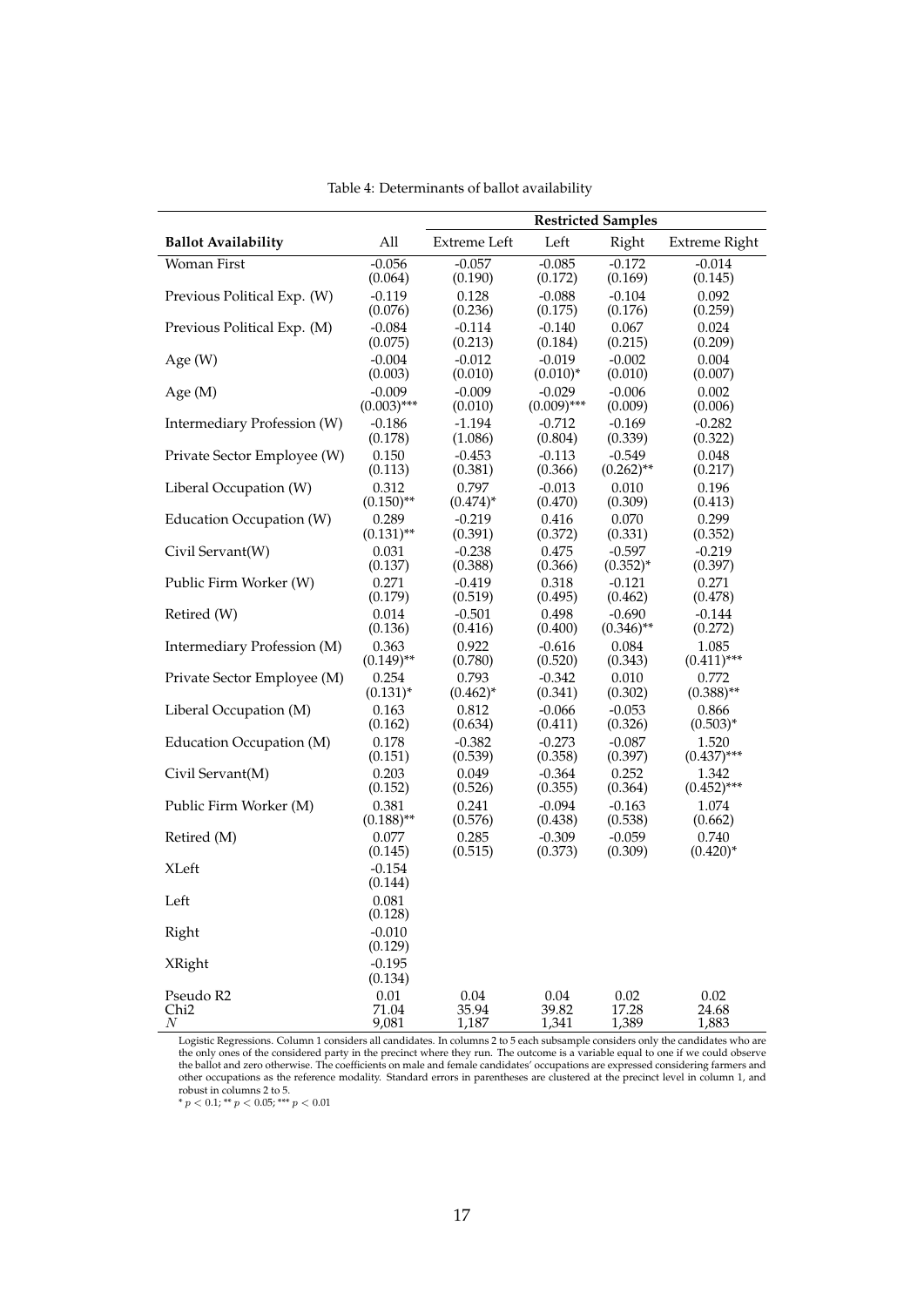<span id="page-18-0"></span>

|                                       | Man First | N   | Woman First | N   | Diff     | T-Stat   |
|---------------------------------------|-----------|-----|-------------|-----|----------|----------|
| At least one information              | 0.362     | 575 | 0.362       | 564 | 0.000    | 0.001    |
| At least one information (M)          | 0.348     | 575 | 0.351       | 564 | $-0.003$ | $-0.114$ |
| At least one information (W)          | 0.327     | 575 | 0.340       | 564 | $-0.013$ | $-0.481$ |
| Information: Political Experience (M) | 0.268     | 575 | 0.253       | 564 | 0.014    | 0.548    |
| Information: Political Experience (W) | 0.221     | 575 | 0.220       | 564 | 0.001    | 0.041    |
| Information: Occupation (M)           | 0.050     | 575 | 0.060       | 564 | $-0.010$ | $-0.726$ |
| Information: Occupation (W)           | 0.066     | 575 | 0.070       | 564 | $-0.005$ | $-0.323$ |
| Information: Age (M)                  | 0.009     | 575 | 0.005       | 564 | 0.003    | 0.682    |
| Information: Age (W)                  | 0.009     | 575 | 0.005       | 564 | 0.003    | 0.682    |
| Photo                                 | 0.090     | 575 | 0.092       | 564 | $-0.002$ | $-0.103$ |

Table 5: Balance check on reported information: all candidates

This table presents T-Tests of difference of information reporting across treatment status for the full sample of available ballots

In Table [5,](#page-18-0) we provide evidence that the treatment status is uncorrelated with the reporting decision and the kind of information reported. We categorized the type of information into three types: declared past or present political experience, age and occupation. Moreover, since it is possible to put the picture of the candidates on the ballot, we identified the pairs of candidates who did so. We observe, that out of 1,139 ballots available, 36% have some kind of information reported for at least one candidate : 35% of the ballots report information related to the male candidate and 33% report information related to the female candidate. 26% of the ballots report information related to the political experience of the male candidate and 22% report information related to the political experience of the female candidate. 5% of male candidates report their occupations, while it is the case of 7% of female candidates. Less than 1% of male and female candidates report their age. Finally, about 9% of the candidates put their picture on the ballot. We also observe that the decision to report any information is very correlated between male and female candidates: out of 412 ballots with at least one information, 88% report information for both candidates. Importantly, none of these reporting decisions are correlated to the treatment.

## **3 Estimation strategy**

Our main estimation strategy aims at analyzing whether candidates lose or gain from having the female candidate first on the ballot.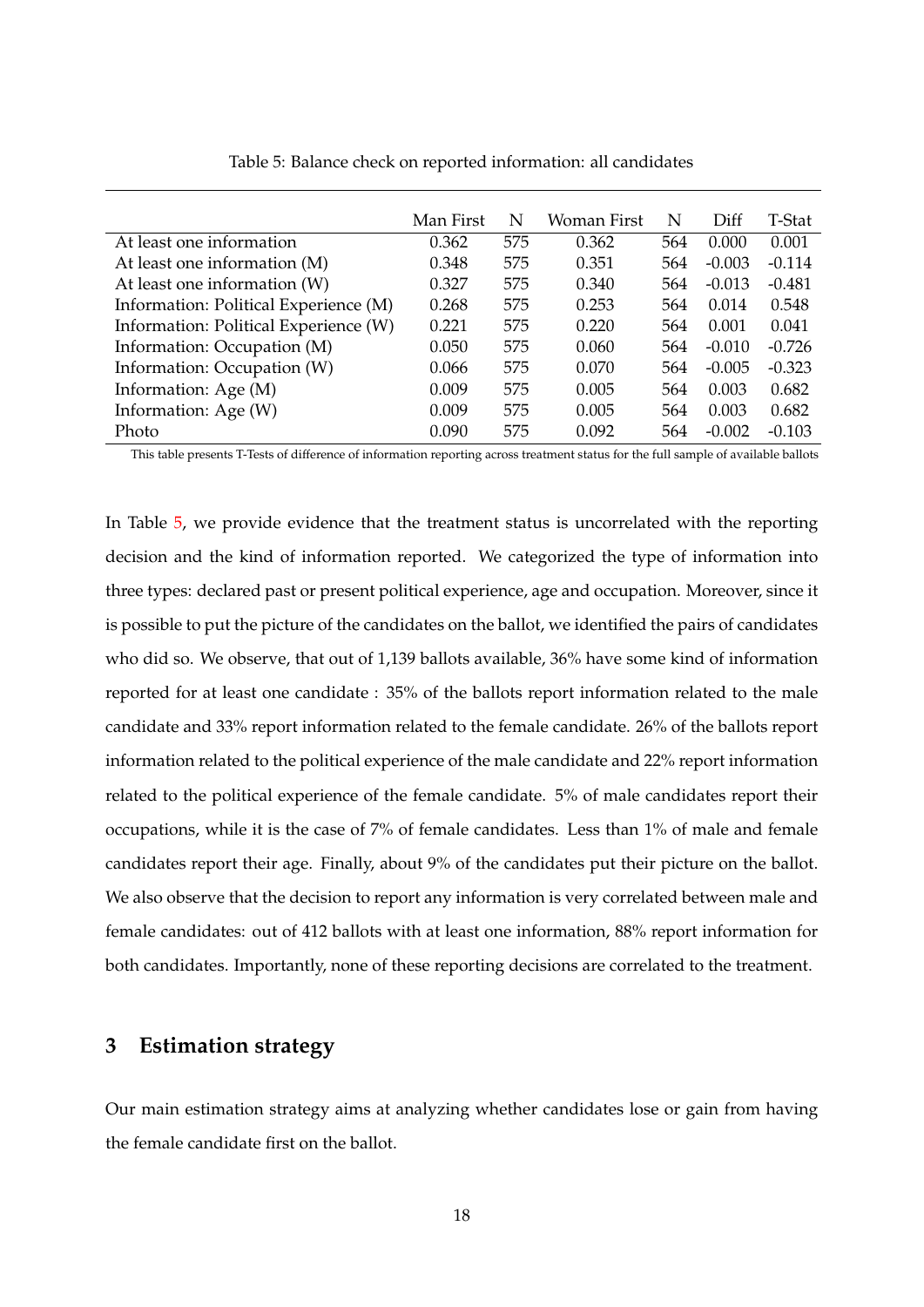In an initial specification, we test whether, on average, the electoral performances of pairs where the female candidate is first on the ballot are different from those where the male candidate is first. Identification takes place within the potential outcomes framework from the Rubin Causal Model, where we assume two potential outcomes for each unit  $i$  -  $Y_i(0)$  and  $Y_i(1)$  - and the causal effect of the program on the unit *i* is defined as  $\tau_i = Y_i(1) - Y_i(0)$ . The actual observed outcome is defined as such:

$$
Y_i^{obs} = \begin{cases} Y_i(0) & if \quad T_i = 0 \\ Y_i(1) & if \quad T_i = 1 \end{cases}
$$

In this framework, the Average Treatment Effect is defined as  $ATE = \mathbb{E}[Y_i(1) - Y_i(0)]$ . A naive estimate of this quantity is given by  $Y_1^{obs} - Y_0^{obs}$ . In general, such a quantity is unbiased under the *Stable Unit Treatment Value Assumption* (SUTVA) and the *complete randomization assumption*.

As explained above, the *SUTVA* is likely to be violated if we do not restrict our analysis to a sample of observations which cannot interact with each other (meaning that the treatment status of one observation will not affect the outcome of any other unit). To do so, we therefore restrict our analysis to candidates who are the only ones to represent their party in the precinct.

The second assumption states that both the potential outcomes and the covariates are independent from the treatment. Formally, the condition writes as such:

$$
T_i \perp (Y_i(0), Y_i(1), X_i)
$$

In our setting, the treatment-assignment is based on a procedure which is supposedly as-goodas-random, since the order of the candidates (and hence the place of the female candidate) on the ballot is determined by alphabetical order. However, as we have shown in the last section, while the treatment assignment is hardly affected by candidates' characteristics, the covariates are not systematically perfectly balanced across treatment status. In our setting, it therefore seems more plausible to assume the milder assumption of *unconfoundedness*, which states that the potential outcomes and the treatment are independent after controlling for covariates potentially affecting them. Formally, this assumption writes:

$$
T_i \perp (Y_i(0), Y_i(1)) | X_i
$$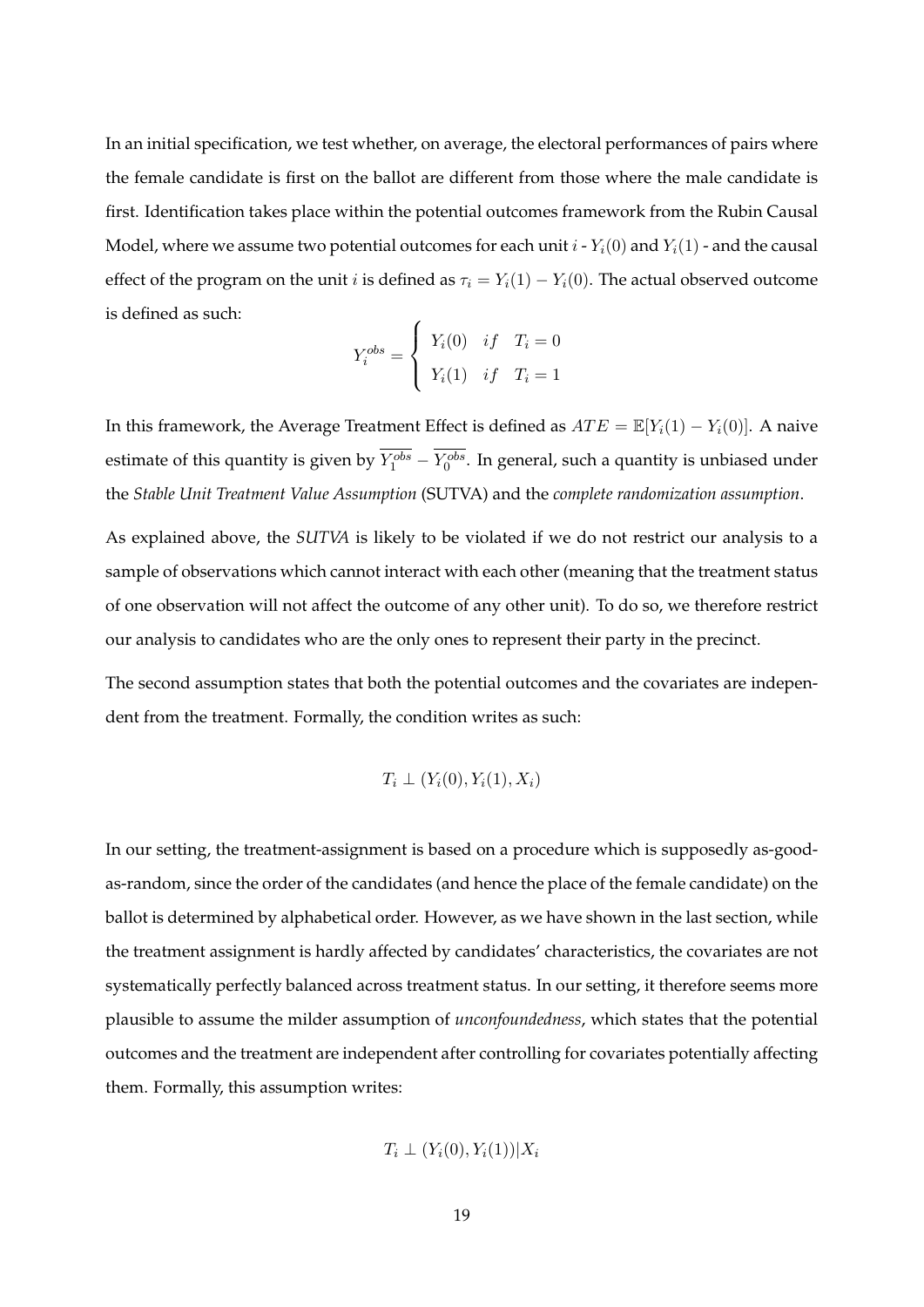Our baseline OLS specification is therefore the following:

$$
Y_i = \alpha + \beta T_i + \delta X_i + \epsilon_i \tag{1}
$$

where  $Y_i$  is an outcome variable indicating the electoral performance of pair  $i$ ,  $T_i$  is the treatment variable, which is equal to 1 if the female candidate in pair  $i$  is first on the ballot and 0 otherwise,  $X_i$  is a set of candidates characteristics, and  $\epsilon_i$  is an error term.

While our main specification does not model how the electoral performance of a pair of candidates depends on the characteristics of the other candidates, in additional specifications we control for the average characteristics of the opponents of the considered pair, and compare the results of the different candidates pairwise.

## **4 Results**

#### **4.1 Main estimation**

In this section, we present our main results, by estimating equation (1). In order to do so, we compare the scores received by candidates in the first round of the election in the control and in the treatment group. Note that in this setting, the number of candidates is not identical in each precinct, and the scores of pairs facing different are therefore not directly comparable. In order to make the electoral performances comparable across different number of candidates, we control in each regression for the number of candidates competing in the precinct.

In Table [6,](#page-21-0) we test whether the order of the candidates affect the electoral performance of the pairs. It summarizes the estimates of such an average treatment effect across several specifications. Panel (A) reports results without any controls except the number of candidates in the precinct. Panel (B) reports results when we also control for individual characteristics. Panel (C) involves the same control variables, but interacts the characteristics of male and female candidates. Panel (D) is similar to the third one, but also controls for precinct characteristics (including the average age of the population, the share of voters in rural areas, the share of voters with at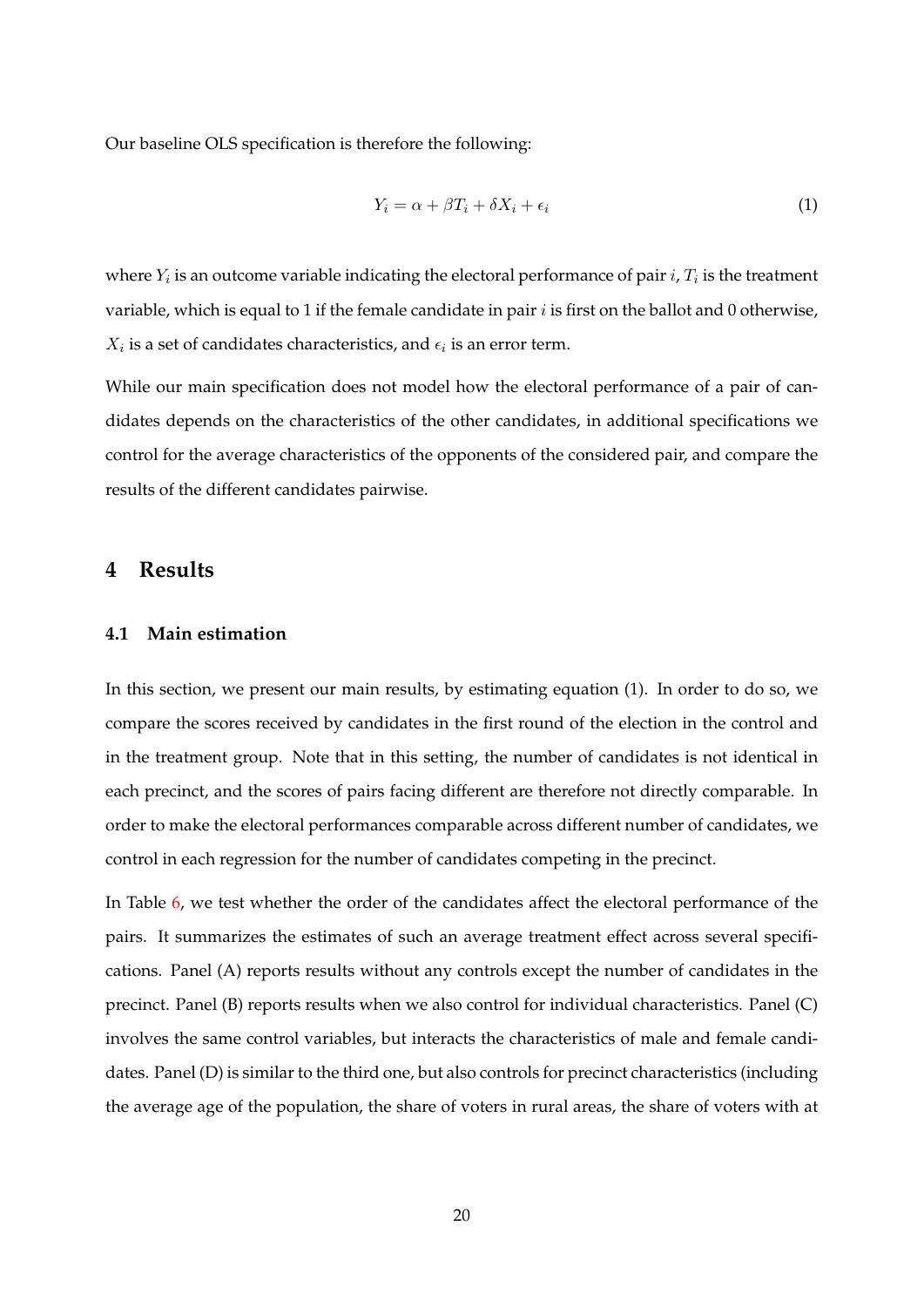<span id="page-21-0"></span>

| (A)                                                         | <b>XLeft</b> | Left     | Right         | <b>XRight</b> |
|-------------------------------------------------------------|--------------|----------|---------------|---------------|
| Woman First                                                 | 0.381        | $-0.291$ | $-1.878$      | 0.035         |
|                                                             | (0.396)      | (0.536)  | $(0.536)$ *** | (0.348)       |
| $\,R^2$                                                     | 0.15         | 0.14     | 0.28          | 0.09          |
| $\overline{N}$                                              | 1,188        | 1,341    | 1,391         | 1,893         |
| Indiv. Controls                                             | N            | N        | N             | N             |
| Precinct characteristics                                    | N            | N        | N             | N             |
| First letter of the woman's surname                         | N            | N        | N             | N             |
| Number of candidates                                        | Y            | Y        | Y             | Y             |
| (B)                                                         | <b>XLeft</b> | Left     | Right         | XRight        |
| <b>Woman First</b>                                          | 0.084        | $-0.206$ | $-1.589$      | 0.066         |
|                                                             | (0.350)      | (0.480)  | $(0.497)$ *** | (0.327)       |
| $R^2$                                                       | 0.35         | 0.32     | 0.40          | 0.22          |
| $\overline{N}$                                              | 1,187        | 1,341    | 1,389         | 1,883         |
| Indiv. Controls                                             | Y            | Y        | Υ             | Υ             |
| Precinct characteristics                                    | N            | N        | N             | N             |
| First letter of the woman's surname                         | N            | N        | N             | N             |
| Number of candidates                                        | Υ            | Y        | Y             | Y             |
| (C)                                                         | <b>XLeft</b> | Left     | Right         | XRight        |
| <b>Woman First</b>                                          | 0.123        | $-0.149$ | $-1.583$      | 0.122         |
|                                                             | (0.364)      | (0.492)  | $(0.511)$ *** | (0.335)       |
| $R^2$                                                       | 0.39         | 0.37     | 0.43          | 0.25          |
| $\overline{N}$                                              | 1,187        | 1,341    | 1,389         | 1,883         |
| Indiv. Controls                                             | Inter.       | Inter.   | Inter.        | Inter.        |
| Precinct characteristics                                    | N            | N        | N             | N             |
| First letter of the woman's surname                         | N            | N        | N             | N             |
| Number of candidates                                        | Υ            | Y        | Y             | Y             |
| (D)                                                         | <b>XLeft</b> | Left     | Right         | XRight        |
| <b>Woman First</b>                                          | $-0.085$     | $-0.206$ | $-1.397$      | 0.429         |
|                                                             | (0.420)      | (0.586)  | $(0.581)$ **  | (0.378)       |
| $R^2$                                                       | 0.43         | 0.41     | 0.49          | 0.38          |
| N                                                           | 1,187        | 1,334    | 1,389         | 1,882         |
| Indiv. Controls                                             | Inter.       | Inter.   | Inter.        | Inter.        |
| Precinct characteristics                                    | Y            | Y        | Υ             | Υ             |
| First letter of the woman's surname<br>Number of candidates | Y<br>Y       | Y<br>Y   | Y<br>Y        | Υ<br>Y        |
|                                                             |              |          |               |               |
| <b>Mean of Outcome Variable</b>                             | 10.66        | 28.44    | 34.91         | 25.79         |

Table 6: Effect on share of votes in the first round

OLS Regressions. Each subsample considers only the candidates who are the only ones of the considered party in the precinct where they run. The outcome variable is the share of votes received by each pair of candidates in the first round of the election. Panel (A) controls only for the number of candidates in the precinct. Panel (B) also controls for age, socioprofessional categories and political experience of male and female candidates. Panel (C) controls for the same variables but interacts the age of man and woman, the socioprofessional categories of man and woman, and the political experience of man and woman. Panel (D) adds to these controls the first letter of the woman's surname, as well as the unemployment rate, the average age of the population, the share of individuals with a graduate degree and the share of voters living in rural areas within the precincts. Robust standard errors between parentheses.

\*  $p < 0.1$ ; \*\*  $p < 0.05$ ; \*\*\*  $p < 0.01$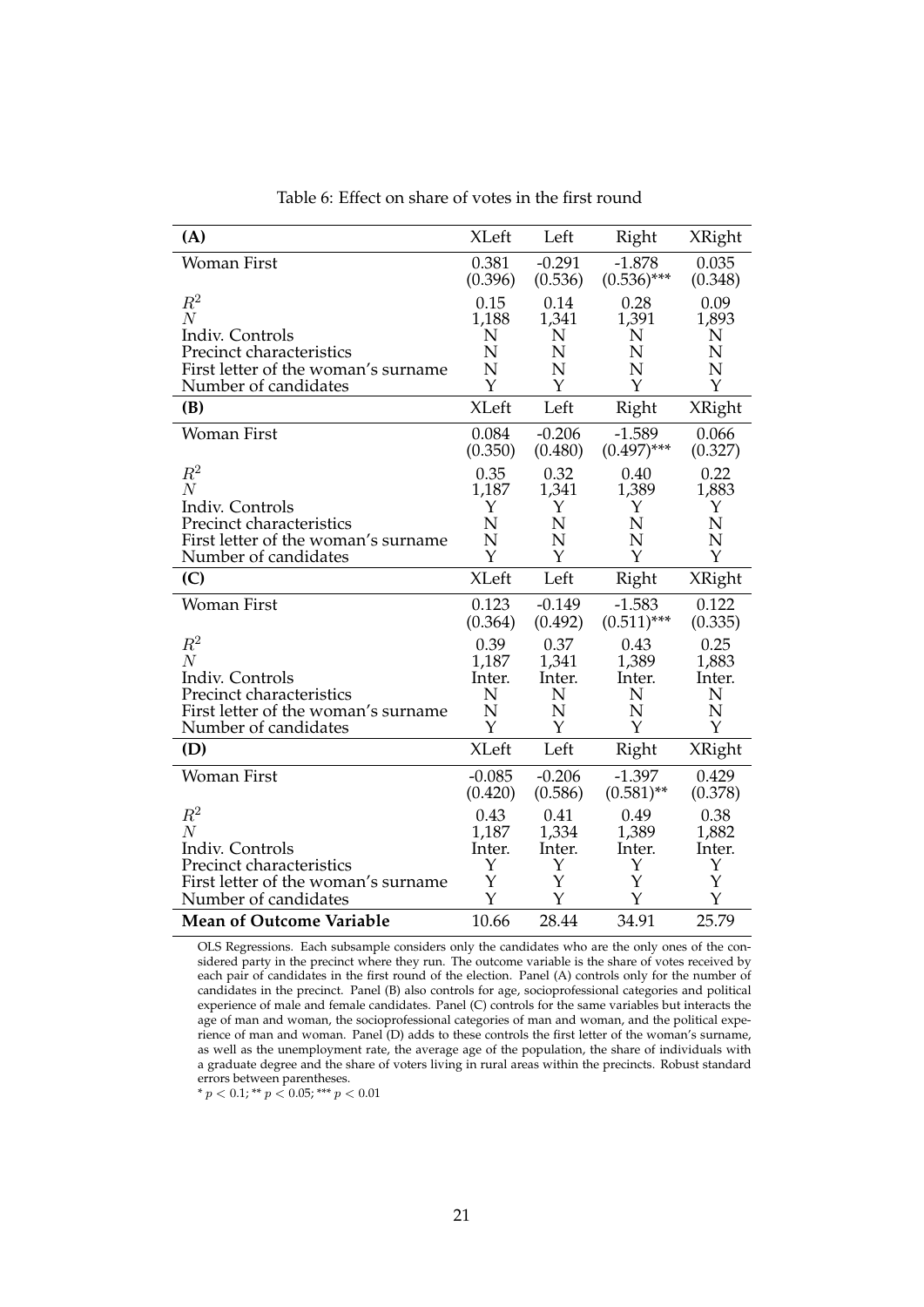| (A)                                 | XLeft   | Left    | Right         | XRight   |
|-------------------------------------|---------|---------|---------------|----------|
| Woman First                         | 0.015   | 0.002   | $-0.049$      | $-0.004$ |
|                                     | (0.013) | (0.026) | $(0.020)$ **  | (0.023)  |
| $R^2$                               | 0.01    | 0.01    | 0.03          | 0.01     |
| N                                   | 1,188   | 1,341   | 1,391         | 1,893    |
| Indiv. Controls                     | N       | N       | N             | N        |
| Precinct characteristics            | N       | N       | N             | N        |
| First letter of the woman's surname | N       | N       | N             | N        |
| Number of candidates                | Y       | Y       | Y             | Y        |
| (B)                                 | XLeft   | Left    | Right         | XRight   |
| Woman First                         | 0.010   | 0.013   | $-0.039$      | 0.002    |
|                                     | (0.015) | (0.030) | $(0.022)^{*}$ | (0.026)  |
| $R^2$                               | 0.26    | 0.26    | 0.25          | 0.22     |
| N                                   | 1,187   | 1,334   | 1,389         | 1,882    |
| Indiv. Controls                     | Inter.  | Inter.  | Inter.        | Inter.   |
| Precinct characteristics            | Y       | Y       | Y             | Υ        |
| First letter of the woman's surname | Y       | Y       | Y             | Y        |
| Number of candidates                | Y       | Y       | Y             | Y        |
| <b>Mean of the Outcome Variable</b> | 0.058   | 0.64    | 0.83          | 0.58     |

<span id="page-22-0"></span>Table 7: Effect on probability of getting to the second round or of winning the election in the first round

OLS Regressions. Each subsample considers only the candidates who are the only ones of the considered party in the precinct where they run. The outcome variable is a dummy variable indicating whether the pair of candidates went to the second round of the election or was elected in the first round. Panel (A) controls only for the number of candidates in the precinct. Panel (B) also controls for interacted age of man and woman, interacted socioprofessional categories of man and woman, interacted political experience of man and woman, the first letter of the woman's surname, as well as the unemployment rate, the average age of the population, the share of individuals with a graduate degree and the share of voters living in rural areas within the precincts. Robust standard errors between parentheses.

\*  $p < 0.1$ ; \*\*  $p < 0.05$ ; \*\*\*  $p < 0.01$ 

least an undergraduate degree, and the unemployment rate, all as of 2013), and for the first letter of the female's surname.

Overall, the results suggest that the performances of extreme-left, left-wing and extreme-right pairs are not affected by the order of appearance of the candidates. However, right-wing pairs lose a sizable share of votes if the female candidate is first. Estimates of the loss range between 1.4 and 1.9 points, representing between 4 and 5.4 percents of the average vote share. Importantly, the magnitude of the coefficient is very similar across the specifications, and especially stable in all the specifications including covariates, suggesting that the inclusion of covariates hardly affects the general pattern.

This discrimination had a substantial electoral impact. In Table [7,](#page-22-0) we show that gender discrimination prevented some right-wing pairs of candidates from winning the election. More specifically we regress a dummy variable indicating whether the considered pair reached the second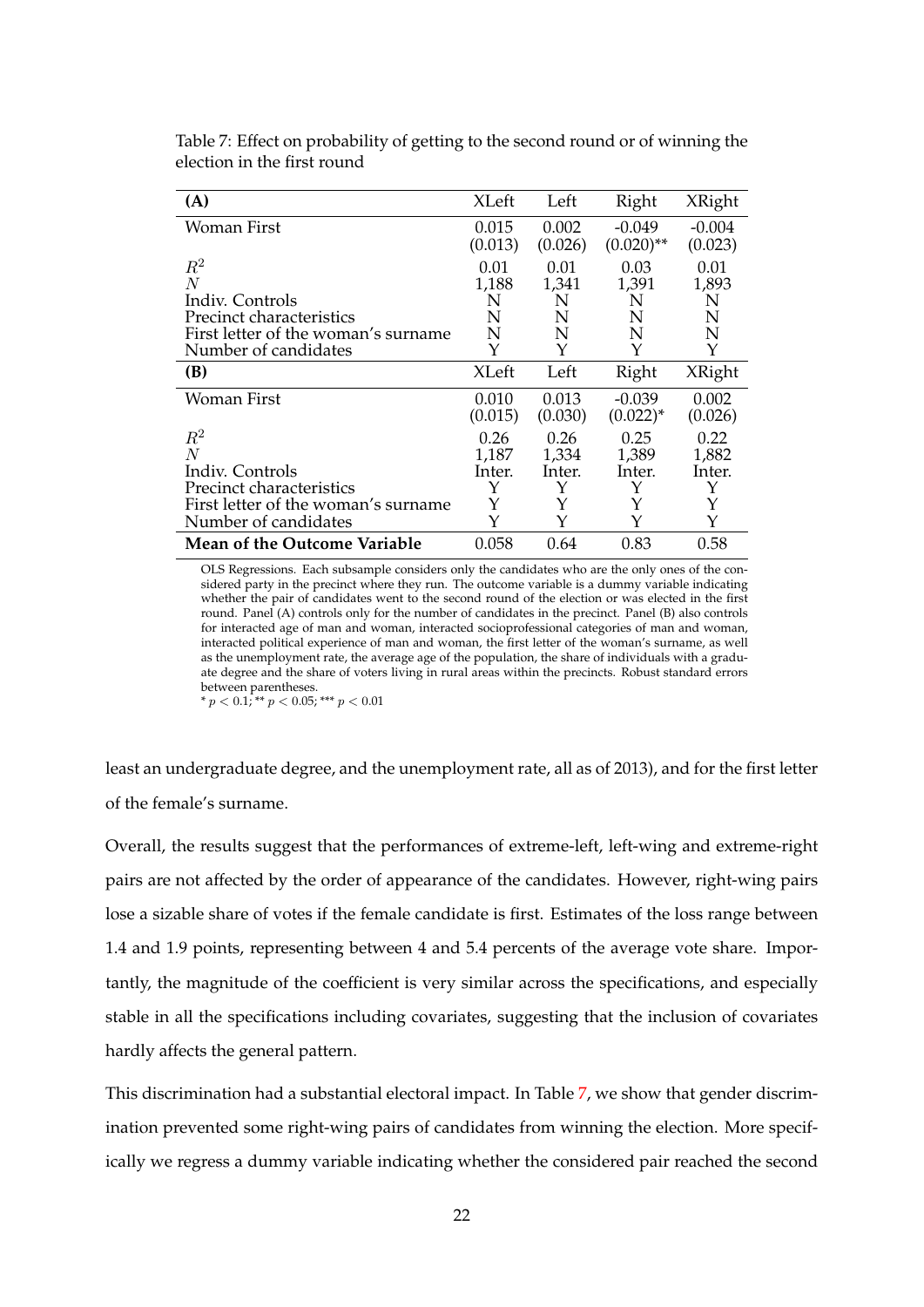<span id="page-23-0"></span>

| (A)                                 | <b>XLeft</b> | Left     | Right       | <b>XRight</b> |
|-------------------------------------|--------------|----------|-------------|---------------|
| Woman First                         | 0.006        | $-0.016$ | $-0.045$    | $-0.001$      |
|                                     | (0.012)      | (0.026)  | $(0.026)^*$ | (0.006)       |
| $R^2$                               | 0.01         | 0.00     | 0.04        | 0.01          |
| $\overline{N}$                      | 1,188        | 1,341    | 1,391       | 1,893         |
| Indiv. Controls                     | N            | N        | N           | N             |
| Precinct characteristics            | N            | N        | N           | N             |
| First letter of the woman's surname | N            | N        | N           | N             |
| Number of candidates                | Y            | Y        | Y           | Y             |
| (B)                                 | <b>XLeft</b> | Left     | Right       | <b>XRight</b> |
| Woman First                         | 0.002        | $-0.016$ | $-0.040$    | 0.006         |
|                                     | (0.014)      | (0.032)  | (0.031)     | (0.007)       |
| $\,R^2$                             | 0.22         | 0.19     | 0.24        | 0.14          |
| N                                   | 1,187        | 1,334    | 1,389       | 1,882         |
| Indiv. Controls                     | Inter.       | Inter.   | Inter.      | Inter.        |
| Precinct characteristics            | Y            | Y        | Y           | Y             |
| First letter of the woman's surname | Y            | Y        | Y           | Y             |
| Number of candidates                | Y            | Y        | Y           | Y             |
| <b>Mean of the Outcome Variable</b> | 0.044        | 0.35     | 0.57        | 0.016         |

Table 8: Effect on probability of being elected

OLS Regressions. Each subsample considers only the candidates who are the only ones of the considered party in the precinct where they run. The outcome variable is a dummy variable indicating whether the pair of candidates eventually won the election. Panel (A) controls only for the number of candidates in the precinct. Panel (B) also controls for interacted age of man and woman, interacted socioprofessional categories of man and woman, interacted political experience of man and woman, the first letter of the woman's surname, as well as the unemployment rate, the average age of the population, the share of individuals with a graduate degree and the share of voters living in rural areas within the precincts. Robust standard errors between parentheses.

\*  $p < 0.1$ ; \*\*  $p < 0.05$ ; \*\*\*  $p < 0.01$ 

round or won the election during the first round. Panel (A) includes no control except the number of competing candidates. Panel (B) includes the broadest set of controls - namely, interacted individual characteristics from the candidates, number of competing candidates, precinct characteristics and the first letter of the woman's surname. We find that right-wing candidates were between 3.9 and 4.9 percentage points less likely to reach the second round or win the election in the first round, corresponding to a lower probability ranging between 4.7 and 5.9 percents.

This gender bias seems to have affected the final result of the election. In Table [8,](#page-23-0) we regress a dummy indicating whether the considered pair won the election on the treatment status. Controls are defined in the same way as in Table [7.](#page-22-0) Overall, we find that, because of gender discrimination, right-wing pairs of candidates were between 4 and 4.5 points less likely to win the election. An important point is that the magnitude of the results is exactly the same as the magnitude observed when we considered the probability of going to the second round or winning the election in the first round. It suggests that the overall effect is channeled through the proba-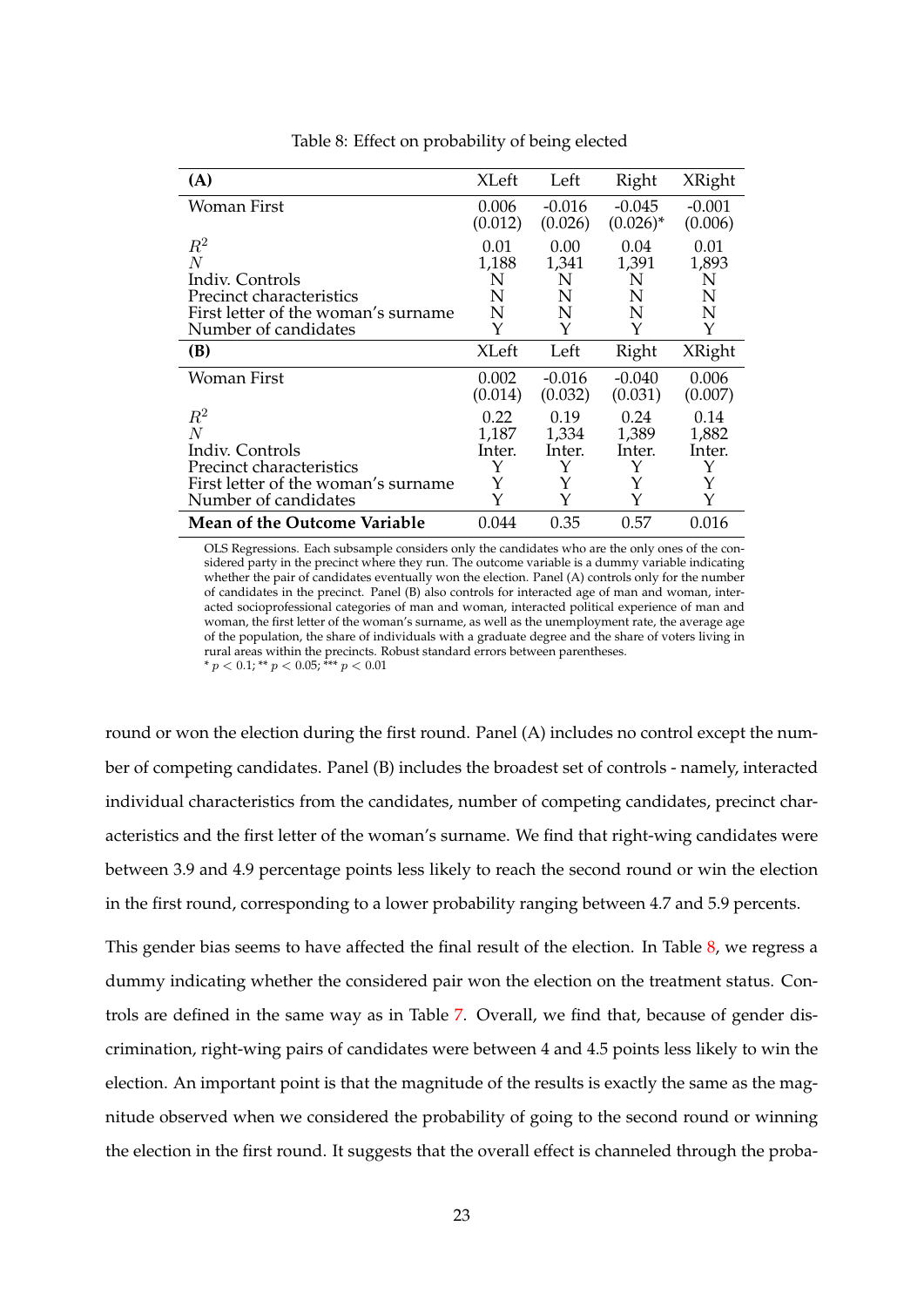bility of reaching the second. In fact*,* we find no treatment effect during the second round<sup>[9](#page-24-0)</sup>. This additional noise explains why our results are less significant: the simplest specification only yields significance at the 10% level, and the treatment effect is not significant anymore when we include covariates - even though the point estimates are very stable.

### **4.2 Alternative specifications**

#### **4.2.1 Full Sample**

In Table [9,](#page-25-0) we run the same baseline model on the full population of candidates. While in such a setting we cannot exclude that the *SUTVA* is violated, it provides consistent evidence that our main estimates are not an artifact of our sample selection. Panel (A) reports average treatment effects on the vote shares during the first round on the population of candidates in each of the four specifications detailed in our main estimation - controlling in each of them for the party of the candidate. We find no evidence of treatment effects whatsoever.

However, when we interact the treatment with a dummy indicating that the pair of candidates is from the right-wing, we find a strongly negative interaction term, of the same magnitude than the one found in the main specification (i.e. between -1.4 and -1.5 percentage points).

#### **4.2.2 Opponents' characteristics and dyadic estimation**

In this section, we check that our estimates are not affected by the characteristics of the political opponents faced by a given pair of candidates. In Table [10,](#page-26-0) we run the most stringent regression of the main specification - including interacted individual characteristics, the first letter of the female's surname and the characteristics of the precinct - controlling for the average characteristics of the male and female opponents on the age, political experience and occupation dimensions, as well as for the share of opponents with a female candidate listed first. We still find a statistically significant effect on the restricted sample of right-wing candidates, even though the effect is smaller and drops down to 1 percentage point.

<span id="page-24-0"></span><sup>&</sup>lt;sup>9</sup>These results are available upon request.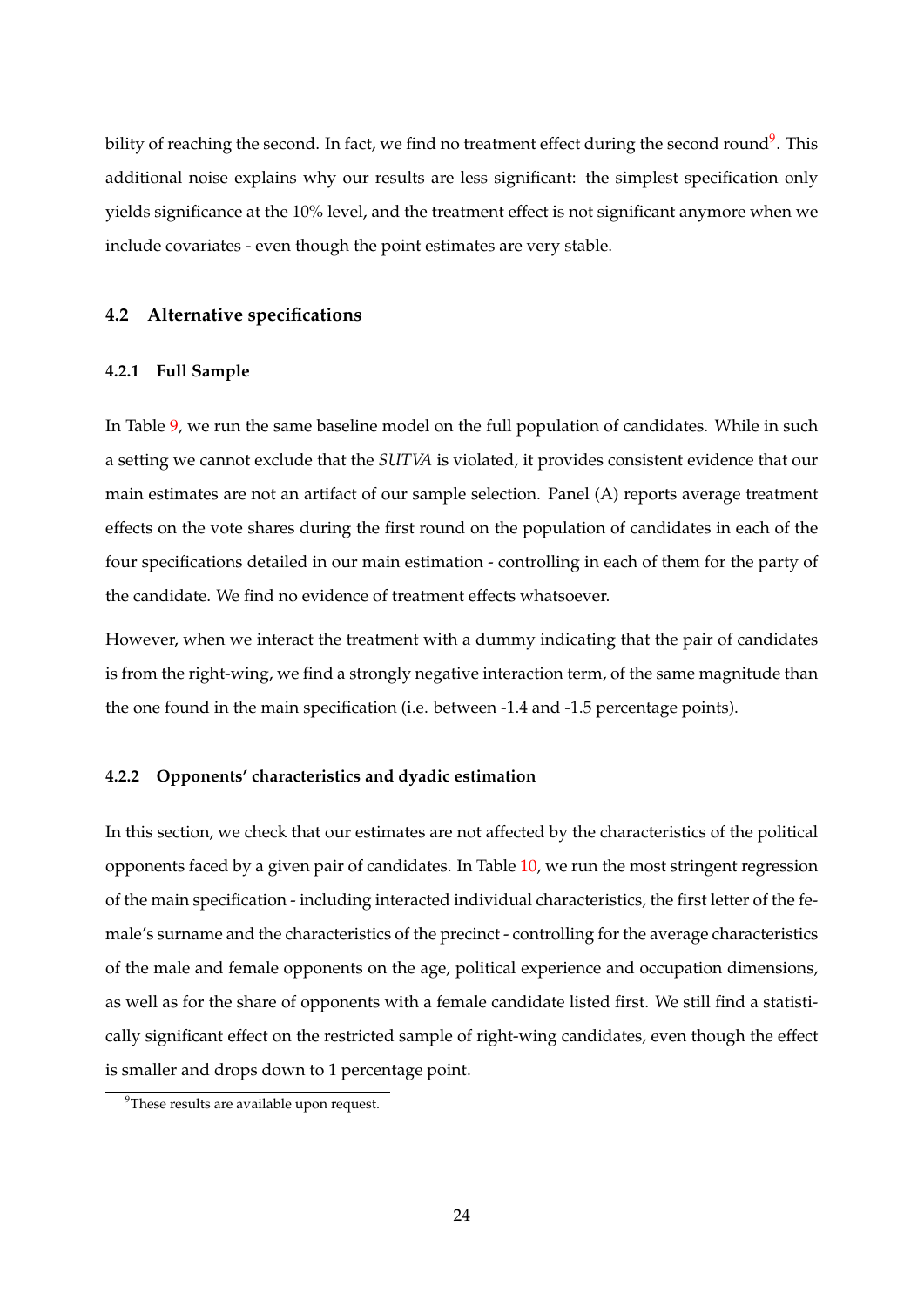<span id="page-25-0"></span>

| (A)                                 | (1)           | (2)           | (3)           | (4)           |
|-------------------------------------|---------------|---------------|---------------|---------------|
| Woman first                         | $-0.117$      | $-0.191$      | $-0.172$      | $-0.187$      |
|                                     | (0.210)       | (0.185)       | (0.186)       | (0.226)       |
| $R^2$                               | 0.40          | 0.54          | 0.54          | 0.55          |
| $\overline{N}$                      | 9,097         | 9,081         | 9,081         | 9,018         |
| Indiv. Controls                     | N             | Y             | Inter.        | Inter.        |
| Precinct characteristics            | N             | N             | N             | Y             |
| First letter of the woman's surname | N             | N             | N             | Y             |
| Number of candidates                | Y             | Y             | Y             | Y             |
| (B)                                 | (1)           | (2)           | (3)           | (4)           |
| Woman First                         | 0.445         | 0.489         | 0.443         | 0.432         |
|                                     | (0.492)       | (0.493)       | (0.502)       | (0.506)       |
| <b>Extreme</b> Left                 | $-1.286$      | $-1.070$      | $-1.041$      | $-0.910$      |
|                                     | $(0.447)$ *** | $(0.440)$ **  | $(0.444)$ **  | $(0.438)$ **  |
| Left                                | 12.081        | 8.007         | 7.988         | 7.972         |
|                                     | $(0.465)$ *** | $(0.451)$ *** | $(0.456)$ *** | $(0.449)$ *** |
| Right                               | 15.981        | 11.044        | 11.064        | 11.076        |
|                                     | $(0.508)$ *** | $(0.497)$ *** | $(0.499)$ *** | $(0.494)$ *** |
| Extreme Right                       | 12.703        | 14.880        | 14.845        | 14.989        |
|                                     | $(0.459)$ *** | $(0.461)$ *** | $(0.466)$ *** | $(0.462)$ *** |
| Woman First*Extreme Left            | 0.048         | $-0.383$      | $-0.351$      | $-0.338$      |
|                                     | (0.628)       | (0.609)       | (0.617)       | (0.607)       |
| Woman First*Left                    | $-0.143$      | $-0.452$      | $-0.388$      | $-0.426$      |
|                                     | (0.649)       | (0.618)       | (0.627)       | (0.617)       |
| Woman First*Right                   | $-1.510$      | $-1.464$      | $-1.389$      | $-1.418$      |
|                                     | $(0.695)$ **  | $(0.654)$ **  | $(0.659)$ **  | $(0.646)$ **  |
| Woman First*Extreme Right           | $-0.378$      | $-0.313$      | $-0.214$      | $-0.163$      |
|                                     | (0.629)       | (0.609)       | (0.619)       | (0.615)       |
| $R^2$                               | 0.40          | 0.54          | 0.54          | 0.55          |
| $\overline{N}$                      | 9,097         | 9,081         | 9,081         | 9,018         |
| Indiv. Controls                     | N             | Υ             | Inter.        | Inter.        |
| Precinct characteristics            | N             | N             | N             | Υ             |
| First letter of the woman's surname | N             | N             | N             | Y             |
| Number of candidates                | Y             | Y             | Y             | Y             |

Table 9: OLS estimation on Full Sample

OLS Regressions. All columns consider the full population of candidates. The outcome variable is the share of votes received by each pair of candidates in the first round of the election. Panel (A) presents the treatment effect on the full population. Panel (B) interacts this treatment with the party of the candidates.ts the treatment with the party of the candidate. Column (1) controls only for the number of candidates in the precinct and the party of each candidate. Column (2) also controls for age, socioprofessional categories and political experience of male and female candidates. Column (3) controls for the same variables but interacts the age of man and woman, the socioprofessional categories of man and woman, and the political experience of man and woman. Column (4) adds to these controls the first letter of the woman's surname, as well as the unemployment rate, the average age of the population, the share of individuals with a graduate degree and the share of voters living in rural areas within the precincts. Clustered standard errors at the precinct level in parentheses.

\*  $p < 0.1$ ; \*\*  $p < 0.05$ ; \*\*\*  $p < 0.01$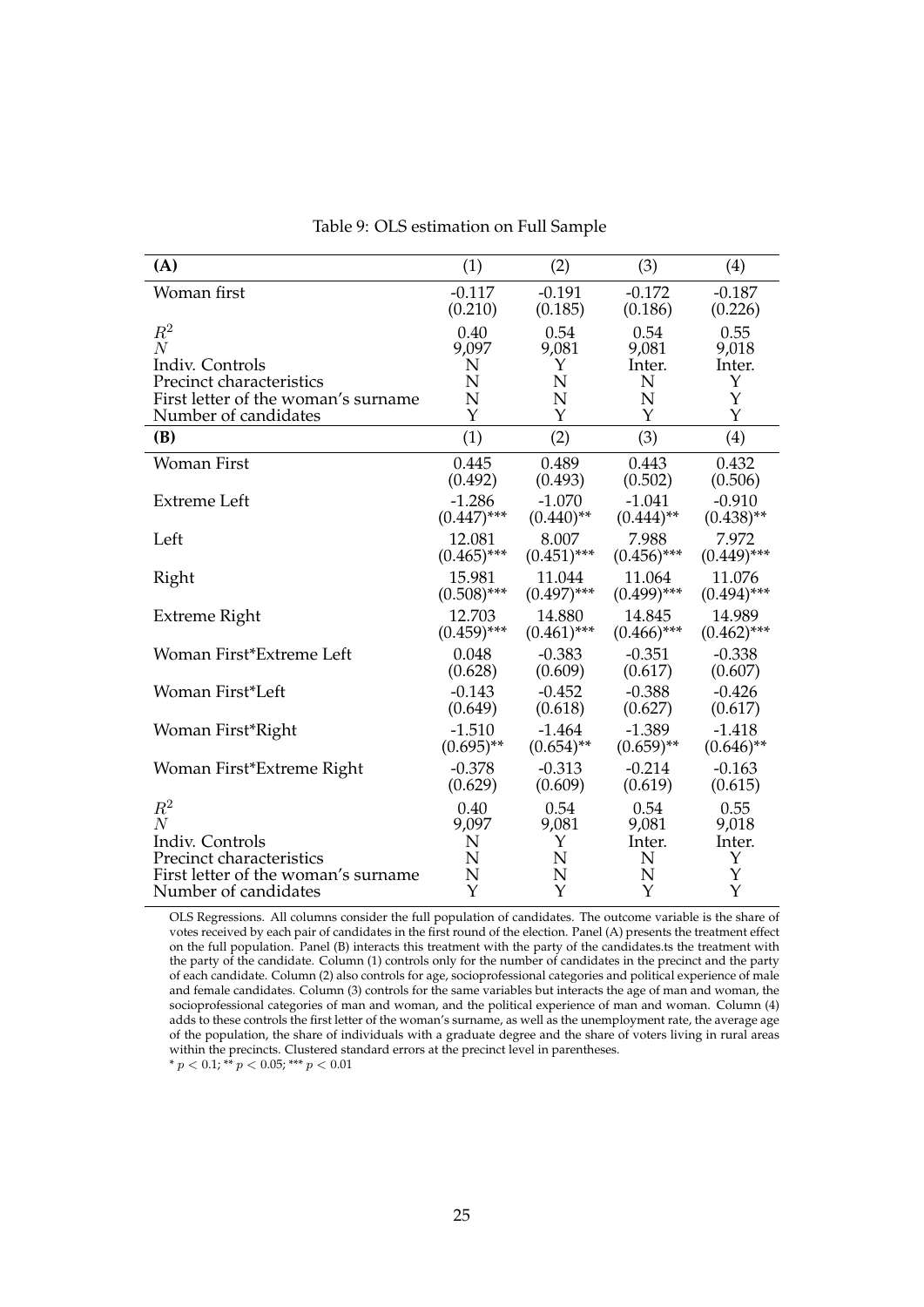| Share of votes in the first round   | <b>XLeft</b>     | Left             | Right                    | XRight           |
|-------------------------------------|------------------|------------------|--------------------------|------------------|
| Woman First                         | 0.064<br>(0.401) | 0.267<br>(0.537) | $-1.065$<br>$(0.512)$ ** | 0.427<br>(0.375) |
| $R^2$<br>N                          | 0.48<br>1,187    | 0.52<br>1,333    | 0.59<br>1,387            | 0.40<br>1,882    |
| Indiv. Controls                     | Inter.           | Inter.           | Inter.                   | Inter.           |
| Precinct characteristics            |                  |                  |                          |                  |
| First letter of the woman's surname |                  |                  |                          |                  |
| Number of candidates                |                  |                  |                          |                  |
| Mean of opponents' characterics     |                  |                  |                          |                  |
|                                     |                  |                  |                          |                  |

<span id="page-26-0"></span>Table 10: Effect on votes in the first round, controlling for average characteristics of opponents

OLS Regressions. Each subsample considers only the candidates who are the only ones of the considered party in the precinct where they run. The outcome variable is the share of votes received by each pair of candidates in the first round of the election. Each regression controls for the number of candidates in the precinct, the interacted age of man and woman, interacted socioprofessional categories of man and woman, interacted political experience of man and woman, the first letter of the woman's surname, and the average of each of these variables among the competing candidates in the precinct. It also controls for the unemployment rate, the average age of the population, the share of individuals with a graduate degree and the share of voters living in rural areas within the precincts. Robust standard errors between parentheses. \*  $p < 0.1$ ; \*\*  $p < 0.05$ ; \*\*\*  $p < 0.01$ 

Finally, in order to take into account more thoroughly the structure of the political competition, we compute for each pair of candidates the difference between their score and the score of each of their opponents in the first round of the election. We then regress the relative score between the considered pair and its considered opponent on their respective characteristics and treatment statuses.

Formally, we therefore run the following estimation:

$$
Y_{ij} = \alpha + \beta T_i + \gamma T_j' + \delta X_i + \nu X_j' + \epsilon_{ij}
$$
\n(2)

where  $Y_{ij}$  is the difference between the score of the pair  $i$  and the score of the pair  $j$ ,  $T_i$  is the treatment status of pair *i*,  $T'_{i}$  $j^{'}_j$  is the treatment status of pair  $j$ ,  $X_i$  is a set of characteristics of pair  $i, X'_i$  $j_j$  is a set of characteristics of pair  $j$ , and  $\epsilon_{ij}$  is an error term.

We run the specifications in the same fashion as in the main specification. Panel (A) controls only for the number of competing candidates. Panel (B) controls for the characteristics of each dyad of pairs. Panel (C) controls for the same characteristics, but interacting them within each pair of the dyad. Finally, panel (D) adds as controls the first letter of each woman in the dyad, and the sociodemographic characteristics of the precinct.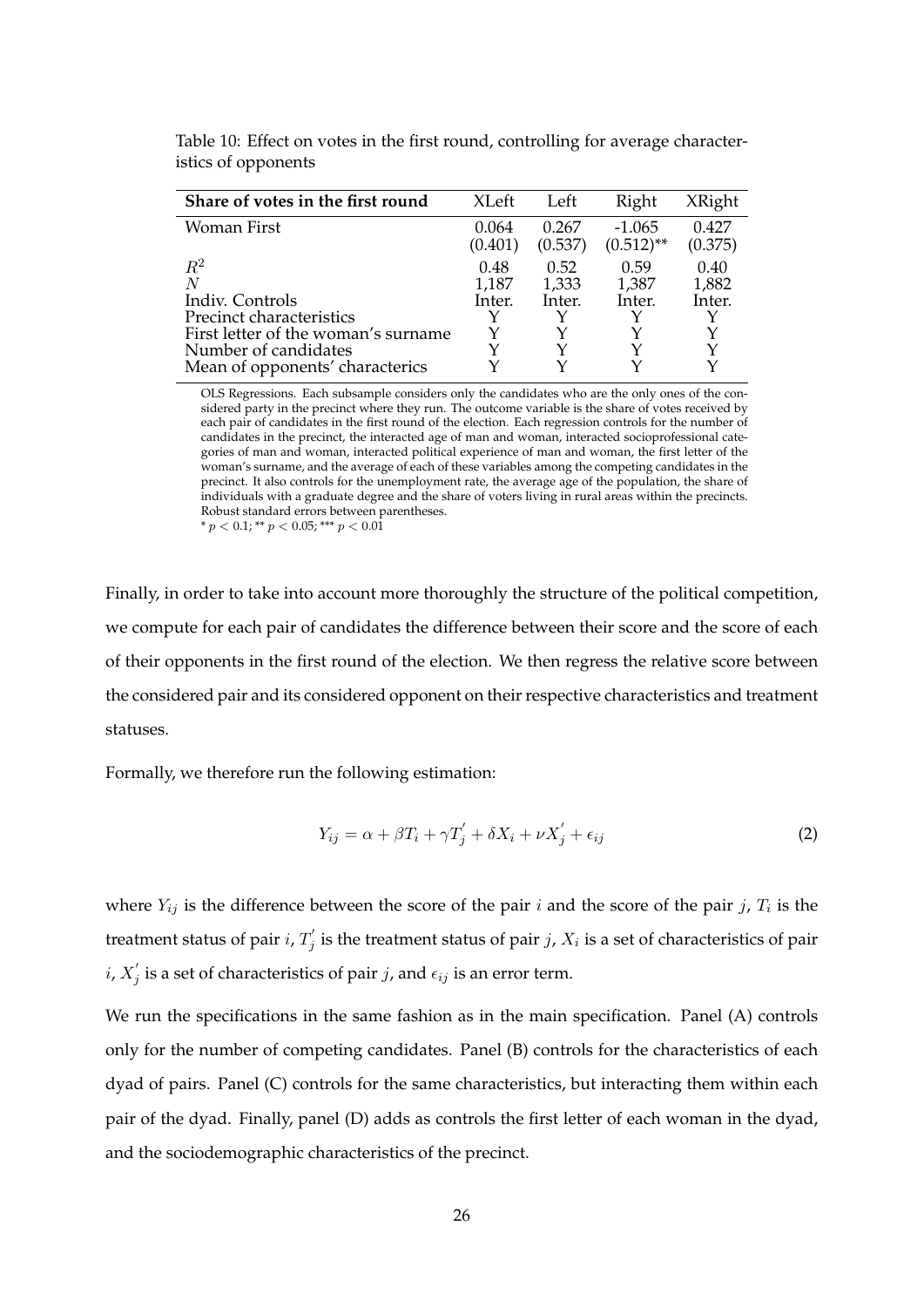<span id="page-27-0"></span>

| (A)                                                                                                                                                                 | <b>XLeft</b>                                | Left                                        | Right                                           | XRight                                                |
|---------------------------------------------------------------------------------------------------------------------------------------------------------------------|---------------------------------------------|---------------------------------------------|-------------------------------------------------|-------------------------------------------------------|
| <b>Woman First</b>                                                                                                                                                  | 0.595                                       | $-0.384$                                    | $-2.058$                                        | $-0.020$                                              |
|                                                                                                                                                                     | (0.482)                                     | (0.675)                                     | $(0.702)$ ***                                   | (0.463)                                               |
| Woman First (Opponent)                                                                                                                                              | 0.193                                       | 0.105                                       | $-0.391$                                        | 0.072                                                 |
|                                                                                                                                                                     | (0.404)                                     | (0.504)                                     | (0.498)                                         | (0.377)                                               |
| $R^2$                                                                                                                                                               | 0.09                                        | 0.03                                        | 0.01                                            | 0.07                                                  |
| $\overline{N}$                                                                                                                                                      | 4,450                                       | 4,413                                       | 4,333                                           | 6,603                                                 |
| Indiv. Controls                                                                                                                                                     | N                                           | N                                           | N                                               | N                                                     |
| Indiv. Controls (Opponent)                                                                                                                                          | N                                           | N                                           | N                                               | N                                                     |
| Precinct characteristics                                                                                                                                            | N                                           | N                                           | N                                               | N                                                     |
| First letter of the woman's surname                                                                                                                                 | N                                           | N                                           | N                                               | N                                                     |
| Number of candidates                                                                                                                                                | Y                                           | Y                                           | Y                                               | Y                                                     |
| (B)                                                                                                                                                                 | <b>XLeft</b>                                | Left                                        | Right                                           | XRight                                                |
| Woman First<br>Woman First (Opponent)                                                                                                                               | 0.163<br>(0.432)<br>0.075                   | $-0.002$<br>(0.537)<br>0.483                | $-1.442$<br>$(0.567)$ **<br>$-0.160$<br>(0.374) | $-0.060$<br>(0.13)<br>0.312                           |
| $R^2$<br>$\,N$<br>Indiv. Controls                                                                                                                                   | (0.325)<br>0.40<br>4,438<br>Υ               | (0.381)<br>0.47<br>4,406<br>Υ               | 0.44<br>4,316<br>Υ                              | (1.03)<br>0.40<br>6,569<br>Υ                          |
| Indiv. Controls (Opponent)                                                                                                                                          | Y                                           | Υ                                           | Y                                               | Υ                                                     |
| Precinct characteristics                                                                                                                                            | N                                           | N                                           | N                                               | N                                                     |
| First letter of the woman's surname                                                                                                                                 | N                                           | N                                           | N                                               | N                                                     |
| Number of candidates                                                                                                                                                | Y                                           | Υ                                           | Y                                               | Y                                                     |
|                                                                                                                                                                     |                                             |                                             |                                                 |                                                       |
| (C)                                                                                                                                                                 | <b>XLeft</b>                                | Left                                        | Right                                           | XRight                                                |
| <b>Woman First</b>                                                                                                                                                  | 0.110                                       | 0.042                                       | $-1.603$                                        | 0.042                                                 |
|                                                                                                                                                                     | (0.444)                                     | (0.543)                                     | $(0.574)$ ***                                   | (0.466)                                               |
| Woman First (Opponent)                                                                                                                                              | 0.017                                       | 0.470                                       | $-0.062$                                        | 0.217                                                 |
|                                                                                                                                                                     | (0.330)                                     | (0.372)                                     | (0.375)                                         | (0.306)                                               |
| $R^2$                                                                                                                                                               | 0.43                                        | 0.50                                        | 0.47                                            | 0.42                                                  |
| $\,N$                                                                                                                                                               | 4,438                                       | 4,406                                       | 4,316                                           | 6,569                                                 |
| Indiv. Controls                                                                                                                                                     | lnter.                                      | lnter.                                      | Inter.                                          | lnter.                                                |
| Indiv. Controls (Opponent)                                                                                                                                          | Inter.                                      | Inter.                                      | Inter.                                          | Inter.                                                |
| Precinct characteristics                                                                                                                                            | N                                           | N                                           | N                                               | N                                                     |
| First letter of the woman's surname                                                                                                                                 | N                                           | N                                           | N                                               | N                                                     |
| Number of candidates                                                                                                                                                | Y                                           | Y                                           | Y                                               | Y                                                     |
| (D)                                                                                                                                                                 | <b>XLeft</b>                                | Left                                        | Right                                           | XRight                                                |
| <b>Woman First</b>                                                                                                                                                  | $-0.049$                                    | 0.315                                       | $-1.460$                                        | 0.409                                                 |
|                                                                                                                                                                     | (0.513)                                     | (0.660)                                     | $(0.635)$ **                                    | (0.504)                                               |
| Woman First (Opponent)                                                                                                                                              | 0.067                                       | 0.530                                       | 0.087                                           | 0.189                                                 |
|                                                                                                                                                                     | (0.326)                                     | (0.371)                                     | (0.363)                                         | (0.288)                                               |
| $R^2$<br>$\overline{N}$<br>Indiv. Controls<br>Indiv. Controls (Opponent)<br>Precinct characteristics<br>First letter of the woman's surname<br>Number of candidates | 0.45<br>4,438<br>Inter.<br>Inter.<br>Y<br>Y | 0.51<br>4,406<br>lnter.<br>Inter.<br>Y<br>Y | 0.51<br>4,316<br>Inter.<br>Inter.<br>Y<br>Y     | 0.48<br>6,569<br>Inter.<br>Inter.<br>Υ<br>$\mathbf Y$ |

Table 11: Results: Dyadic Specification

OLS Regressions. Each subsample considers only the candidates who are the only ones of the considered party in the precinct where they run, and compares them to all of their political opponents. The outcome variable is the difference between the share of votes of the considered pair and the share of the considered competing pair. Panel (A) controls only for the number of candidates in the precinct. Panel (B) also controls for age, socioprofessional categories and political experience of man and woman, within the considered pair and the competing pair, as well as for the party of the competing pair. Panel (C) controls for the same variables but interacts the age of man and woman, the socioprofessional categories of man and woman, and the political experience of man and woman within the considered pair and the competing pair. Panel (D) adds to these controls the first letter of the woman's surname in the considered pair, as well as the unemployment rate, the average age of the population, the share of individuals with a graduate degree and the share of voters living in rural areas within the precincts. Standard errors clustered at the precinct level between parentheses.<br>\*  $p < 0.1$ ; \*\*  $p < 0.05$ ; \*\*\*  $p < 0.01$  27 \*  $p < 0.1$ ; \*\*  $p < 0.05$ ; \*\*\*  $p < 0.01$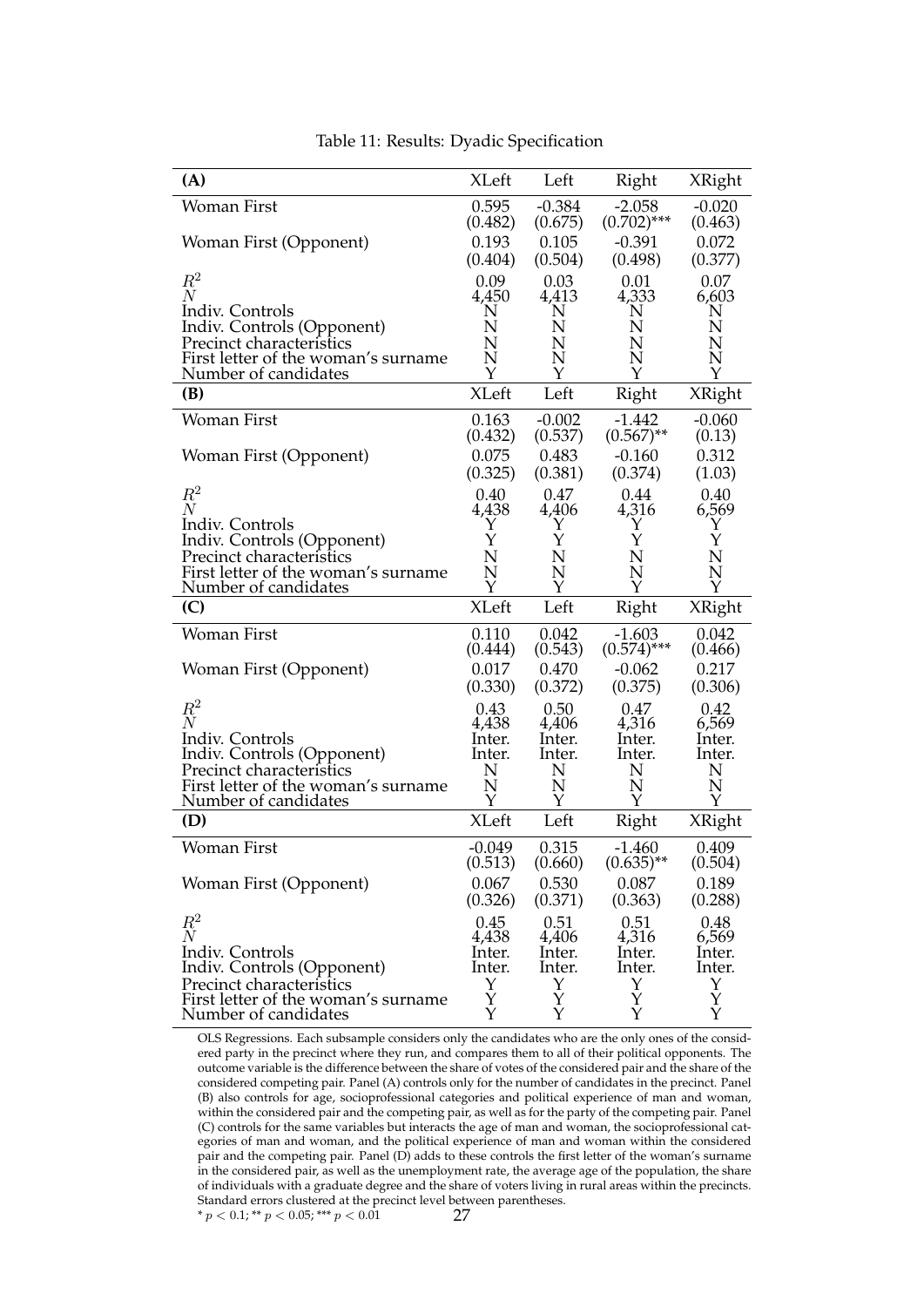The results of this estimation are gathered in Table [11.](#page-27-0) The results look very similar to the main estimation: we do not find any treatment effect for extreme-left, left-wing and right-wing candidates, but we do a find a negative treatment effect for right-wing candidates, corresponding to between -1.4 and -2 percentage points. To the contrary, we do not find, in any of the specifications, that the treatment status of the considered opponent affects the score of the considered pair.

## **5 Channels**

#### **5.1 Taste-based or statistical discrimination ?**

How can this observed gender discrimination be explained ? On the one hand, voters may be reluctant to vote for women, regardless of their characteristics or quality. We would then talk, in the spirit of [Becker](#page-41-4) [\(1957\)](#page-41-4), of taste-based discrimination. On the other hand, if the characteristics and quality of candidates are not perfectly observable by the voters, they might apply potentially negative group stereotypes on the female candidate. In that case, we would then talk, following the seminal contributions of [Arrow et al.](#page-41-5) [\(1973\)](#page-41-5) and [Phelps](#page-45-6) [\(1972\)](#page-45-6), of statistical discrimination. In this section, in the spirit of [Altonji and Pierret](#page-41-0) [\(2001\)](#page-41-0), we show evidence pointing towards the presence of statistical discrimination.

It is worth noticing that, in our particular setting, testing properly for the presence of statistical discrimination needs to cope with an additional element: the limited-attention bias from the voters. As we explained above, according to the electoral law, two elected candidates from a same ballot have exactly the same prerogatives once in office: there is no hierarchy between them. In this light, had voters perfectly known this framework, they should not have been influenced by the relative positions of the two candidates of the ballot.

In such a framework, testing for statistical discrimination requires a shifter of information that affects the knowledge that the voters have of candidates, while keeping the level of information about the electoral rule constant. To do so, we exploit an additional feature of the electoral rule, that allows candidates to report additional information on the ballot. Importantly, this additional information is only about the candidate herself, and is not informative about the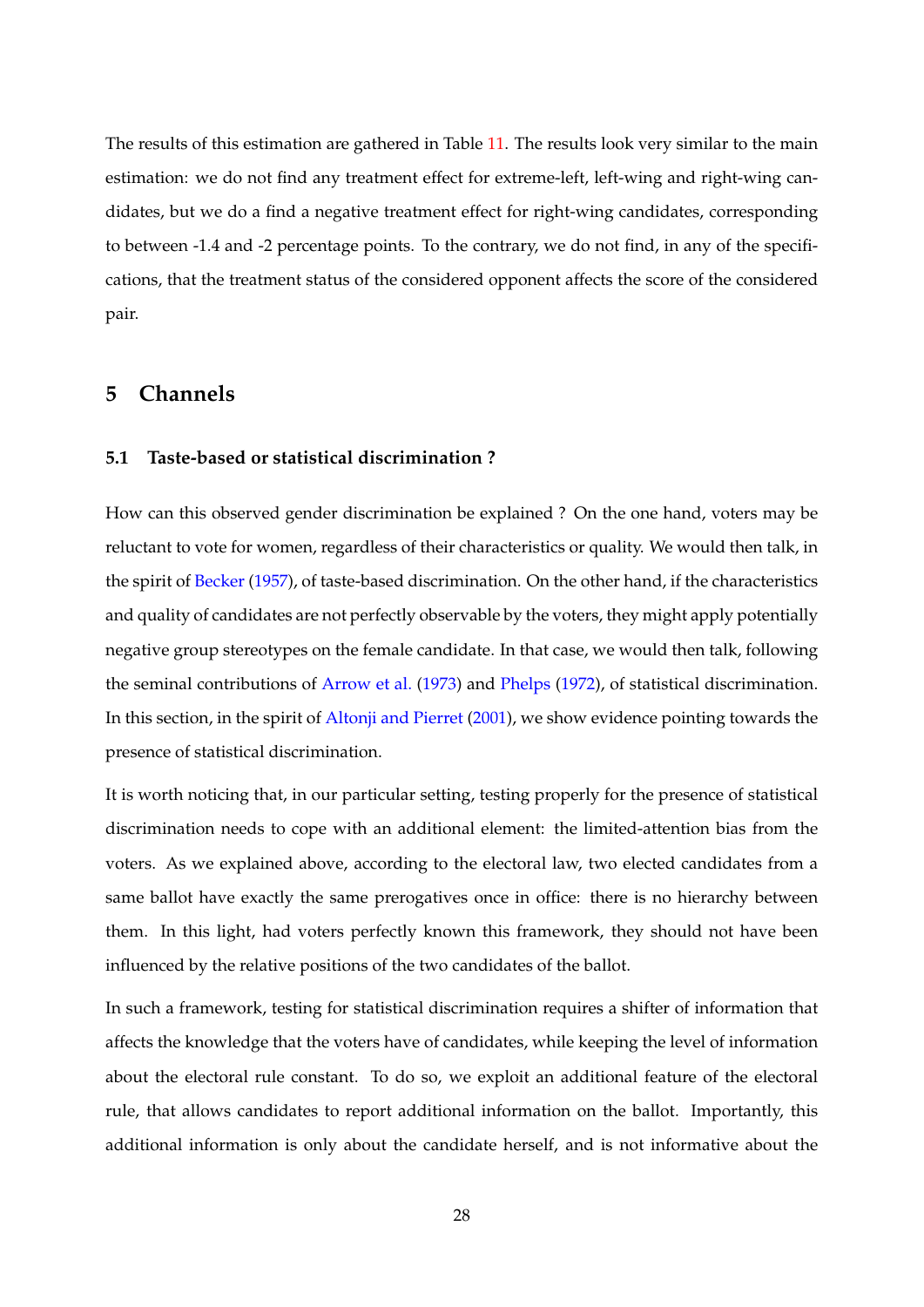rule of the election. Consequently, it is unlikely to affect the understanding that a voter has about the general rules of the election. Using this information we test whether, conditional on characteristics that we can observe thanks to administrative data but which might not be observed by the voters, discrimination is lower when these information are revealed on the ballot.

It is important to notice that, in the theory of statistical discrimination, individuals have imperfect information about the quality of the people they face. Contrarily to some settings where quality is easily observable (such as transaction data on the housing market, for example [Laoué](#page-44-10)[nan and Rathelot](#page-44-10) [\(2017\)](#page-44-10)) getting a proper measure of the quality of a politician is difficult. Most of the literature on the topic proxied the quality of politicians with their education level [\(Fer](#page-43-11)[raz and Finan](#page-43-11) [\(2009\)](#page-43-11), [Besley et al.](#page-42-12) [\(2011\)](#page-42-12), [Daniele and Geys](#page-43-12) [\(2015\)](#page-43-12) among others), or with the performance of their constituency [\(Alesina et al.](#page-41-13) [\(2015\)](#page-41-13), [Daniele and Vertier](#page-43-13) [\(2016\)](#page-43-13)). However, recent contributions found new ways of measuring political competence, notably through earnings and IQ score [\(Besley et al.](#page-42-13) [\(2017a\)](#page-42-13), [Dal Bó et al.](#page-43-14) [\(2017\)](#page-43-14)). In our study, we do not observe such characteristics, nor the actual performance of previously elected leaders in office: hence the extent to which we can control for the quality of politicians is limited. However, the information we have on candidates embeds part of it, since it includes previous political experience.

In Table [12,](#page-30-0) we show that reporting information matters for electoral results. For sake of brevity, we only present results on the whole sample of ballots that we could manually recover. Here again, we explain the share of votes received in the first round and present different specifications, with an increasing number of controls, and controlling in each of them for the number of candidates in the precinct and the party of the considered pair of candidates. The results presented in this table cannot be interpreted as causal, since the fact of reporting information might be correlated to unobservable characteristics which also matter for electoral success. Nevertheless, it is indicative of the role that information might play in the electoral process.

Overall, we find that, conditional on observed characteristics, the ballots which report at least one type of information for at least one candidate receive between 2.4 and 2.6 points more than their counterparts. This advantage seems to be coming from reported information about political experience: if at least one of the candidates mentions such experience on the ballot, the pair gains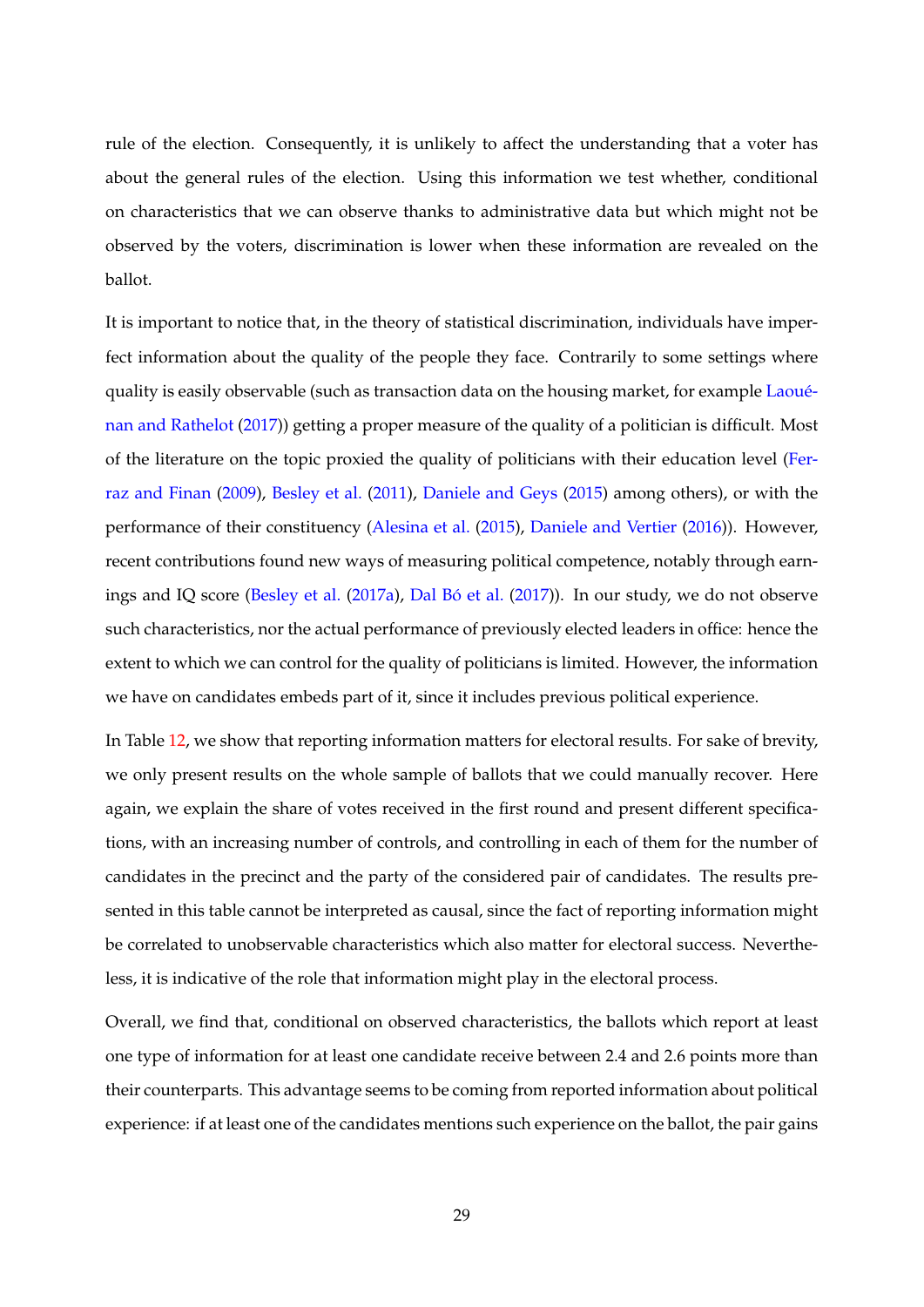<span id="page-30-0"></span>

| (A) - Full Sample of available ballots      | (1)                    | (2)              | (3)                    | (4)                 |
|---------------------------------------------|------------------------|------------------|------------------------|---------------------|
| At least one information                    | 2.655<br>$(0.686)$ *** |                  |                        |                     |
| Photo                                       |                        | 1.408<br>(1.000) |                        |                     |
| Any information on political experience     |                        |                  | 3.279<br>$(0.749)$ *** |                     |
| Any information on occupation               |                        |                  |                        | $-0.801$<br>(1.123) |
| $R^2$                                       | 0.56                   | 0.55             | 0.56                   | 0.55                |
| N<br>Indiv. Controls                        | 1,138<br>Y             | 1,138<br>Y       | 1,138<br>Y             | 1,138<br>Y          |
| Precinct characteristics                    | N                      | N                | N                      | N                   |
| Number of candidates                        | Y                      | Y                | Y                      | Y                   |
| (B) - Full Sample of available ballots      | (1)                    | (2)              | (3)                    | (4)                 |
| At least one information                    | 2.438<br>$(0.710)$ *** |                  |                        |                     |
| Photo                                       |                        | 1.297<br>(1.031) |                        |                     |
| Any information on political experience     |                        |                  | 3.049<br>$(0.789)$ *** |                     |
| Any information on occupation               |                        |                  |                        | -0.949<br>(1.166)   |
| $R^2$                                       | 0.58                   | 0.57             | 0.58                   | 0.57                |
| $\overline{N}$                              | 1,138                  | 1,138            | 1.138                  | 1,138               |
| Indiv. Controls<br>Precinct characteristics | Inter.<br>N            | Inter.<br>N      | Inter.<br>Ν            | Inter.<br>N         |
| Number of candidates                        | Y                      | Y                | Y                      | Y                   |
| (C) - Full Sample of available ballots      | (1)                    | (2)              | (3)                    | (4)                 |
| At least one information                    | 2.509<br>$(0.712)$ *** |                  |                        |                     |
| Photo                                       |                        | 1.346<br>(1.059) |                        |                     |
| Any information on political experience     |                        |                  | 3.151<br>$(0.792)$ *** |                     |
| Any information on occupation               |                        |                  |                        | $-0.876$<br>(1.157) |
| $R^2$                                       | 0.58                   | 0.57             | 0.58                   | 0.57                |
| $\overline{N}$                              | 1,137                  | 1,137            | 1,137                  | 1,137               |
| Indiv. Controls<br>Precinct characteristics | Inter.<br>Y            | Inter.<br>Υ      | Inter.<br>Υ            | lnter.<br>Y         |
| Number of candidates                        | Y                      | Y                | Y                      | Υ                   |

Table 12: Ballots with reported information gain more votes

OLS Regressions. Each column considers the full sample of candidates for which we could observe a ballot. The outcome variable is the share of votes received by the pair of candidates in the first round of the election. Panel (A) controls for the number of candidates in the precinct, as well as the age, socioprofessional categories and political experience of male and female candidates. Panel (B) controls for the same variables but interacts the age of man and woman, the socioprofessional categories of man and woman, and the political experience of man and woman. Panel (C) adds to these controls the unemployment rate, the average age of the population, the share of individuals with a graduate degree and the share of voters living in rural areas within the precincts. Clustered standard errors at the precinct level in parentheses.

\*  $p < 0.1$ ; \*\*  $p < 0.05$ ; \*\*\*  $p < 0.01$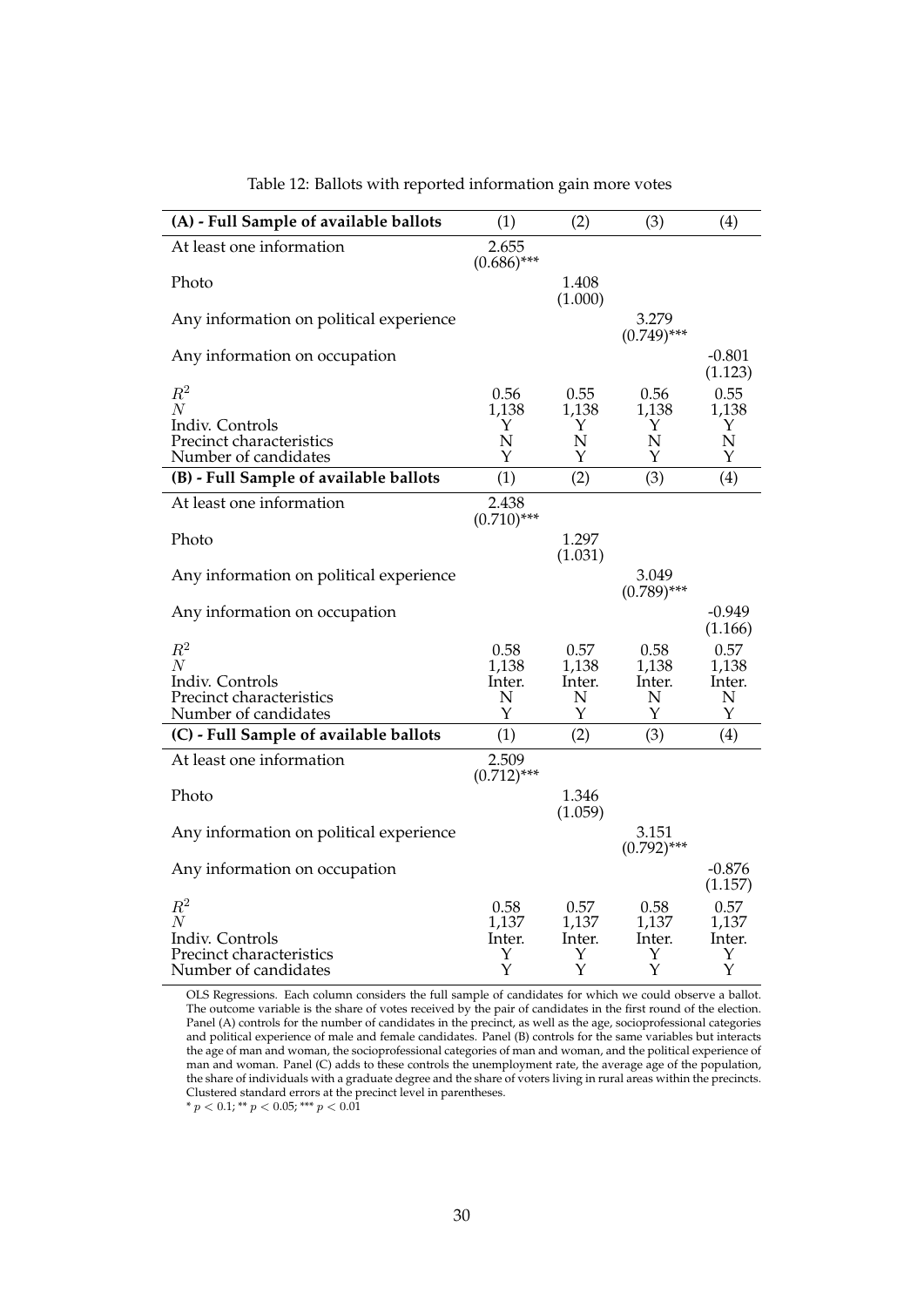between 3 and 3.2 percentage points more. Conversely, if any of the candidates mentions her occupation or prints her picture, they do not seem to have an advantage $^{10}$  $^{10}$  $^{10}$ .

In Table [13,](#page-32-0) we show how reported information affects discrimination against right-wing women in the first round of the election. Namely, we evaluate whether displaying information on the ballot affects the discrimination faced by right-wing female candidates. To do so, we interact the treatment variable with a dummy indicating whether any type of information is available on the ballot. In this case, we observe that, for right-wing candidates, discrimination disappears when information is displayed on the ballot: while, on ballots with no information, discrimination seems to be particularly high - with about 5 to 5.8 points less of received votes when the female candidate is listed first - this effect is totally cancelled out when at least one information about the candidates is revealed. This result holds for all the specifications even after controlling for individual and locals characteristics. Therefore, it suggests the presence of statistical discrimination.

Such a finding could be explained by the historically low representation of women among rightwing politicians - since, as the literature on the topic as shown [\(Beaman et al.](#page-41-8) [\(2009\)](#page-41-8), [De Paola](#page-43-10) [et al.](#page-43-10) [\(2010\)](#page-43-10)), exposure to women in office increases the probability of voting for them in the future. As a matter of fact, the main right-wing party has often preferred to field male candidates in various types of elections - notably during the parliamentary elections of the decade 2000 which were subject to gender quotas - while other parties were more compliant.

In the following paragraphs, we explore whether alternative explanations are likely to explain our results.

## **5.2 Are candidates with political experience less likely to be discriminated ?**

One might worry that the difference of vote shares that we observe when a female is listed first or second only reflect the differences of underlying characteristics existing between them. Let us assume that voters believe that the first candidate is the "main" candidate and that they do not have a preference over the gender of this candidate. If the quality of female candidates is lower than the quality of male candidates and the voters vote based the quality of the presumed

<span id="page-31-0"></span> $10$ Note that, because of bunching of information reporting, both by gender and by type of information, disentangling the impact of information by gender and by type is hardly feasible in our setting.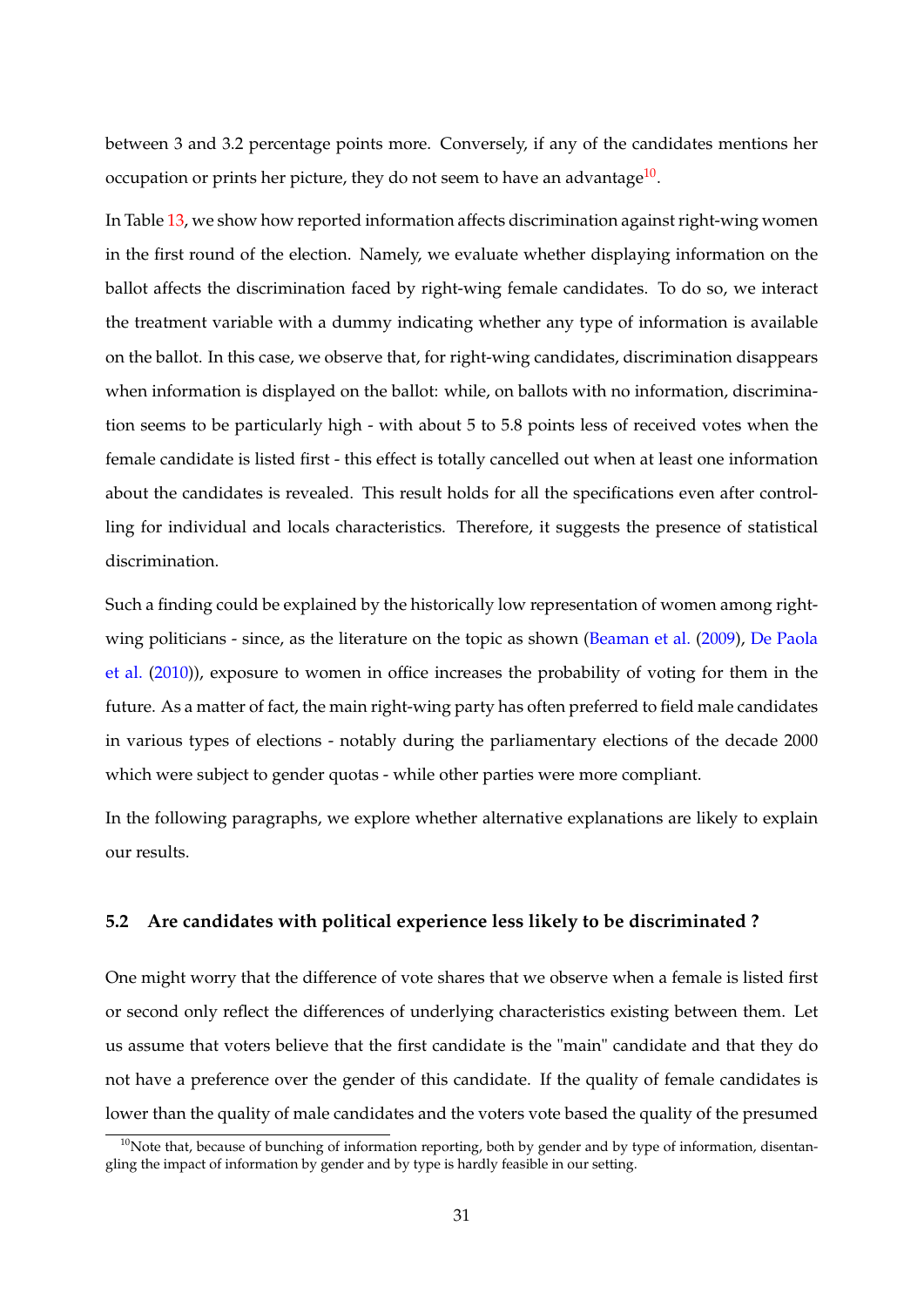| Share of votes in the first round | (1)          | (2)           | (3)           | $\left( 4\right)$ |
|-----------------------------------|--------------|---------------|---------------|-------------------|
| Woman First                       | $-4.962$     | $-5.737$      | $-5.813$      | $-5.127$          |
|                                   | $(2.430)$ ** | $(1.975)$ *** | $(2.029)$ *** | $(1.811)$ ***     |
| Any Info. Ballot                  | $-0.064$     | $-2.435$      | $-2.580$      | $-2.846$          |
|                                   | (2.068)      | (1.782)       | (1.899)       | (1.733)           |
| Woman First*Any Info. Ballot      | 5.292        | 7.521         | 7.584         | 6.710             |
|                                   | $(2.931)^*$  | $(2.649)$ *** | $(2.704)$ *** | $(2.545)$ ***     |
| $R^2$                             | 0.18         | 0.42          | 0.42          | 0.54              |
| N                                 | 165          | 165           | 165           | 165               |
| Indiv. Controls                   | N            | Y             | Inter.        | Inter.            |
| Precinct characteristics          | N            | N             | N             | Y                 |
| Number of candidates              |              |               |               | Y                 |

<span id="page-32-0"></span>Table 13: Information affects the level of discrimination among right-wing female candidates

OLS Regressions. Each column considers the restricted sample of right-wing pairs of candidates for which we could observe the ballot. The outcome variable is the share of votes received by the pair of candidates in the first round of the election. Column (1) controls only for the number of candidates in the precinct. Column (2) also controls for the age, socioprofessional categories and political experience of male and female candidates. Column (3) controls for the same variables but interacts the age of man and woman, the socioprofessional categories of man and woman, and the political experience of man and woman. Column (4) adds to these controls the unemployment rate, the average age of the population, the share of individuals with a graduate degree and the share of voters living in rural areas within the precincts. Robust standard errors in parentheses. \*  $p < 0.1$ ; \*\*  $p < 0.05$ ; \*\*\*  $p < 0.01$ 

"main" candidate, then the observed result might only reflect this underlying difference of quality between male and female candidates.

While we do not observe the quality of the candidates, we do observe a proxy of it: the political experience of the candidate. In Table [14,](#page-33-0) we interact the treatment with the incumbency status of the candidates and show that discrimination is not responsive to it. In panels (A) and (B), we show that the treatment effect does not vary with respect to past political experience of either the female (Panel (A)) or the male candidate (Panel (B)), whatever the stringency of the set of included controls: in all cases, the interaction term is not statistically significant. Thus, differences of experience between male and female candidates do not drive directly the effect we detect.

#### **5.3 Where Did the Missing Votes Go ?**

Right-wing pairs of candidates received less votes when the female candidate was listed first on the ballot. A key question is therefore to understand where these lost votes went. A first hypothesis is that discriminatory voters did not show up on the day of election, leading to a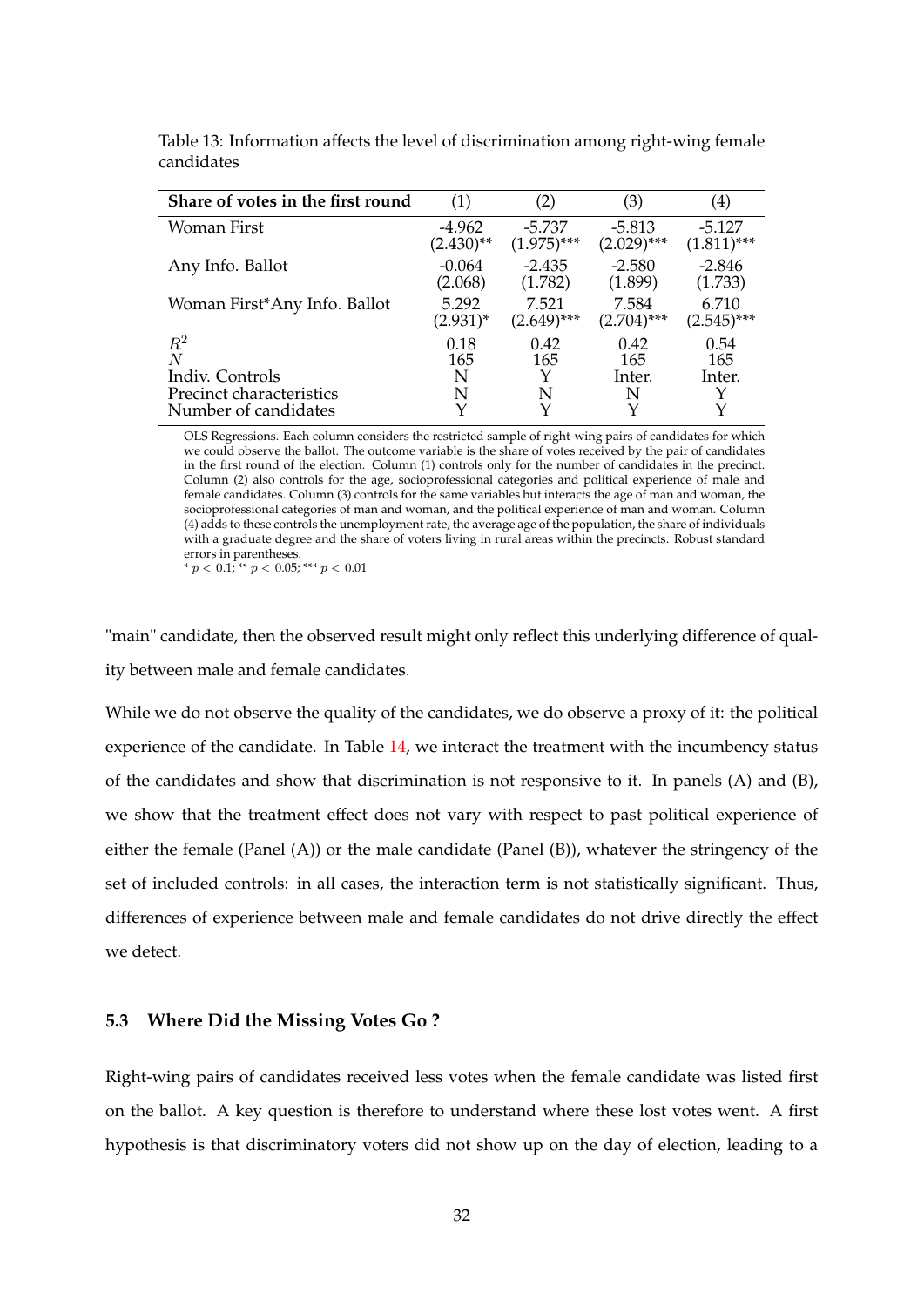| (A)                                              | (1)           | (2)           | (3)           | (4)           |
|--------------------------------------------------|---------------|---------------|---------------|---------------|
| Woman First                                      | $-2.073$      | $-1.528$      | $-1.395$      | $-1.161$      |
|                                                  | $(0.858)$ **  | $(0.805)^*$   | $(0.804)^*$   | (0.762)       |
| Previously Elected (W)                           | 5.334         | 4.175         | 4.107         | 3.716         |
|                                                  | $(0.752)$ *** | $(0.744)$ *** | $(0.748)$ *** | $(0.707)$ *** |
| Woman First*Previously Elected (W)               | 0.243         | $-0.098$      | $-0.309$      | $-0.368$      |
|                                                  | (1.075)       | (1.019)       | (1.017)       | (0.966)       |
| $R^2$                                            | 0.33          | 0.40          | 0.43          | 0.48          |
| $\overline{N}$                                   | 1,391         | 1,389         | 1,389         | 1,389         |
| Indiv. Controls                                  | N             | Y             | Inter.        | Inter.        |
| Precinct characteristics                         | N             | N             | N             | Y             |
| Number of candidates                             | Υ             | Υ             | Y             | Υ             |
|                                                  |               |               |               |               |
| (B)                                              | (1)           | (2)           | (3)           | (4)           |
| Woman First                                      | $-2.435$      | $-2.083$      | $-1.941$      | $-1.835$      |
|                                                  | $(1.135)$ **  | $(1.091)^{*}$ | $(1.138)^{*}$ | $(1.063)^{*}$ |
|                                                  | 6.506         | 4.700         | 5.036         | 4.774         |
| Previously Elected (M)                           | $(0.917)$ *** | $(0.905)$ *** | $(0.928)$ *** | $(0.877)$ *** |
|                                                  | 1.046         | 0.627         | 0.451         | 0.569         |
| Woman First*Previously Elected (M)               | (1.275)       | (1.227)       | (1.270)       | (1.199)       |
| $R^2$                                            | 0.34          | 0.40          | 0.43          | 0.48          |
| N                                                | 1,391         | 1,389         | 1,389         | 1,389         |
| Indiv. Controls                                  | N             | Y             | Inter.        | Inter.        |
| Precinct characteristics<br>Number of candidates | N<br>Y        | N<br>Y        | N<br>Y        | Y<br>Y        |

<span id="page-33-0"></span>Table 14: Absence of treatment heterogeneity with respect to male and female characteristics on the right-wing ballots

OLS Regressions. Each column considers the restricted sample of right-wing pairs. The outcome variable is the share of votes received by the pair of candidates in the first round of the election. Column (1) controls only for the number of candidates in the precinct. Column (2) also controls for the age, socioprofessional categories and political experience of male and female candidates. Column (3) controls for the same variables but interacts the age of man and woman, the socioprofessional categories of man and woman, and the political experience of man and woman. Column (4) adds to these controls the unemployment rate, the average age of the population, the share of individuals with a graduate degree and the share of voters living in rural areas within the precincts. Panel (A) interacts the treatment with the political experience of the female candidate. Panel (B) interacts the treatment with the political experience of the male candidate. Robust standard errors in parentheses.<br>\*  $p < 0.1$ ; \*\*  $p < 0.05$ ; \*\*\*  $p < 0.01$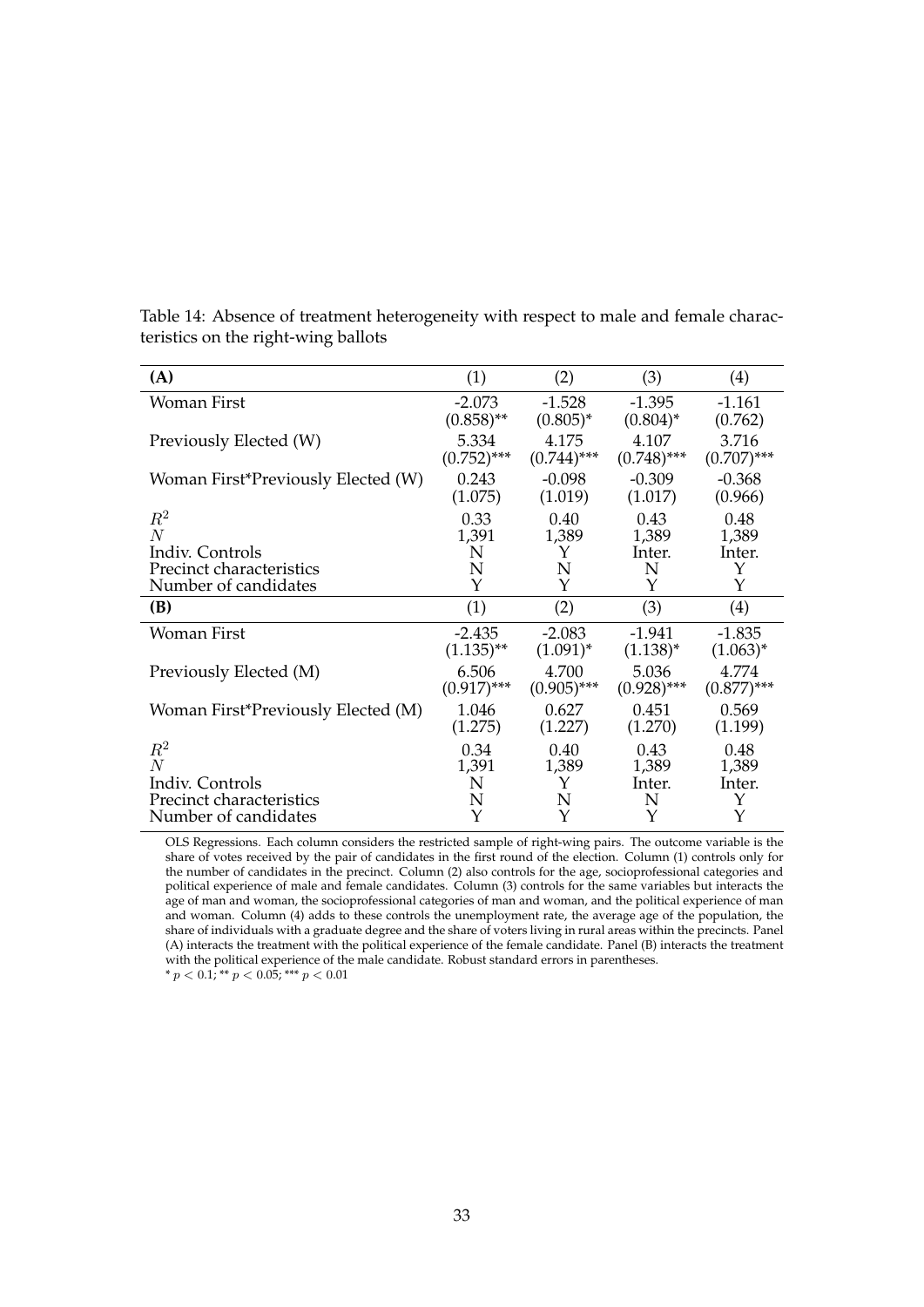| (A) - Abstention Rate                                                             | (1)                          | (2)                | (3)                               | $\left( 4\right)$                 |
|-----------------------------------------------------------------------------------|------------------------------|--------------------|-----------------------------------|-----------------------------------|
| Right-Wing Woman First                                                            | 0.002                        | 0.003              | 0.003                             | $-0.001$                          |
|                                                                                   | (0.003)                      | (0.003)            | (0.003)                           | (0.002)                           |
| $\,R^2$                                                                           | 0.10                         | 0.15               | 0.21                              | 0.63                              |
| N                                                                                 | 1,391                        | 1,389              | 1,389                             | 1,389                             |
| Indiv. Controls                                                                   | N                            | Y                  | Inter.                            | Inter.                            |
| Precinct characteristics                                                          | N                            | N                  | N                                 | Y                                 |
| Number of candidates                                                              | Y                            | Y                  | Y                                 | Y                                 |
| (B) - Blank and Null Votes                                                        | (1)                          | (2)                | (3)                               | (4)                               |
| Right-Wing Woman First                                                            | $-0.001$                     | $-0.001$           | $-0.001$                          | $-0.001$                          |
|                                                                                   | (0.001)                      | (0.001)            | (0.001)                           | (0.001)                           |
| $R^2$<br>N<br>Indiv. Controls<br>Precinct characteristics<br>Number of candidates | 0.41<br>1,391<br>N<br>N<br>Y | 0.45<br>1,389<br>N | 0.47<br>1,389<br>Inter.<br>N<br>Y | 0.55<br>1,389<br>Inter.<br>Y<br>Y |

<span id="page-34-0"></span>Table 15: Abstention, Blank and Null votes do not depend on the treatment status of the right-wing candidate

OLS Regressions. Each column considers the restricted sample of precincts with only one right-wing candidate. In Panel (A), the outcome variable is the abstention rate in the precinct. In Panel (B), the outcome variable is the share of blank and null votes in the precinct. Column (1) controls only for the number of candidates in the precinct. Column (2) also controls for the age, socioprofessional categories and political experience of male and female candidates among the right-wing pair. Column (3) controls for the same variables but interacts the age of man and woman, the socioprofessional categories of man and woman, and the political experience of man and woman within the right-wing pair. Column (4) adds to these controls the unemployment rate, the average age of the population, the share of individuals with a graduate degree and the share of voters living in rural areas within the precincts. Robust standard errors in parentheses.

 $^{\ast}$   $p$   $<$  0.1;  $^{**}$   $p$   $<$  0.05;  $^{***}$   $p$   $<$  0.01

differential abstention. This hypothesis cannot be ruled out, since every voters receive the ballots and electoral programs of all candidates at home. A second hypothesis is that voters who might have voted for the right-wing pair, were the male candidate first, ended up casting no ballot at all or invalid ones: in this case, we would expect an increase in blank and invalid ballots. Finally, discriminatory voters might instead have cast their ballot for another pair of candidates: in this case, we would expect an increase in the share of votes of the other candidates.

We test these hypotheses in Tables [15](#page-34-0) and [16,](#page-36-0) focusing on constituencies where only one rightwing candidate ran, and on the treatment status of this candidate. Here again, we present results for different types of specification. The results in Table [15](#page-34-0) suggest that there exists no differential abstention between the precincts where the female right-wing candidate was listed first and those where she was listed second. This result confirms that the decisions leading to a lower share of votes for female-led right-wing candidates were unlikely to be made before the election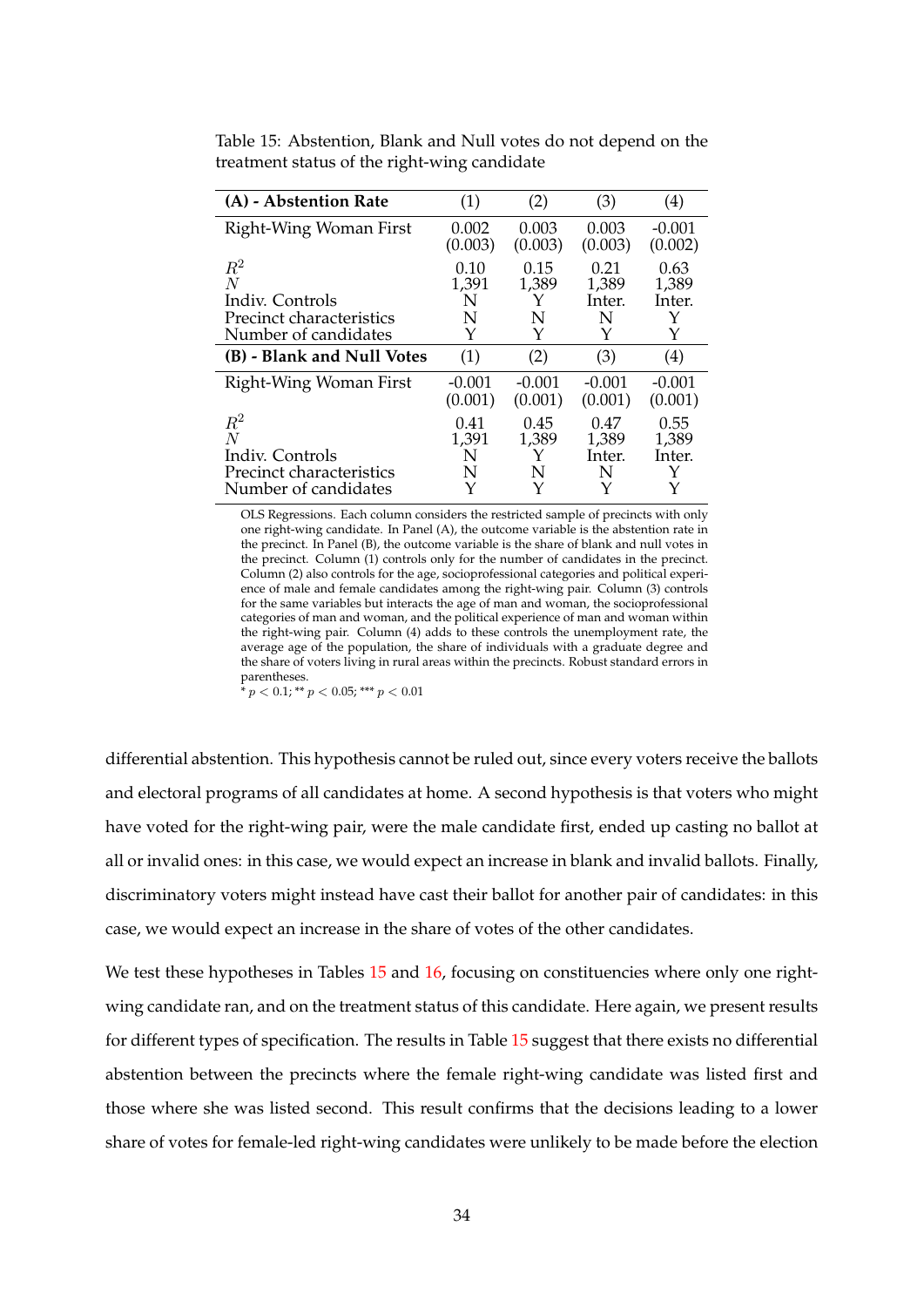day. Similarly, we do not find a higher share of blank or null votes in these constituencies. In both cases, this absence of effect holds whatever the specification.

In Table [16,](#page-36-0) we check whether the opponents of the right-wing candidate in these precincts received a higher share of votes in the first round when the right-wing female candidate was listed first on the ballot. In Panel (A), we regress the score of each competing pair of candidates on the treatment status of the right-wing pair. Overall, we find that when the right-wing female candidate was listed first on the ballot, the competing pairs had on average between 0.33 and 0.51 points higher shares of votes. This effect is significant at least at the 10% level across all the specifications. In Panel (B), we propose an indirect test of absence of taste-based discrimination. Namely, for all competing pairs of candidate, we check whether the additional vote shares they received when the right-wing woman was listed first differed with their own treatment status i.e. with the position of the female candidate on their own ballot. Our results suggest that while opponents received more votes when they faced a right-wing pair with a female candidate listed first, this advantage did not depend on the position of the woman on their own ballot. This result therefore leads us to argue that the discrimination we identify is unlikely to be taste-based: had it been so, we would have expected opponents to receive less votes if their own female candidate was listed first. In other terms, we would have expected a negative and significant interaction term in the regressions of Panel (B).

#### **5.4 Variation across precinct characteristics**

In this section, we test whether discrimination varies with local characteristics of the precinct. Namely, we test whether the treatment effect that we find varies with respect to the level of education of the population (measured through the share of people above 15 holding a graduate degree), the unemployment rate among the population aged between 15 and 64, and the average age of the population. Finally, we relate our observed treatment effect to discrimination against women on the labor market. To do so, we build on data released by [Chamkhi](#page-43-15) [\(2015\)](#page-43-15), reporting unexplained wage gaps between men and women in 321 French employment zones in 2010. These unexplained wage gaps are computed from a Oaxaca-Blinder decomposition, controlling for a wide range of explanatory factors. We then interact this measure of discrimination with the treatment variable. In this section, we use municipality-level data for two reasons. First,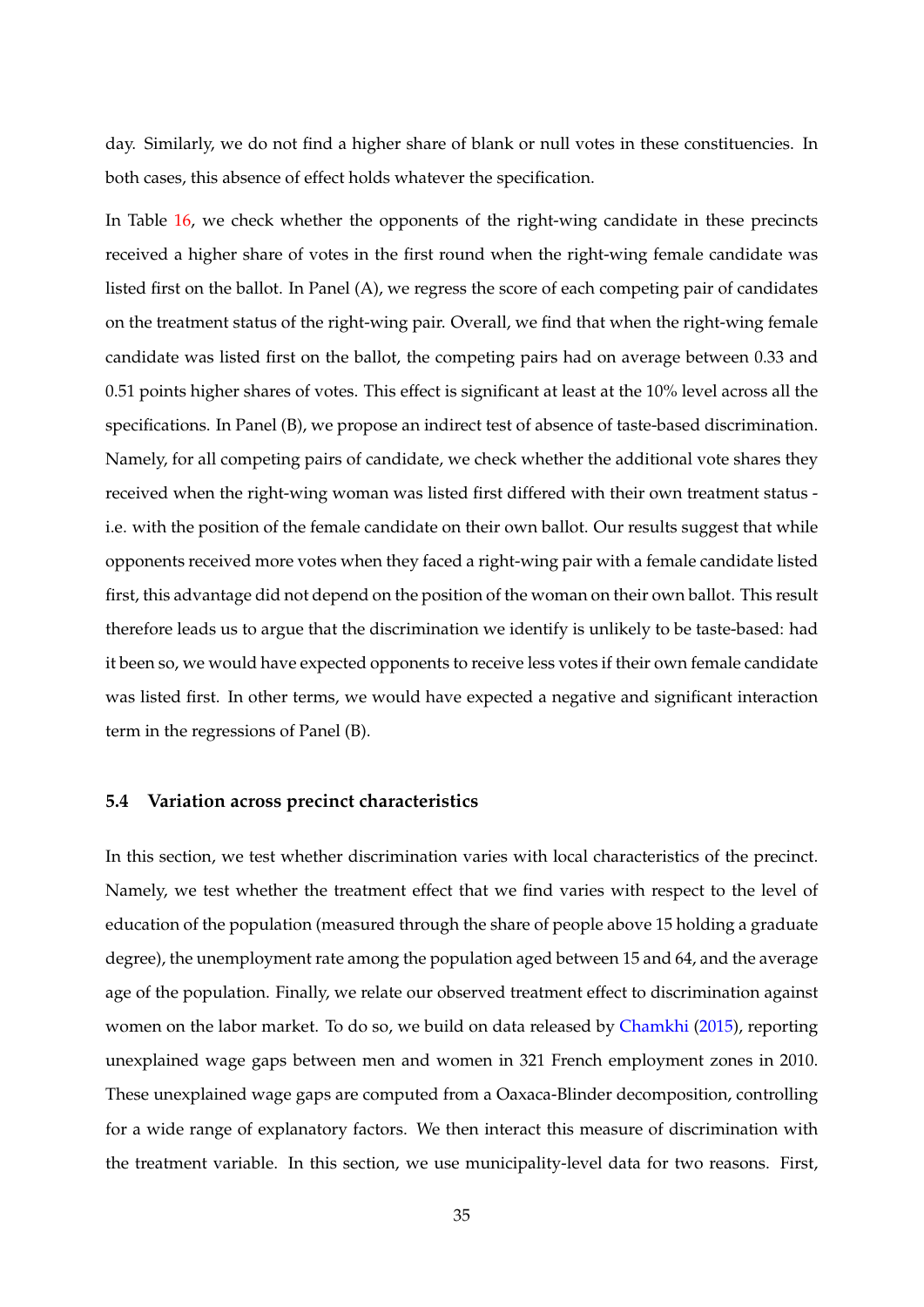<span id="page-36-0"></span>

| (A)                                | (1)           | (2)           | (3)          | $\left( 4\right)$ |
|------------------------------------|---------------|---------------|--------------|-------------------|
| Right-Wing Woman First             | 0.508         | 0.360         | 0.402        | 0.334             |
|                                    | $(0.196)$ *** | $(0.187)^{*}$ | $(0.189)$ ** | $(0.186)^*$       |
| $R^2$                              | 0.44          | 0.57          | 0.58         | 0.58              |
| $\,N$                              | 4,333         | 4,321         | 4,321        | 4,321             |
| Indiv. Controls                    | N             | Y             | Inter.       | Inter.            |
| Precinct characteristics           | N             | N             | N            | Y                 |
| Number of candidates               | Υ             | Y             | Υ            | Y                 |
| (B)                                | (1)           | (2)           | (3)          | (4)               |
| Right-Wing Woman First             | 0.383         | 0.264         | 0.305        | 0.221             |
|                                    | (0.327)       | (0.293)       | (0.294)      | (0.292)           |
| Woman First                        | 0.147         | 0.091         | 0.080        | 0.049             |
|                                    | (0.362)       | (0.313)       | (0.314)      | (0.313)           |
| Right-Wing Woman First*Woman First | 0.255         | 0.190         | 0.193        | 0.225             |
|                                    | (0.521)       | (0.452)       | (0.455)      | (0.454)           |
| $R^2$                              | 0.44          | 0.57          | 0.58         | 0.58              |
| $\overline{N}$                     | 4,333         | 4,321         | 4,321        | 4,321             |
| Indiv. Controls                    | N             | Y             | Inter.       | Inter.            |
| Precinct characteristics           | N             | N             | N            | Y                 |
| Number of candidates               | Υ             | Υ             | Y            | Y                 |

Table 16: Votes for political opponents of the right-wing pairs

OLS Regressions. Each column considers the opponents of the right-wing pair within the restricted sample of precincts including only one right-wing pair. The outcome variable is the share of votes received by the considered competing pair in the first round of the election. Panel (A) reports the effect, for a political opponent of the right-wing pair, of having a female listed first on the right-wing ballot. Panel (B), interacts this effect with the treatment status of the considered political opponents. Column (1) controls only for the number of candidates in the precinct and the party of the considered competing pair. Column (2) also controls for the age, socioprofessional categories and political experience of male and female candidates within the considered pair. Column (3) controls for the same variables but interacts the age of man and woman, the socioprofessional categories of man and woman, and the political experience of man and woman. Column (4) adds to these controls the unemployment rate, the average age of the population, the share of individuals with a graduate degree and the share of voters living in rural areas within the precincts level in parentheses. \*  $p < 0.1$ ; \*\*  $p < 0.05$ ; \*\*\*  $p < 0.01$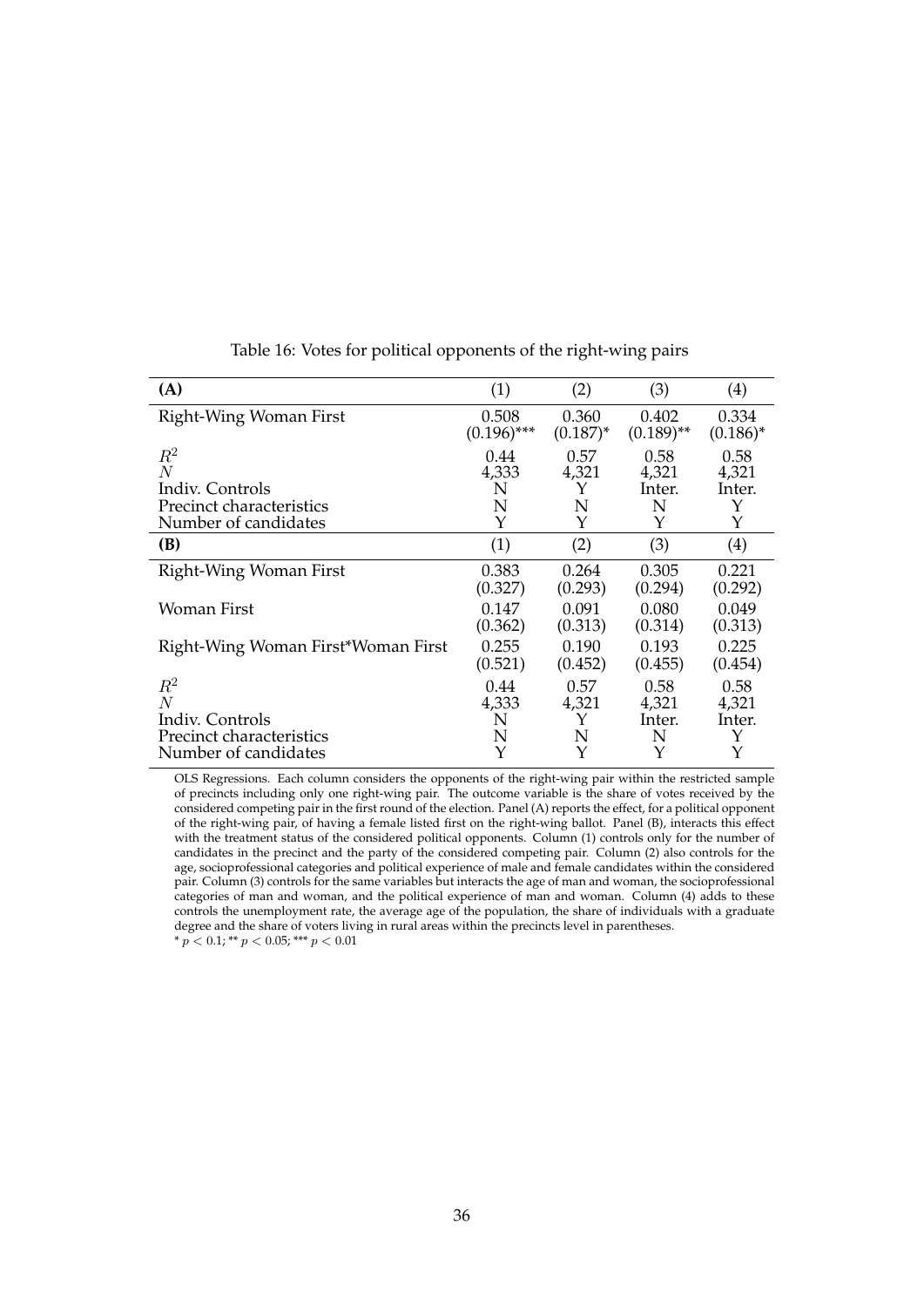<span id="page-37-1"></span>

| Share of votes in the first round               | (1)                        | (2)                    | (3)                 | (4)                      | (5)                        | (6)                    | (7)                 | (8)                      |
|-------------------------------------------------|----------------------------|------------------------|---------------------|--------------------------|----------------------------|------------------------|---------------------|--------------------------|
| Woman First                                     | $-0.788$<br>(0.938)        | $-0.690$<br>(5.839)    | $-1.350$<br>(1.309) | 0.022<br>(2.574)         | $-0.636$<br>(0.942)        | $-1.565$<br>(5.771)    | $-0.902$<br>(1.261) | $-0.192$<br>(2.522)      |
| Unemployment Rate                               | $-38.170$<br>$(4.618)$ *** |                        |                     |                          | $-40.522$<br>$(4.734)$ *** |                        |                     |                          |
| Woman First*Unemployment Rate                   | $-4.374$<br>(6.293)        |                        |                     |                          | $-5.134$<br>(6.301)        |                        |                     |                          |
| Mean Age                                        |                            | 0.278<br>$(0.084)$ *** |                     |                          |                            | 0.345<br>$(0.085)$ *** |                     |                          |
| Woman First*Mean Age                            |                            | $-0.013$<br>(0.120)    |                     |                          |                            | 0.008<br>(0.119)       |                     |                          |
| <b>Share Graduate</b>                           |                            |                        | 3.769<br>(3.522)    |                          |                            |                        | 2.082<br>(3.560)    |                          |
| Woman First*Share Graduate                      |                            |                        | $-0.019$<br>(4.888) |                          |                            |                        | $-1.269$<br>(4.753) |                          |
| Unexplained Wage Gap                            |                            |                        |                     | $-0.422$<br>$(0.185)$ ** |                            |                        |                     | $-0.393$<br>$(0.182)$ ** |
| Woman First*Unexplained Wage Gap                |                            |                        |                     | 0.153<br>(0.271)         |                            |                        |                     | 0.109<br>(0.267)         |
| $R^2$<br>$\overline{N}$                         | 0.31<br>25,964             | 0.30<br>25,966         | 0.29<br>25,966      | 0.29<br>25,966           | 0.31<br>25,964             | 0.31<br>25,964         | 0.31<br>25,964      | 0.31<br>25,964           |
| Indiv. Controls<br>Municipality characteristics | Inter.<br>N                | lnter.<br>N            | Inter.<br>N         | lnter.<br>N              | Inter.<br>Υ                | Inter.<br>Υ            | Inter.<br>Υ         | lnter.<br>Υ              |
| Number of candidates                            | Υ                          | Υ                      | Y                   | Y                        | Y                          | Y                      | Y                   | Y                        |

Table 17: Heterogeneity with respect to local characteristics

OLS Regressions at the municipality level. Each column considers the restricted sample of right-wing pairs of candidates for which we could observe the ballot. The outcome variable is the share of votes received by the pair of candidates in the first round of the election. Columns (1) to (4) control for the number of candidates in the precinct, the interacted age of the man and woman, the interacted socioprofessional categories of the man and woman, and the interacted political experience of the man<br>and woman. Columns (5) to (8) adds to these controls t the municipality and a dummy variable indicating whether this municipality is located in a rural area. Standard errors clustered at the precinct level in parentheses.<br>\*  $p < 0.1$ ; \*\*  $p < 0.05$ ; \*\*\*  $p < 0.01$ 

the characteristics of local population and the vote shares are available at the municipality level. Secondly, because the precincts and the employment zones overlap, it is preferable to study the relationship between the electoral and job-market discrimination at the municipality level $^{11}$  $^{11}$  $^{11}$ .

We present the results of these interactions in Tables [17,](#page-37-1) [18](#page-38-0) and [19.](#page-38-1) In Table 17, we interact the treatment variable directly with the different local characteristics of interest. For sake of brevity, we present only the results for the two most stringent specifications. For all the variables considered, we detect no interaction effect. However, one might worry that this absence of result comes from non-linear interactions. Therefore, in Tables [18](#page-38-0) and [19,](#page-38-1) we present interactions with respect to the top and bottom deciles of each of the considered local characteristic variable.

Overall, we find no interaction effect with the top and bottom deciles of age, education and unemployment. However, we do find that discrimination is greater in areas belonging to the top decile of unexplained wage gap on the labor market. In particular, we find that in these areas, the discriminatory effect is greater by 2.7 to 3.2 percentage points, depending on the specification.

<span id="page-37-0"></span> $11$ Note that all the previous results also hold at the municipality level.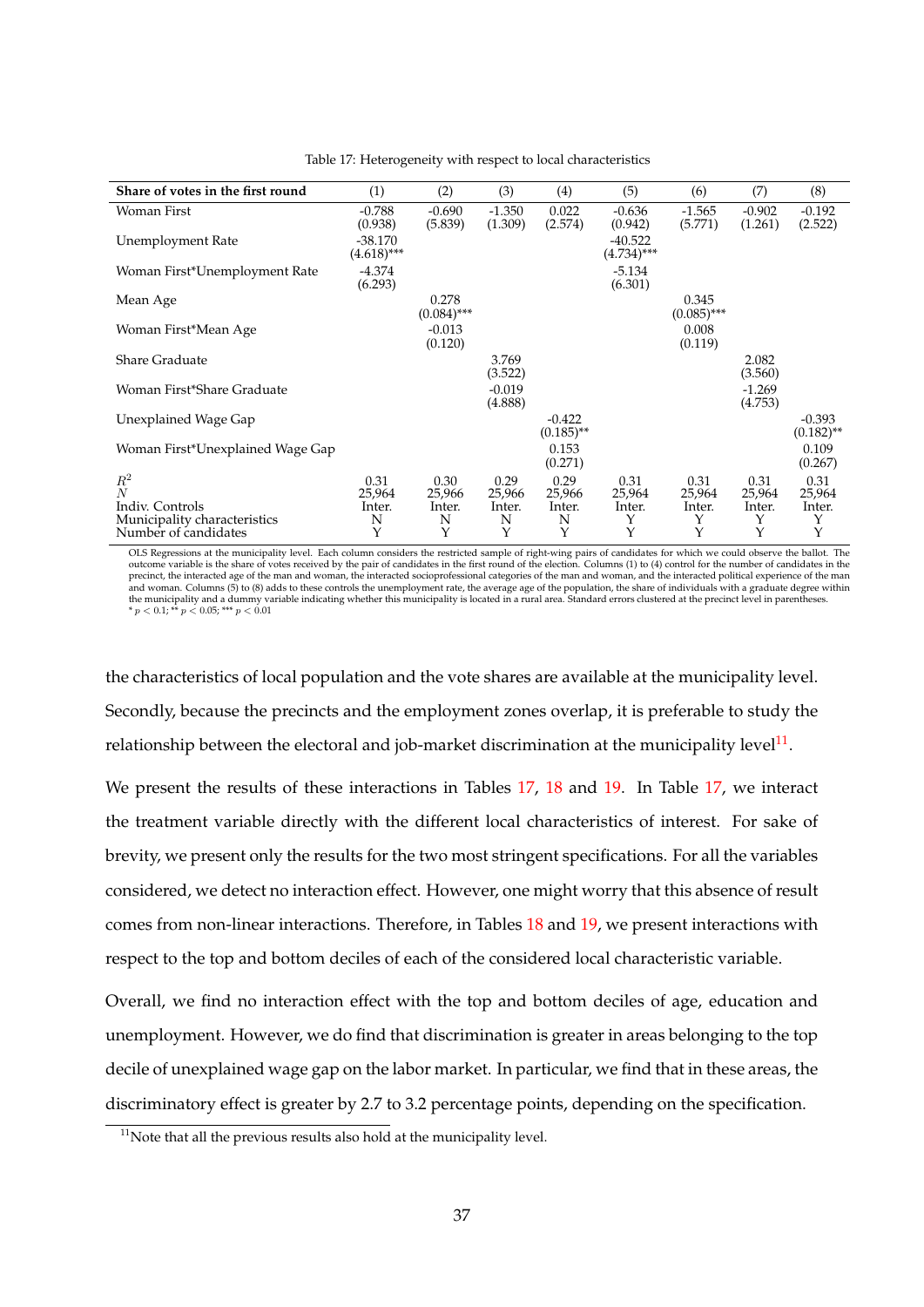<span id="page-38-0"></span>

| Share of votes in the first round           | (1)                       | (2)                      | (3)                      | (4)                      | (5)                       | (6)                      | (7)                     | (8)                     |
|---------------------------------------------|---------------------------|--------------------------|--------------------------|--------------------------|---------------------------|--------------------------|-------------------------|-------------------------|
| Woman First                                 | $-1.244$<br>$(0.595)$ **  | $-1.278$<br>$(0.576)$ ** | $-1.371$<br>$(0.618)$ ** | $-1.008$<br>(0.624)      | $-1.155$<br>$(0.595)^*$   | $-1.187$<br>$(0.559)$ ** | $-1.163$<br>$(0.599)^*$ | $-0.870$<br>(0.607)     |
| Top Decile Unemployment                     | $-3.329$<br>$(0.588)$ *** |                          |                          |                          | $-3.307$<br>$(0.597)$ *** |                          |                         |                         |
| Woman First*Top Decile Unemployment         | $-0.546$<br>(0.770)       |                          |                          |                          | $-0.651$<br>(0.772)       |                          |                         |                         |
| Top Decile Mean Age                         |                           | 2.476<br>$(0.810)$ ***   |                          |                          |                           | 2.734<br>$(0.805)$ ***   |                         |                         |
| Woman First*Top Decile Unemployment         |                           | $-0.606$<br>(1.145)      |                          |                          |                           | $-0.282$<br>(1.141)      |                         |                         |
| Top Decile Share Graduate                   |                           |                          | 1.288<br>$(0.612)$ **    |                          |                           |                          | 1.086<br>$(0.614)^{*}$  |                         |
| Woman First*Top Decile Share Graduate       |                           |                          | 0.135<br>(0.890)         |                          |                           |                          | $-0.050$<br>(0.875)     |                         |
| Top Decile Unexplained Wage Gap             |                           |                          |                          | 2.937<br>$(1.178)$ **    |                           |                          |                         | 2.768<br>$(1.162)$ **   |
| Woman First*Top Decile Unexplained Wage Gap |                           |                          |                          | $-3.237$<br>$(1.521)$ ** |                           |                          |                         | $-2.736$<br>$(1.495)^*$ |
| $R^2$<br>$\overline{N}$                     | 0.30<br>25,966            | 0.29<br>25,966           | 0.29<br>25,966           | 0.29<br>25,966           | 0.30<br>25,966            | 0.31<br>25,964           | 0.31<br>25,964          | 0.31<br>25,964          |
| Indiv. Controls                             | Inter.                    | Inter.                   | Inter.                   | Inter.                   | Inter.                    | Inter.                   | Inter.                  | Inter.                  |
| Municipality characteristics                | N                         | N                        | N                        | N                        | Υ                         | Υ                        | Y                       | Y                       |
| Number of candidates                        | Υ                         | Y                        | Υ                        | Y                        | Y                         | Y                        | Y                       | Y                       |

#### Table 18: Heterogeneity with respect to local characteristics

OLS Regressions at the municipality level. Each column considers the restricted sample of right-wing pairs of candidates for which we could observe the ballot. The outcome variable is<br>the share of votes received by the pa

#### Table 19: Heterogeneity with respect to local characteristics

<span id="page-38-1"></span>

| Share of votes in the first round              | (1)                      | (2)                      | (3)                      | (4)                      | (5)                      | (6)                      | (7)                                 | (8)                      |
|------------------------------------------------|--------------------------|--------------------------|--------------------------|--------------------------|--------------------------|--------------------------|-------------------------------------|--------------------------|
| <b>Woman First</b>                             | $-1.411$<br>$(0.569)$ ** | $-1.321$<br>$(0.606)$ ** | $-1.401$<br>$(0.581)$ ** | $-1.477$<br>$(0.630)$ ** | $-1.340$<br>$(0.571)$ ** | $-1.185$<br>$(0.591)$ ** | $-1.233$<br>$(0.566)$ <sup>**</sup> | $-1.305$<br>$(0.614)$ ** |
| Bottom Decile Unemployment                     | 3.670<br>$(0.568)$ ***   |                          |                          |                          | 3.349<br>$(0.557)$ ***   |                          |                                     |                          |
| Woman First*Bottom Decile Unemployment         | 0.638<br>(0.860)         |                          |                          |                          | 0.645<br>(0.867)         |                          |                                     |                          |
| Bottom Decile Mean Age                         |                          | $-0.567$<br>(0.581)      |                          |                          |                          | $-0.727$<br>(0.573)      |                                     |                          |
| Woman First*Bottom Decile Mean Age             |                          | $-0.461$<br>(0.825)      |                          |                          |                          | $-0.634$<br>(0.813)      |                                     |                          |
| Bottom Decile Share Graduate                   |                          |                          | 0.717<br>(0.744)         |                          |                          |                          | 1.011<br>(0.717)                    |                          |
| Woman First*Bottom Decile Share Graduate       |                          |                          | 0.247<br>(0.969)         |                          |                          |                          | 0.427<br>(0.926)                    |                          |
| Bottom Decile Unexplained Wage Gap             |                          |                          |                          | $-0.876$<br>(0.931)      |                          |                          |                                     | $-0.816$<br>(0.909)      |
| Woman First*Bottom Decile Unexplained Wage Gap |                          |                          |                          | 0.853<br>(1.595)         |                          |                          |                                     | 1.098<br>(1.551)         |
| $R^2$                                          | 0.30                     | 0.29                     | 0.29                     | 0.29                     | 0.30                     | 0.31                     | 0.31                                | 0.31                     |
| N                                              | 25,966                   | 25,966                   | 25,966                   | 25,966                   | 25,966                   | 25,964                   | 25,964                              | 25,964                   |
| Indiv. Controls                                | Inter.                   | Inter.                   | Inter.                   | Inter.                   | Inter.                   | Inter.                   | Inter.                              | Inter.                   |
| Municipality characteristics                   | N                        | N                        | N                        | N                        | Y                        | Υ                        | Y                                   |                          |
| Number of candidates                           | Υ                        | Υ                        | Υ                        | Υ                        | Υ                        | Y                        | Υ                                   | Υ                        |

OLS Regressions at the municipality level. Each column considers the restricted sample of right-wing pairs of candidates for which we could observe the ballot. The outcome variable is the share<br>of votes received by the pa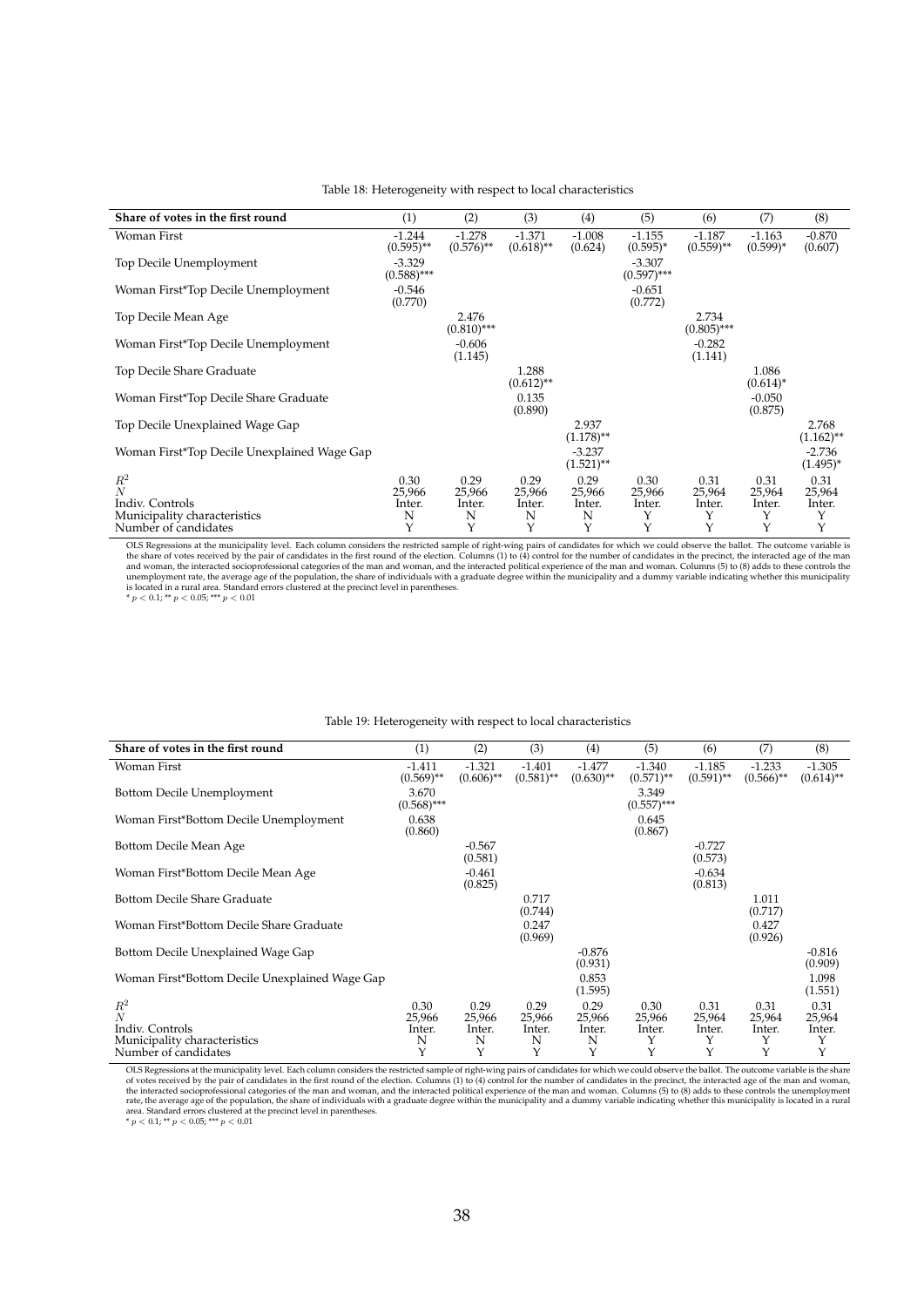These results call for two comments. First the absence of interaction with the characteristics of the population in the precinct might reflect an aggregation effect, coming from the fact that different types of population might be subject to limited attention and discriminatory behaviors $^{12}$  $^{12}$  $^{12}$ . Secondly, the fact that gender discrimination in politics and on the labor market are linked suggests that policies aiming at reducing discrimination should tackle those different aspects simultaneously.

## **6 Conclusion**

Among the numerous reasons which might explain why women are under-represented in politics, gender-bias of voters is frequently considered as a potential candidate. While several pieces of research argue that gender-biases are unlikely to play a role, isolating such effects using actual electoral data can prove complicated, due to the presence of selection effects.

In this paper, we isolate gender-biases from selection effects using a natural experiment in France. Using the fact that the candidates of the *Départementales* elections of 2015 had to run for the first time by gender-balanced pairs, and considering that the order of the candidates on the ballot is determined by alphabetical order, we show that the gender of the first candidate on the ballot is as good-as-random. This framework therefore allows us to disentangle cleanly selection effects and gender-biases, since we compare pairs of candidates which are on average similar, but which differ only in the order of male and female candidates on the ballot.

We detect a sizable gender-bias affecting right-wing female candidates, due to voters who arguably were simultaneously subject to limited attention concerning the rules of the election and to discriminatory behaviors. Overall, the right-wing pairs where the female candidate was listed first on the ballot saw their score in the first round decrease by about 1.5 percentage points, and their probability of going to the second round or of winning the election in the first round decreasing by 4 percentage points. Furthermore, we provide evidence that this discrimination is rather statistical than taste-based.

<span id="page-39-0"></span> $12$ In fact, identifying the respective roles of these two effects among different categories of population cannot be done with aggregate administrative data, and calls for field or laboratory experiments which we reserve for future research.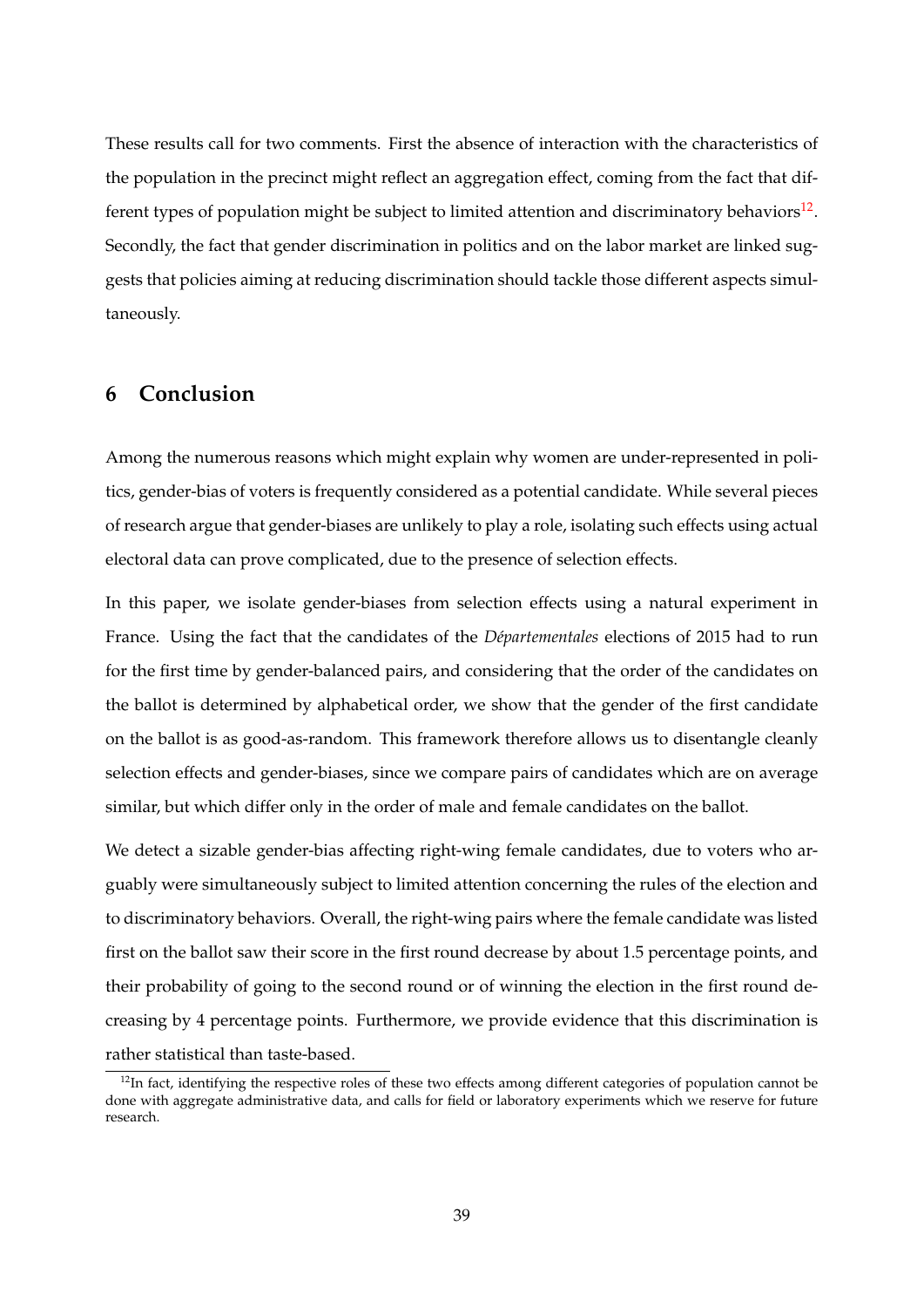Such results call for several important comments. First and foremost, while we find evidence of gender-biases against right-wing candidates, the absence of evidence concerning the candidates of other parties does not necessarily imply that they are not also affected by gender biases. Indeed, not detecting evidence of discrimination for other parties can be either explained by the fact that the voters are less subject to limited attention or by the fact that they discriminate less.

Secondly, since limited attention seems to be at the heart of our result, it is crucial to understand what are its determinants. Indeed, as acknowledged by [DellaVigna](#page-43-0) [\(2009\)](#page-43-0), understanding limited attention requires to know the cost of acquiring relevant information about the decision which is made - in our case, about the electoral rule. While our setting prevents us from investigating this matter further, such findings raise important questions about how the electoral rules and the governmental action are perceived by the citizens.

Thirdly, since the information available on the ballot on the day of election seems to affect both the overall electoral performances of the candidates and the discrimination that women face, a broader consideration should be paid about to the design of electoral ballots.

Finally, since we find greater electoral discrimination in places where discrimination against women on the labor market is higher, gender discrimination among voters in politics is unlikely to be reduced without other coordinated policies.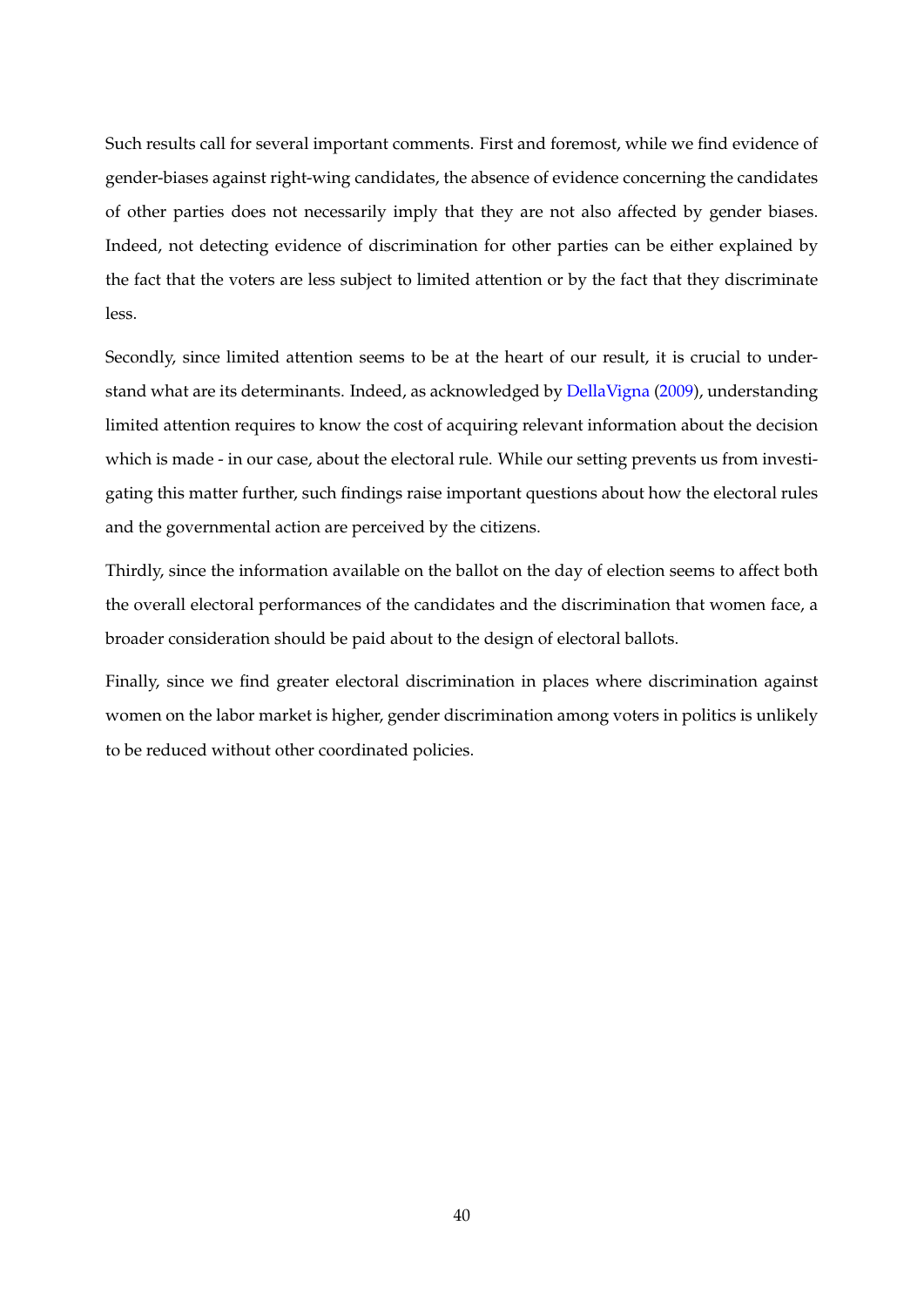## **References**

- <span id="page-41-9"></span>Achen, C. H. and Bartels, L. M. (2004). Blind retrospection: Electoral responses to drought, flu, and shark attacks.
- <span id="page-41-13"></span>Alesina, A. F., Troiano, U., and Cassidy, T. (2015). Old and young politicians. Technical report, National Bureau of Economic Research.
- <span id="page-41-0"></span>Altonji, J. G. and Pierret, C. R. (2001). Employer learning and statistical discrimination. *The Quarterly Journal of Economics*, 116(1):313–350.
- <span id="page-41-11"></span><span id="page-41-5"></span>Arrow, K. J. et al. (1973). The theory of discrimination.
- Augenblick, N. and Nicholson, S. (2015). Ballot position, choice fatigue, and voter behaviour. *The Review of Economic Studies*, 83(2):460–480.
- <span id="page-41-2"></span>Bagues, M. and Campa, P. (2017). Women and power: Unpopular, unwilling, or held back? comment. *Unpublished Manuscript. http://www. manuelbagues. com/comment% 20to% 20casasarce% 20&% 20saiz*, 202015.
- <span id="page-41-10"></span>Bagues, M., Sylos-Labini, M., and Zinovyeva, N. (2016). Do gender quotas pass the test? evidence from academic evaluations in italy.
- <span id="page-41-1"></span>Baltrunaite, A., Bello, P., Casarico, A., and Profeta, P. (2014). Gender quotas and the quality of politicians. *Journal of Public Economics*, 118:62–74.
- <span id="page-41-12"></span><span id="page-41-3"></span>Baltrunaite, A., Casarico, A., Profeta, P., and Savio, G. (2017). Let the voters choose women.
- Bartoš, V., Bauer, M., Chytilová, J., and Matějka, F. (2016). Attention discrimination: Theory and field experiments with monitoring information acquisition. *American Economic Review*, 106(6):1437–1475.
- <span id="page-41-8"></span>Beaman, L., Chattopadhyay, R., Duflo, E., Pande, R., and Topalova, P. (2009). Powerful women: does exposure reduce bias? *The Quarterly journal of economics*, 124(4):1497–1540.
- <span id="page-41-6"></span><span id="page-41-4"></span>Becker, G. S. (1957). *The economics of discrimination*. University of Chicago press.
- Benstead, L. J. (2013). Effects of interviewer–respondent gender interaction on attitudes toward women and politics: Findings from morocco. *International Journal of Public Opinion Research*, page edt024.
- <span id="page-41-7"></span>Bertrand, M., Chugh, D., and Mullainathan, S. (2005). Implicit discrimination. *American Economic Review*, pages 94–98.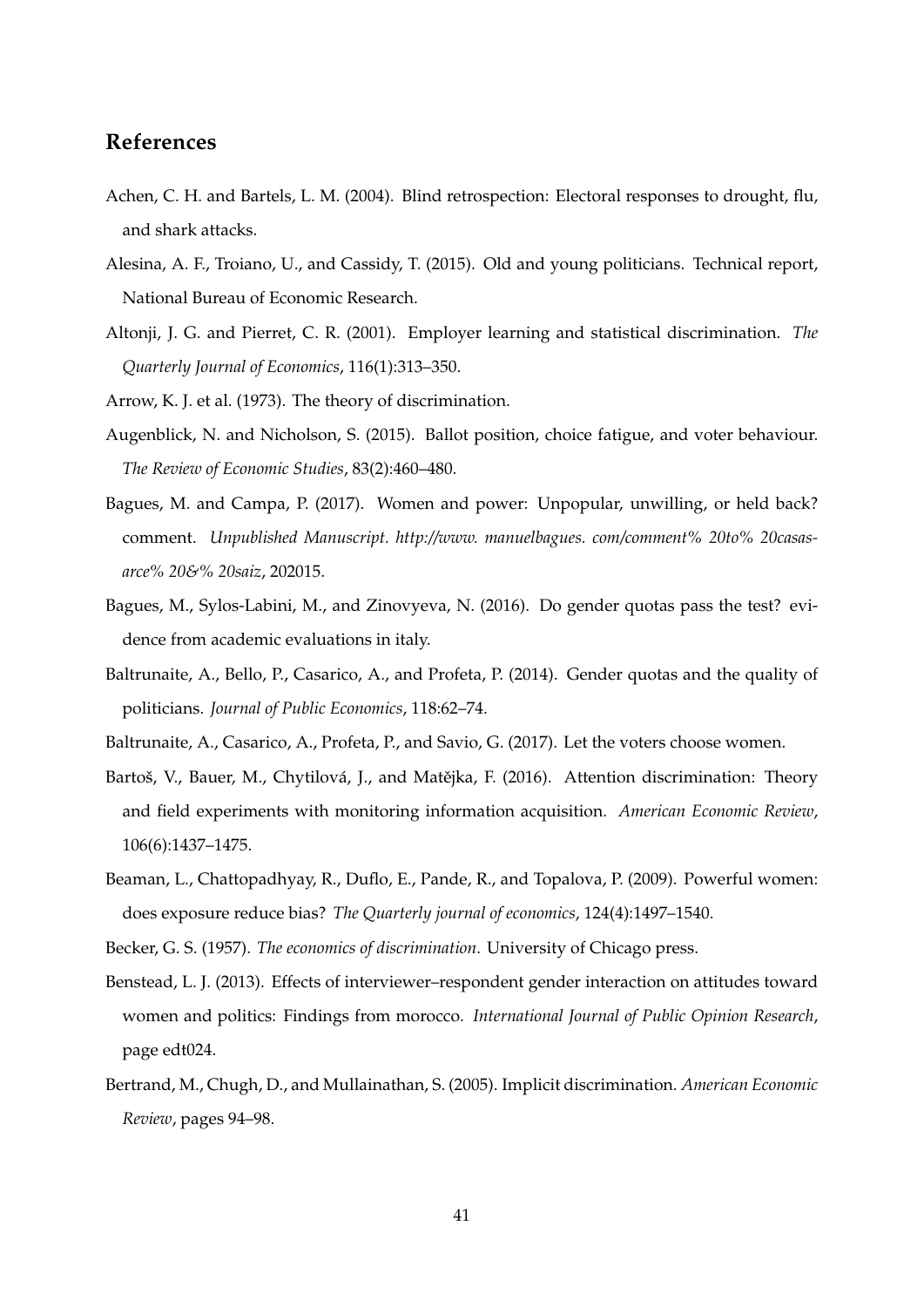- <span id="page-42-9"></span>Bertrand, M. and Duflo, E. (2017). Field experiments on discrimination. *Handbook of Economic Field Experiments*, 1:309–393.
- <span id="page-42-0"></span>Bertrand, M., Goldin, C., and Katz, L. F. (2010). Dynamics of the gender gap for young professionals in the financial and corporate sectors. *American Economic Journal: Applied Economics*, 2(3):228–255.
- <span id="page-42-8"></span>Bertrand, M. and Mullainathan, S. (2004). Are emily and brendan more employable than latoya and tyrone? evidence on racial discrimination in the labor market from a large randomized experiment. *American Economic Review*, 94(4):991–1013.
- <span id="page-42-13"></span>Besley, T., Folke, O., Persson, T., and Rickne, J. (2017a). Gender quotas and the crisis of the mediocre man: theory and evidence from sweden. *American Economic Review*.
- <span id="page-42-12"></span>Besley, T., Montalvo, J. G., and Reynal-Querol, M. (2011). Do educated leaders matter?\*. *The Economic Journal*, 121(554):F205–227.
- <span id="page-42-1"></span>Besley, T. J., Folke, O., Persson, T., and Rickne, J. (2017b). Gender quotas and the crisis of the mediocre man: Theory and evidence from sweden.
- <span id="page-42-10"></span>Bhavnani, R. R. (2009). Do electoral quotas work after they are withdrawn? evidence from a natural experiment in india. *American Political Science Review*, 103(1):23–35.
- <span id="page-42-4"></span>Black, J. H. and Erickson, L. (2003). Women candidates and voter bias: do women politicians need to be better? *Electoral Studies*, 22(1):81–100.
- <span id="page-42-7"></span>Blaydes, L. and Gillum, R. M. (2013). Religiosity-of-interviewer effects: Assessing the impact of veiled enumerators on survey response in egypt. *Politics and Religion*, 6(03):459–482.
- <span id="page-42-5"></span>Borisyuk, G., Rallings, C., and Thrasher, M. (2007). Women in english local government, 1973– 2003: getting selected, getting elected. *Contemporary Politics*, 13(2):181–199.
- <span id="page-42-3"></span>Brollo, F. and Troiano, U. (2016). What happens when a woman wins an election? evidence from close races in brazil. *Journal of Development Economics*, 122:28–45.
- <span id="page-42-11"></span>Broockman, D. and Soltas, E. (2017). A natural experiment on taste-based racial and ethnic discrimination in elections. *Stanford University Graduate School of Business Research Paper*, (3499).
- <span id="page-42-6"></span>Burrell, B. C. (1995). *A Woman's Place is in the House: Campaigning for Congress in the Feminist Era*. University of Michigan Press.
- <span id="page-42-2"></span>Campa, P., Bagues, M., et al. (2017). Can gender quotas in candidate lists empower women? evidence from a regression discontinuity design. Technical report.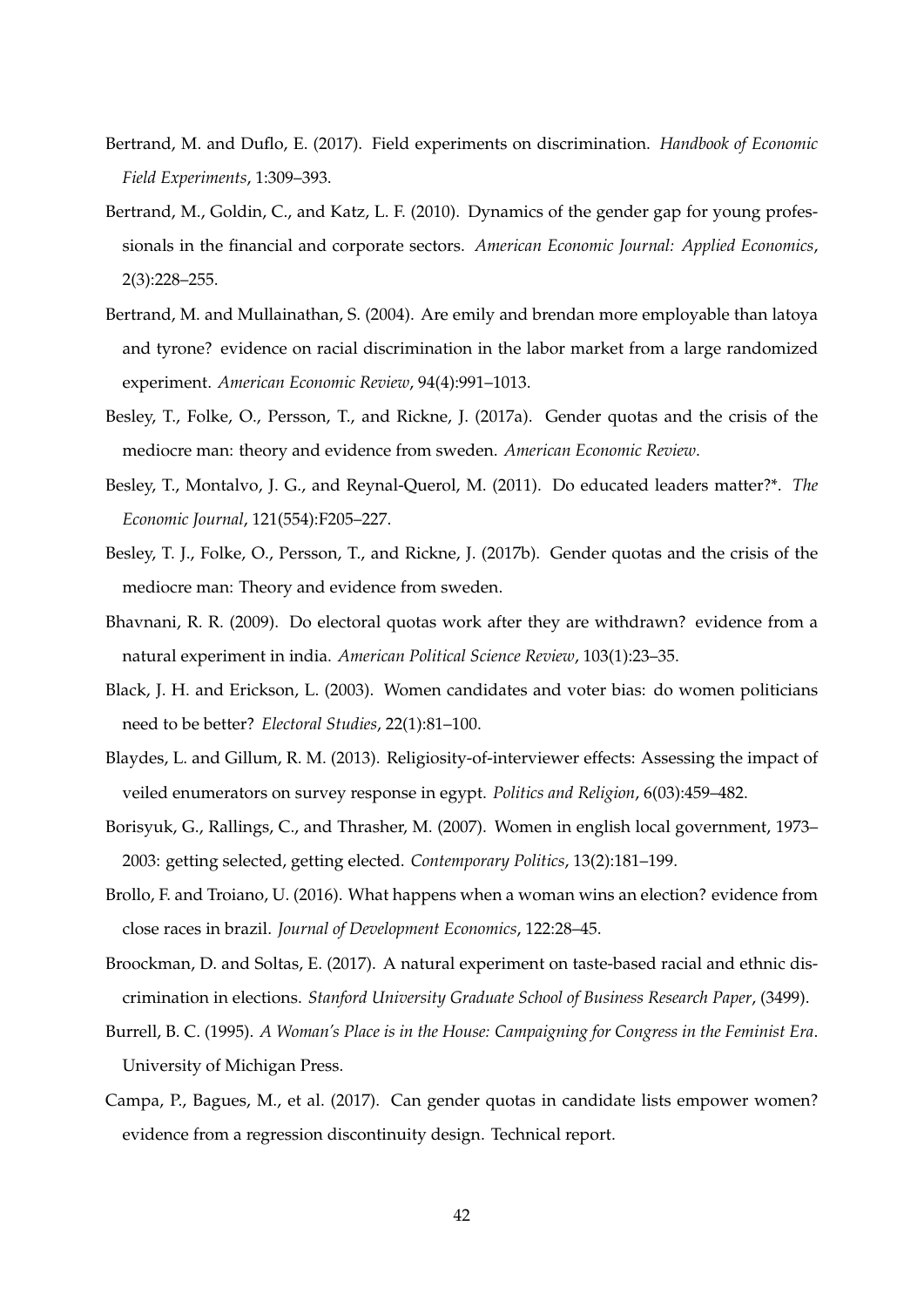- <span id="page-43-2"></span>Casas-Arce, P. and Saiz, A. (2015). Women and power: unpopular, unwilling, or held back? *Journal of political Economy*, 123(3):641–669.
- <span id="page-43-15"></span>Chamkhi, A. (2015). Les écarts de salaire femmes-hommes en 2010: disparités territoriales par zones d'emploi.
- <span id="page-43-9"></span>Charles, K. K. and Guryan, J. (2008). Prejudice and wages: an empirical assessment of becker's the economics of discrimination. *Journal of political economy*, 116(5):773–809.
- <span id="page-43-3"></span>Chattopadhyay, R. and Duflo, E. (2004). Women as policy makers: Evidence from a randomized policy experiment in india. *Econometrica*, 72(5):1409–1443.
- <span id="page-43-14"></span>Dal Bó, E., Finan, F., Folke, O., Persson, T., and Rickne, J. (2017). Who becomes a politician? *The Quarterly Journal of Economics*, 132(4):1877–1914.
- <span id="page-43-12"></span>Daniele, G. and Geys, B. (2015). Organised crime, institutions and political quality: Empirical evidence from italian municipalities. *The Economic Journal*, 125(586).
- <span id="page-43-13"></span><span id="page-43-5"></span>Daniele, G. and Vertier, P. (2016). Dynasties and the political budget cycle.
- Darcy, R. and Schramm, S. S. (1977). When women run against men. *Public Opinion Quarterly*, 41(1):1–12.
- <span id="page-43-10"></span>De Paola, M., Scoppa, V., and Lombardo, R. (2010). Can gender quotas break down negative stereotypes? evidence from changes in electoral rules. *Journal of Public Economics*, 94(5):344– 353.
- <span id="page-43-0"></span>DellaVigna, S. (2009). Psychology and economics: Evidence from the field. *Journal of Economic literature*, 47(2):315–372.
- <span id="page-43-8"></span>Dolan, K. (1998). Voting for women in the" year of the woman". *American Journal of Political Science*, pages 272–293.
- <span id="page-43-7"></span>Dolan, K. (2014). *When Does Gender Matter?: Women Candidates and Gender Stereotypes in American Elections*. Oxford University Press, USA.
- <span id="page-43-6"></span><span id="page-43-1"></span>Dolan, K. A. (2004). *Voting for women: How the public evaluates women candidates*. Westview Pr.
- Esteve-Volart, B. and Bagues, M. (2012). Are women pawns in the political game? evidence from elections to the spanish senate. *Journal of Public Economics*, 96(3):387–399.
- <span id="page-43-11"></span>Ferraz, C. and Finan, F. (2009). Motivating politicians: The impacts of monetary incentives on quality and performance. Technical report, National Bureau of Economic Research.
- <span id="page-43-4"></span>Ferreira, F. and Gyourko, J. (2014). Does gender matter for political leadership? the case of us mayors. *Journal of Public Economics*, 112:24–39.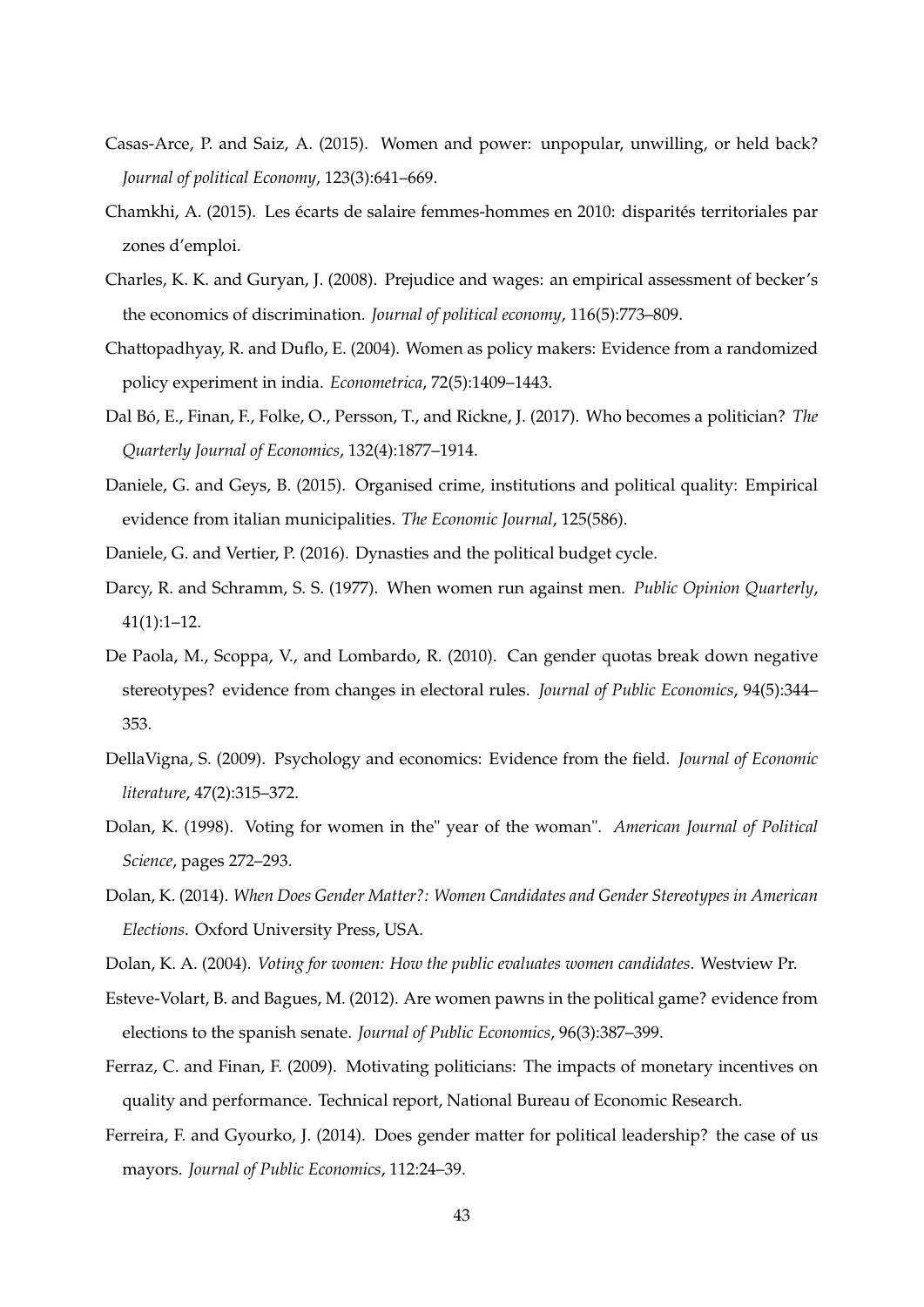- <span id="page-44-9"></span>Flores-Macias, F. and Lawson, C. (2008). Effects of interviewer gender on survey responses: Findings from a household survey in mexico. *International Journal of Public Opinion Research*, 20(1):100–110.
- <span id="page-44-4"></span>Gonzalez-Eiras, M. and Sanz, C. (2018). Women's representation in politics: Voter bias, party bias, and electoral systems.
- <span id="page-44-2"></span>Hayes, D. and Lawless, J. L. (2016). *Women on the run: gender, media, and political campaigns in a polarized Era*. Cambridge University Press.
- <span id="page-44-11"></span>Healy, A. and Lenz, G. S. (2014). Substituting the end for the whole: Why voters respond primarily to the election-year economy. *American Journal of Political Science*, 58(1):31–47.
- <span id="page-44-12"></span>Ho, D. E. and Imai, K. (2006). Randomization inference with natural experiments: An analysis of ballot effects in the 2003 california recall election. *Journal of the American Statistical Association*, 101(475):888–900.
- <span id="page-44-13"></span>Ho, D. E. and Imai, K. (2008). Estimating causal effects of ballot order from a randomized natural experiment: The california alphabet lottery, 1978–2002. *Public Opinion Quarterly*, 72(2):216–240.
- <span id="page-44-8"></span>Huddy, L., Billig, J., Bracciodieta, J., Hoeffler, L., Moynihan, P. J., and Pugliani, P. (1997). The effect of interviewer gender on the survey response. *Political Behavior*, 19(3):197–220.
- <span id="page-44-6"></span>Huddy, L. and Terkildsen, N. (1993). Gender stereotypes and the perception of male and female candidates. *American Journal of Political Science*, pages 119–147.
- <span id="page-44-3"></span><span id="page-44-0"></span>IFOP (2015). Les ressorts de l'abstention aux élections départementales.
- Júlio, P. and Tavares, J. (2017). The good, the bad and the different: Can gender quotas raise the quality of politicians? *Economica*.
- <span id="page-44-7"></span>King, D. C. and Matland, R. E. (2003). Sex and the grand old party: An experimental investigation of the effect of candidate sex on support for a republican candidate. *American Politics Research*, 31(6):595–612.
- <span id="page-44-5"></span>Koch, J. W. (2002). Gender stereotypes and citizens' impressions of house candidates' ideological orientations. *American Journal of Political Science*, pages 453–462.
- <span id="page-44-10"></span>Laouénan, M. and Rathelot, R. (2017). Ethnic discrimination on an online marketplace of vacation rental.
- <span id="page-44-1"></span>Le Barbanchon, T. and Sauvagnat, J. (2018). Voter bias and women in politics. *Available at SSRN 3270570*.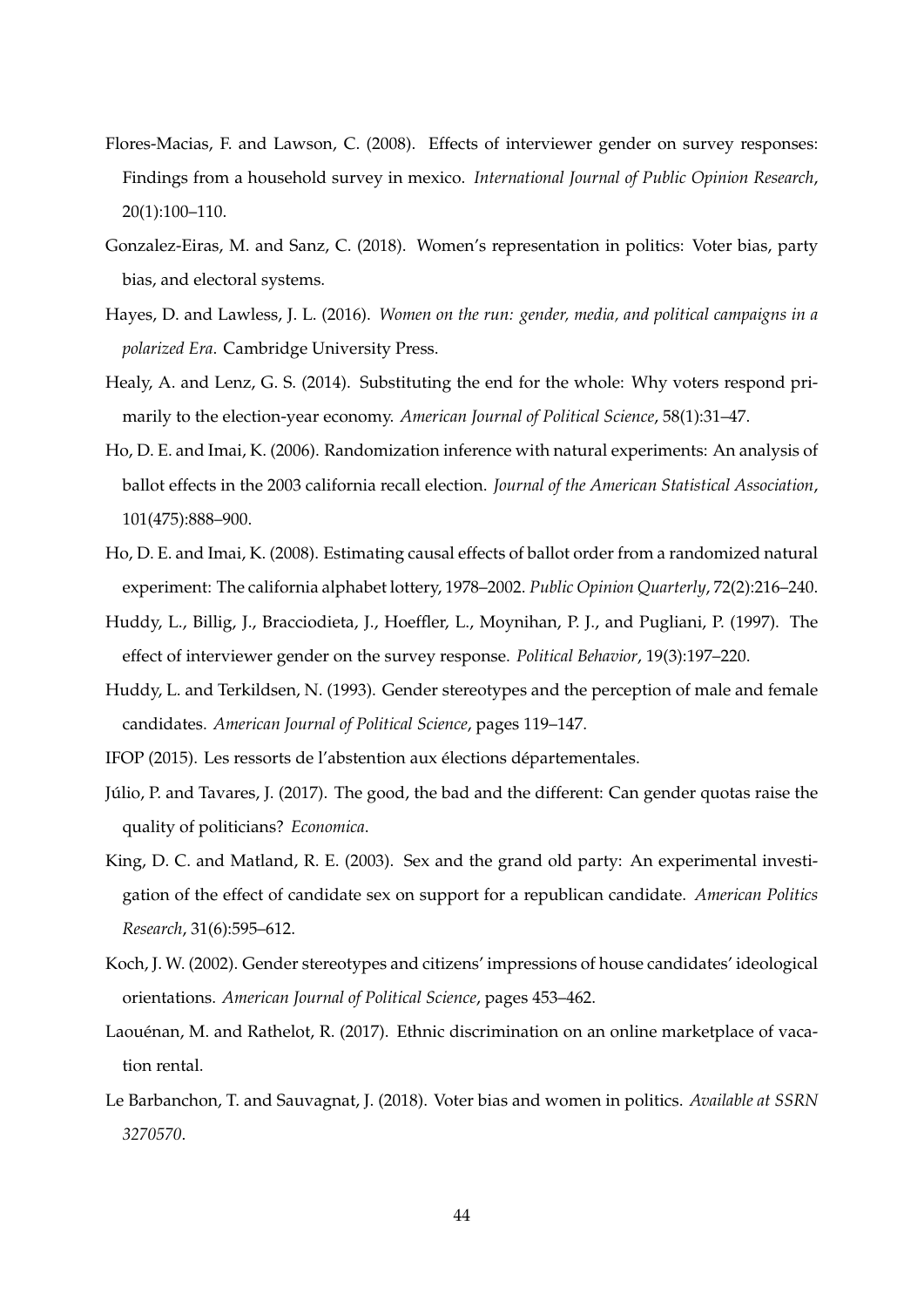- <span id="page-45-12"></span>Lee, T. and Pérez, E. O. (2014). The persistent connection between language-of-interview and latino political opinion. *Political Behavior*, 36(2):401–425.
- <span id="page-45-9"></span>Leeper, M. S. (1991). The impact of prejudice on female candidates: An experimental look at voter inference. *American Politics Quarterly*, 19(2):248–261.
- <span id="page-45-1"></span>Lippmann, Q. (2018). Persistence of incumbents and female access to political positions. *Available at SSRN 3103204*.
- <span id="page-45-8"></span>McDermott, M. L. (1997). Voting cues in low-information elections: Candidate gender as a social information variable in contemporary united states elections. *American Journal of Political Science*, pages 270–283.
- <span id="page-45-7"></span>McDermott, M. L. (1998). Race and gender cues in low-information elections. *Political Research Quarterly*, 51(4):895–918.
- <span id="page-45-3"></span>McElroy, G. and Marsh, M. (2009). Candidate gender and voter choice: Analysis from a multimember preferential voting system. *Political Research Quarterly*.
- <span id="page-45-5"></span>Milyo, J. and Schosberg, S. (2000). Gender bias and selection bias in house elections. *Public Choice*, 105(1-2):41–59.
- <span id="page-45-10"></span>Mo, C. H. (2015). The consequences of explicit and implicit gender attitudes and candidate quality in the calculations of voters. *Political Behavior*, 37(2):357–395.
- <span id="page-45-6"></span>Phelps, E. S. (1972). The statistical theory of racism and sexism. *The american economic review*, 62(4):659–661.
- <span id="page-45-11"></span>Pino, F. (2017). Is there gender bias among voters? evidence from the chilean congressional elections. In *Working Paper*.
- <span id="page-45-0"></span>Sanbonmatsu, K. (2010). *Where women run: Gender and party in the American states*. University of Michigan Press.
- <span id="page-45-2"></span>Seltzer, R., Newman, J., and Leighton, M. V. (1997). *Sex as a political variable: Women as candidates and voters in US elections*. Lynne Rienner Publishers.
- <span id="page-45-4"></span>Shair-Rosenfield, S. and Hinojosa, M. (2014). Does female incumbency reduce gender bias in elections? evidence from chile. *Political Research Quarterly*, 67(4):837–850.
- <span id="page-45-14"></span>Shue, K. and Luttmer, E. F. (2009). Who misvotes? the effect of differential cognition costs on election outcomes. *American Economic Journal: Economic Policy*, 1(1):229–257.
- <span id="page-45-13"></span>Simon, H. A. (1955). A behavioral model of rational choice. *The quarterly journal of economics*, 69(1):99–118.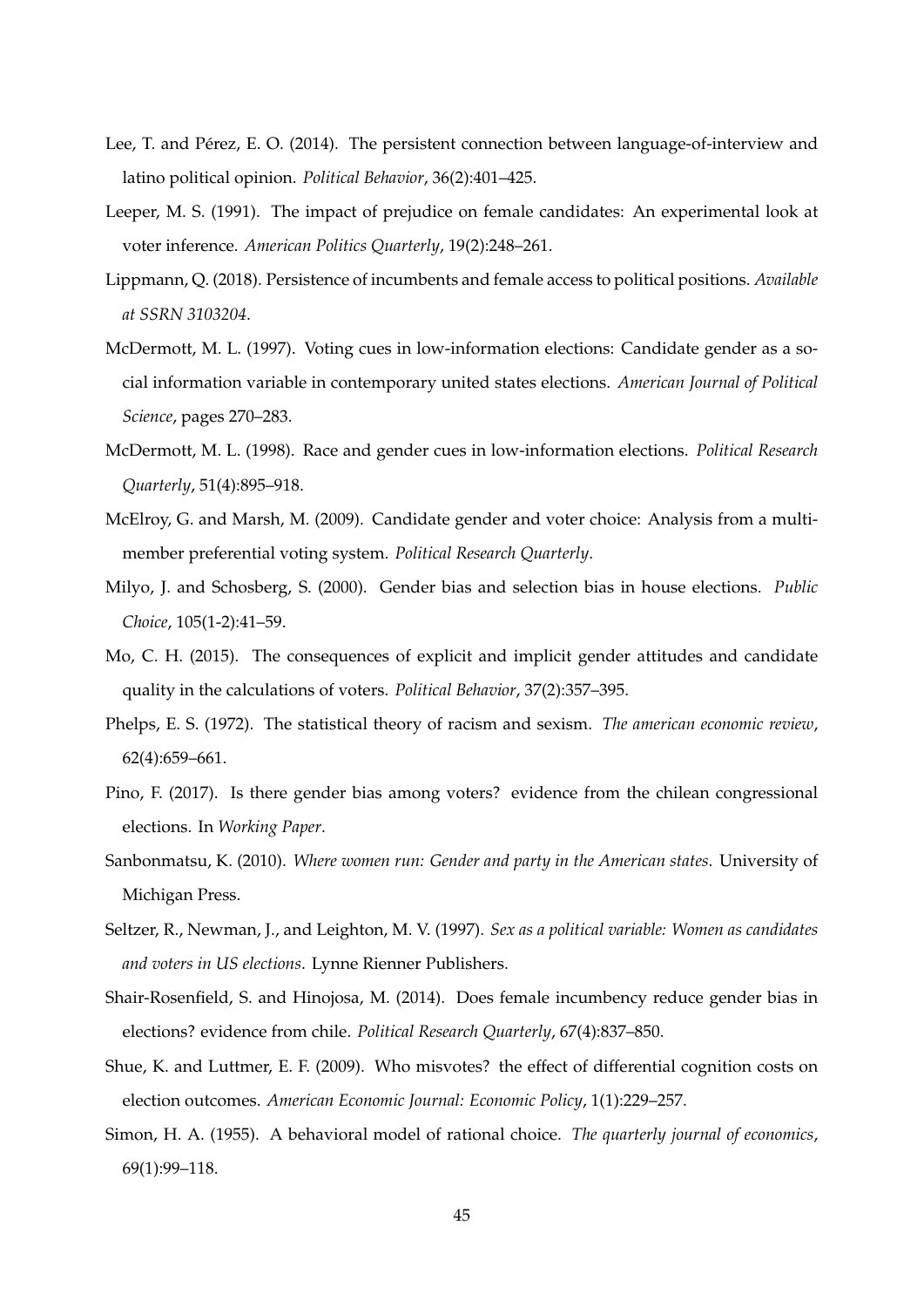<span id="page-46-0"></span>Thomas, M. and Bodet, M. A. (2013). Sacrificial lambs, women candidates, and district competitiveness in canada. *Electoral Studies*, 32(1):153–166.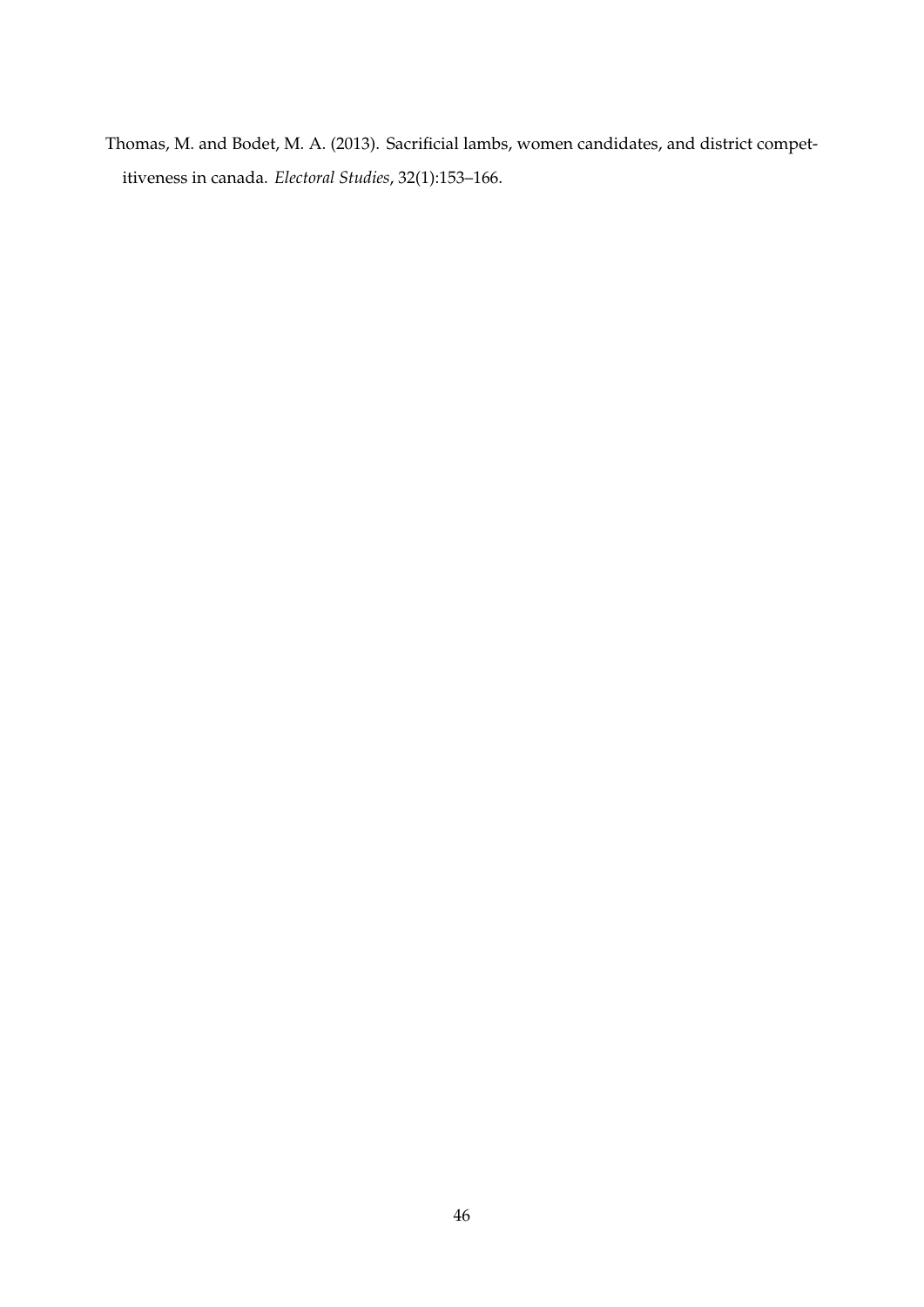## **7 Annex**

## **7.1 Distribution of vote shares in each subsample, across first letter of surnames**

Figure 3: Distribution of vote shares in the first round across first letter of candidates' surname (Restricted samples, Extreme-Left and Left)



(a) Extreme Left, First letter of the man's surname (b) Extreme Left, First letter of the woman's surname



(c) Left, First letter of the man's surname (d) Left, First letter of the man's surname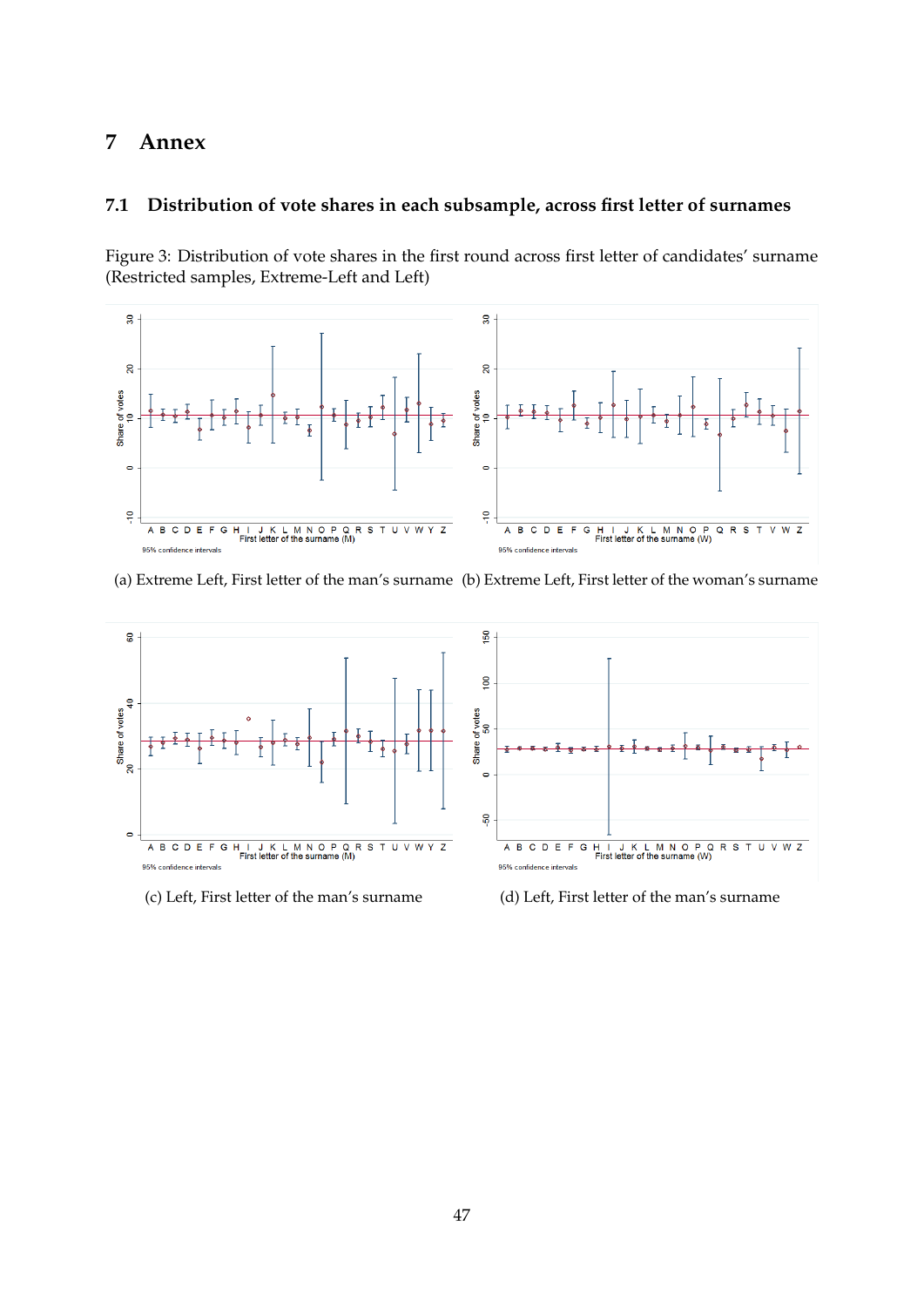

Figure 4: Distribution of vote shares in the first round across first letter of candidates' surname (Restricted samples, Right and Extreme-Right)

(c) Extreme Right, First letter of the man's surname (d) Extreme Right, First letter of the woman's surname